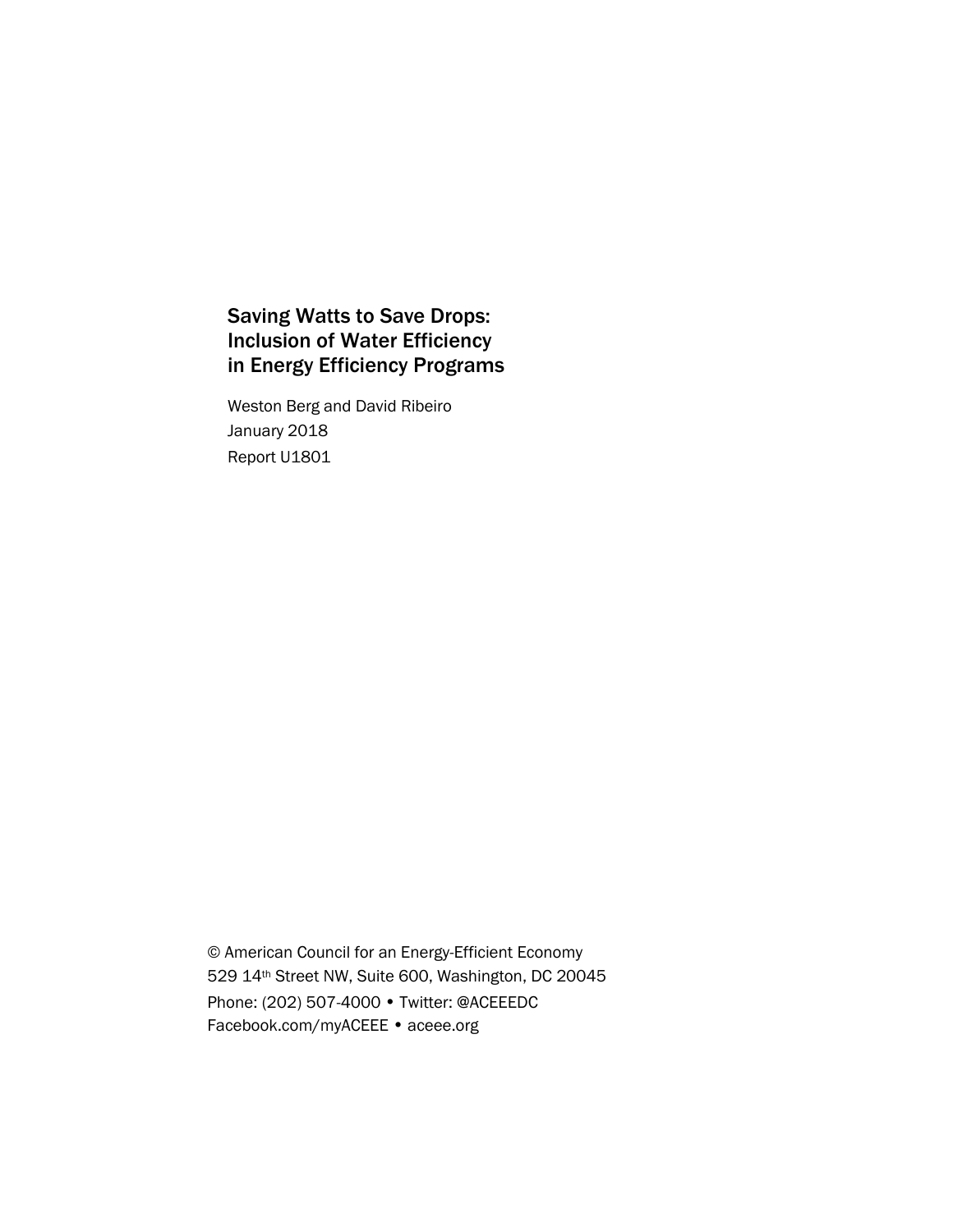# **Contents**

| Advanced Meter Infrastructure Pilots (PG&E, SCE, SoCalGas, SDG&E) 12 |  |
|----------------------------------------------------------------------|--|
|                                                                      |  |
|                                                                      |  |
|                                                                      |  |
|                                                                      |  |
|                                                                      |  |
|                                                                      |  |
|                                                                      |  |
|                                                                      |  |
|                                                                      |  |
|                                                                      |  |
|                                                                      |  |
|                                                                      |  |
|                                                                      |  |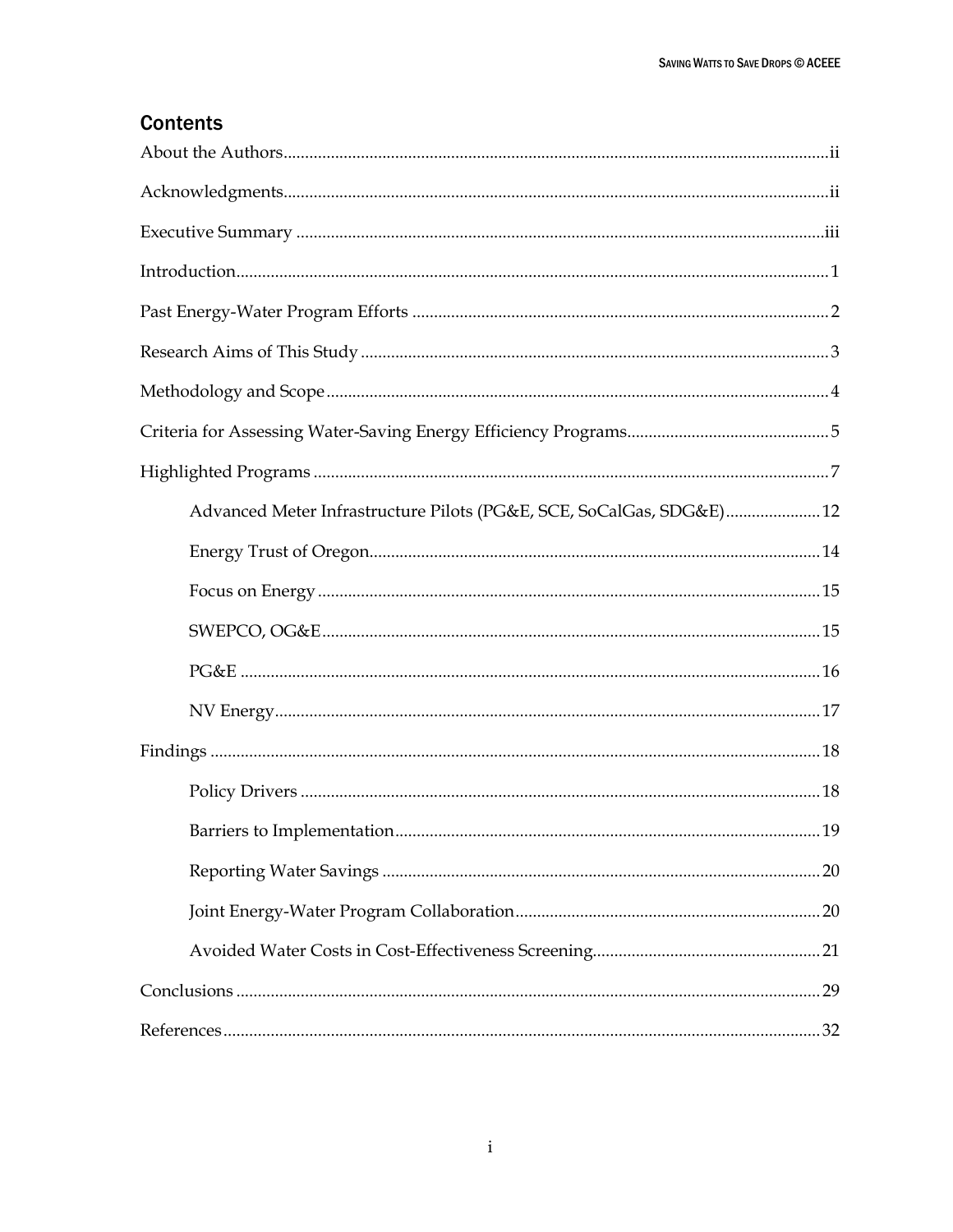## <span id="page-2-0"></span>About the Authors

**Weston Berg** conducts research, analysis, and outreach on energy efficiency policy including utility regulation, state government policies, and building energy codes. He also leads development of ACEEE's annual *State Energy Efficiency Scorecard* and State Energy Efficiency Policy Database.

**David Ribeiro** conducts research on local energy efficiency policy, the energy–water nexus, and community resilience. He is the lead author of the biennial *City Energy Efficiency Scorecard*.

# <span id="page-2-1"></span>Acknowledgments

The authors are grateful to all the individuals and organizations who contributed to the development of this report. We appreciate the financial support of Energy Trust of Oregon, Pacific Gas and Electric Company, and Southern California Edison as well as the internal ACEEE funds that made this project possible.

Thanks also to the numerous ACEEE staff members who acted as project advisers and reviewed and commented on drafts: Steven Nadel, Maggie Molina, Naomi Baum, Lauren Ross, Annie Gilleo, Brendon Baatz, and Ariel Drehobl. Thanks to ACEEE staff who supported the production of the report and the related communications, especially Dawn Selak, Eric Schwass, Maxine Chikumbo, and Wendy Koch. Special thanks to Fred Grossberg for developmental editing and managing the editorial process, and to Mary Rudy, Sean O'Brien, and Roxanna Usher for copy editing.

We are grateful to the many experts and stakeholders who recommended resources for our literature review, participated in interviews, submitted program data, or contributed their expertise in other ways. In alphabetical order by organization, we thank Mary Ann Dickinson (Alliance for Water Efficiency), Adam Carpenter (American Water Works Association), Jaime Gomez and Holly Prosser (Austin Energy), Katherine Hardy (California Public Utilities Commission), Fred Gordon (Energy Trust of Oregon), and Joe Fontaine (Focus on Energy). Thanks also to the public utility commission staff in states across the country who responded to inquiries related to the treatment of water savings in technical reference manuals. ACEEE is solely responsible for the content of this report.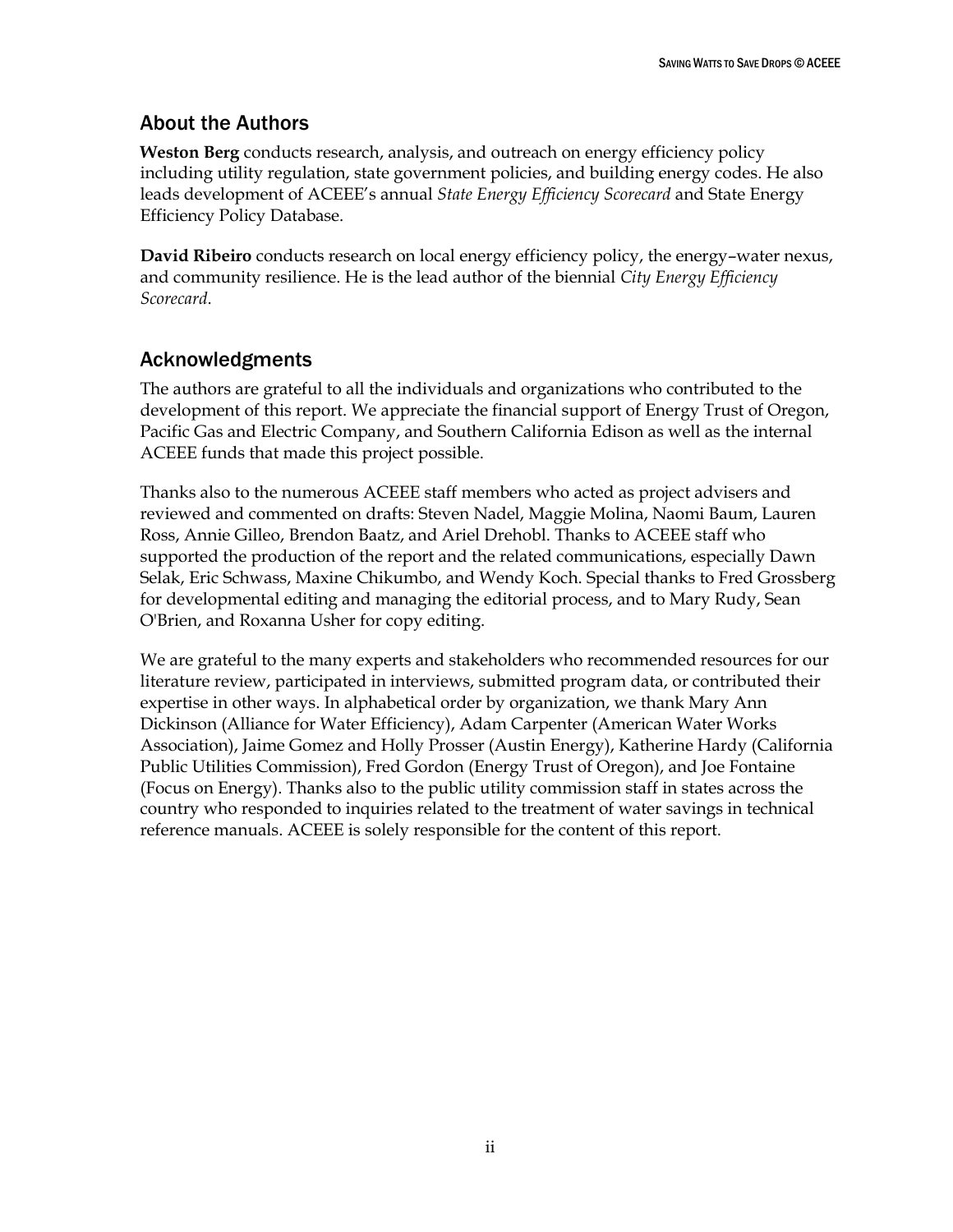# <span id="page-3-0"></span>Executive Summary

Energy and water resources are interdependent. Energy production and consumption require water, and water transport and treatment need energy. The relationship between water and energy is referred to as the energy–water nexus. Researchers and practitioners are increasingly interested in better understanding this relationship in order to design integrated programs to manage energy and water in tandem.

The end-use phase of the water utilization cycle provides the greatest opportunity to save energy and water. Measures implemented at this stage can achieve savings both upstream and downstream. Energy efficiency measures like appliance upgrades, low-flow showerheads, and faucet aerators not only save energy but offer nonenergy savings whether reported or not—including less water use. Utilities typically do not focus on the avoided costs and indirect energy savings from reduced water consumption. Doing so would help them reduce costs and maximize the benefits of energy–water efficiency measures.

### *RESEARCH AIMS AND METHODOLOGY*

The American Council for an Energy-Efficient Economy (ACEEE) and its partners have been working for several years to highlight the ability of energy efficiency programs to reduce energy and water consumption in tandem. In 2010, ACEEE and the Alliance for Water Efficiency convened stakeholders from the energy and water utility communities to discuss areas of mutual interest and develop a blueprint for joint efforts. This group made a range of research recommendations including studying the effects of end-use efficiency programs on embedded energy associated with water (AWE and ACEEE 2010, 2013). Over the past five years, researchers have profiled a number of energy–water programs, but to our knowledge, relatively little research exists on how energy utilities integrate and value water efficiency, especially in demand-side management programs.

Examining selected utility-sector energy efficiency portfolios and programs, this study provides an overview of practices for quantifying and reporting water savings from demand-side measures. We also summarize the regulatory guidance available to energy utilities in select states for incorporating water savings into cost-effectiveness screening for energy efficiency programs.

### *CRITERIA FOR PROGRAM SELECTION*

In selecting programs for review, we examined a diverse geographic scope and considered a variety of program criteria, but generally sought to highlight utilities making a proactive effort to track and report water savings associated with their energy efficiency programs. Specifically, we considered portfolios and programs demonstrating at least some of the following best practices.

*Robust tracking of water savings.* Examples include energy utilities that make available water savings data, on a gallons or kWh basis, within annual claimed savings reports. We also considered efforts to streamline water data collection through leveraging smart electric meter infrastructure.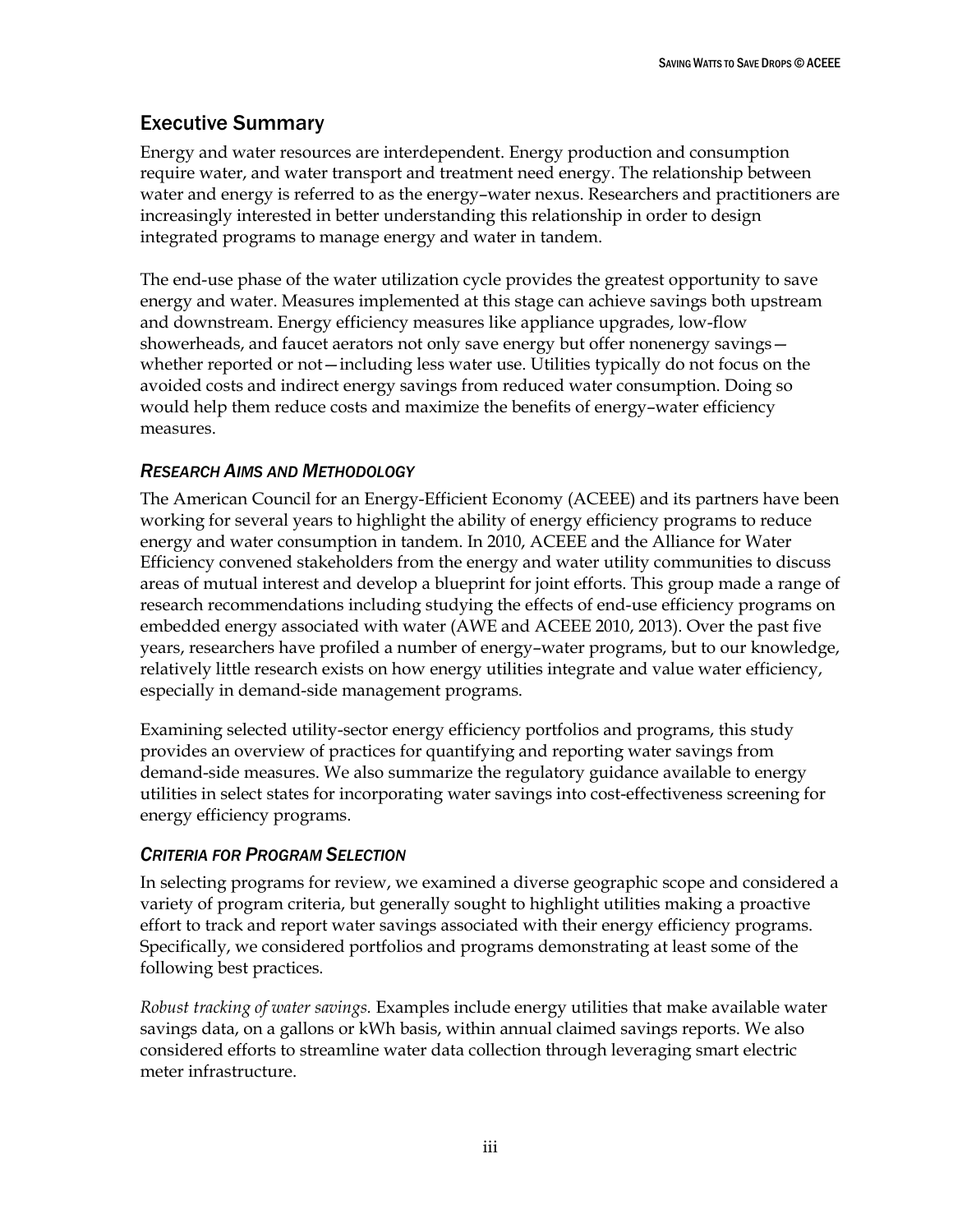*Goal-setting for energy–water savings.* We considered efforts to align water savings from energy efficiency programs with short- and/or long-term conservation targets.

*Incorporation of the avoided cost of water savings as a nonenergy benefit in cost-effectiveness screening.* By establishing and following procedures for calculating and considering avoided costs from reduced water use within cost-effectiveness screening practices, program administrators can demonstrate the benefits of water savings to help inform future resourceplanning efforts.

*Inclusion of energy–water savings in long-term resource planning.* We looked at efforts by energy utilities to consider water savings in integrated resource management plans and energy efficiency potential studies. The latter inform program budgets and performance targets.

*Efforts to foster collaboration between energy and water utilities.* These include informal information sharing and development of formal partnering strategies through a memorandum of understanding, as well as co-marketing strategies, joint funding mechanisms, and collaborative studies, audits, and educational campaigns.

*Promoting innovative equipment and program designs.* These include programs that promote new devices or appliances, efforts to achieve deeper whole-building savings, smart technologies for jointly tracking water and energy savings, and innovative financial models that integrate multiple funding streams.

*Calculating life-cycle embedded energy savings.* To fully consider the total potential savings from water conservation, one must first understand not only direct energy savings from water-related appliances but also upstream and downstream savings associated with treatment and conveyance to customers. This criterion looks at state and utility programs that have undertaken efforts to quantify and consider embedded energy use in water in resource planning.

### *HIGHLIGHTED PROGRAMS*

We highlight an array of strategies by energy utilities to calculate and evaluate water savings achieved through energy efficiency measures. Among these is ongoing collaboration among investor-owned utilities in California to update the California Public Utility Commission's (CPUC's) Water-Energy Cost Effectiveness Calculator to quantify embedded energy savings from water-saving measures. This will enable both investorowned utilities (IOUs) and non-IOUs to claim these benefits as part of cost-effectiveness screening. Outside California, only a few utilities are tracking these embedded energy savings. For example, Wisconsin's Focus on Energy and the DC Sustainable Energy Utility are analyzing energy data associated with regional water and wastewater treatment and including these upstream and downstream energy savings in cost–benefit tests. In other cases, utilities may use a proxy value based on average water and sewage rates to estimate avoided water costs rather than undertake a full assessment of embedded energy.

The administration and design of programs achieving water savings vary depending on numerous factors, including environmental conditions, regulatory landscape, customer class served, and technology employed. We tried to capture these in our review. The most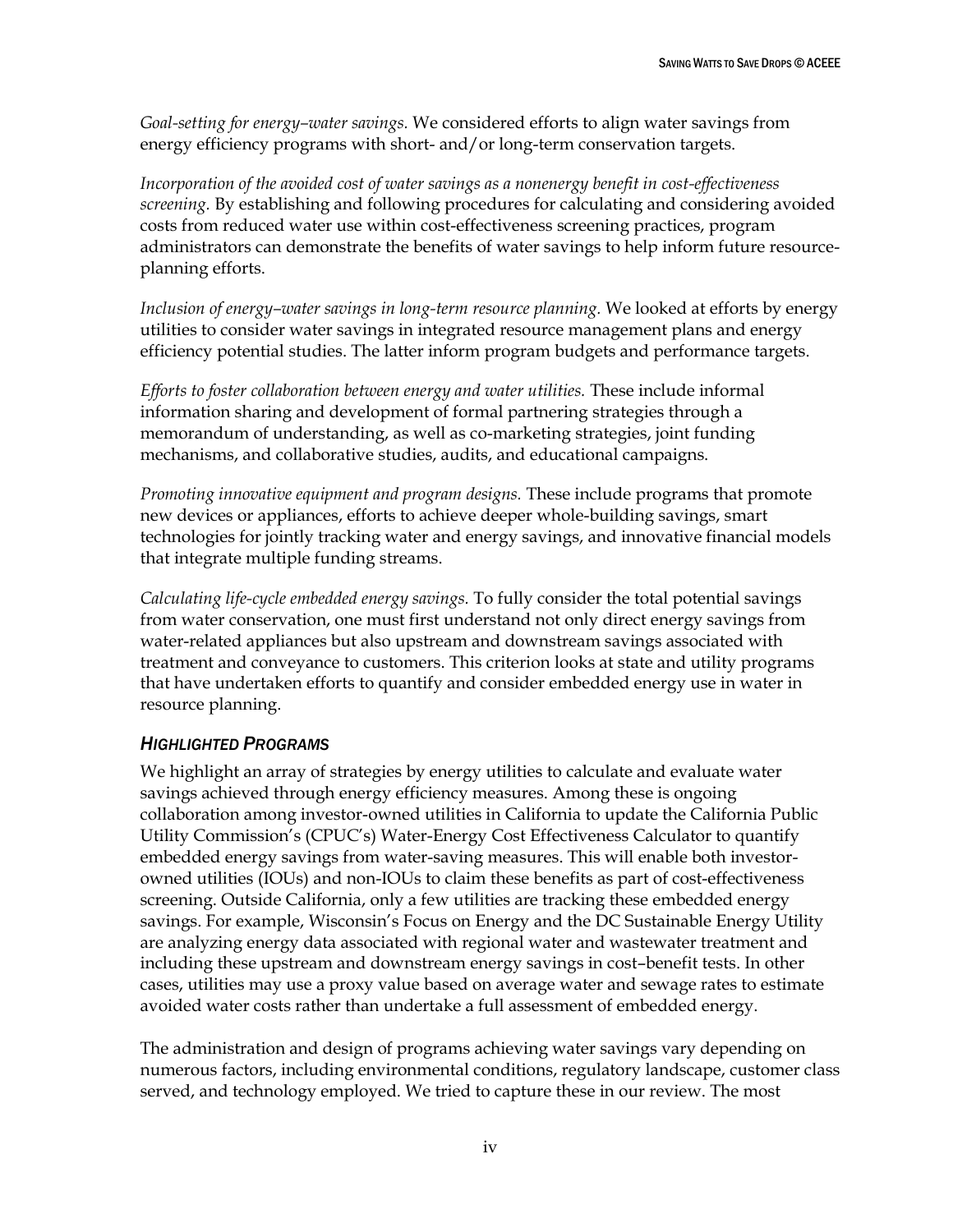common examples of energy utilities documenting demand-side water savings were directinstall programs measuring avoided costs resulting from water-saving devices like low-flow showerheads, aerators, and efficient washing machines and dishwashers. However other programs serving the industrial and agricultural sectors also save water. Examples include Energy Trust of Oregon's irrigation modernization initiative and Pacific Gas and Electric Company's (PG&E's) third-party implemented industrial programs. In addition, utilities continue to experiment with an array of technological and behavioral pilot programs to identify new cost-effective ways to save water and energy together. For example, California's Water–Energy Nexus proceeding (R.13-12-011) has been instrumental in organizing ongoing statewide pilots to integrate water and energy meter data and advanced meter infrastructure (AMI) networks. The correlative analyses will help inform future program design.

#### *FINDINGS*

We found that the leadership of utility regulatory commissions helped the states and utilities that are making the most progress in tackling the energy–water nexus. These commissions have the power to set utility priorities, convene stakeholders in service of those goals, and standardize guidance according to utility and other stakeholder input. Western states and others with a history of drought or increasing competition for water resources were more likely than those in other regions to cite specific water conservation goals as a driver of energy utility efforts to claim water savings. Program administrators in other regions cited indirect driving forces such as the 2016 Future Energy Jobs Act (SB 2814) in Illinois. This law has utilities seeking ways to strengthen and expand existing efficiency programs and revisit methodologies for quantifying previously unclaimed savings such as those from water.

Many utilities, particularly in California, continue to make progress in operating joint energy–water programs that leverage the respective strengths of the energy and water utilities to help fill service gaps and strengthen offerings. By combining programs and defining roles and responsibilities through a memorandum of agreement, these utilities have reduced administrative costs and should serve as a model for other utilities looking to do the same.

However technical and regulatory barriers remain. Among the most notable of these is the frequent disjunction in policy levers between energy and water utilities. In addition to the divergent legislative and regulatory drivers they each face, energy and water utilities typically report to different levels of government. For example, most US energy providers are large, investor-owned utilities regulated by their state, while water providers tend to be smaller public systems with fewer resources at their disposal. Therefore partnering and coordination are a challenge.

As one might suspect, we found that the estimated value of water and the energy intensity associated with it vary greatly according to analytical scope, technical assumptions, and location-specific factors. When they existed at all, energy utilities used a variety of strategies to calculate avoided costs and embedded energy savings associated with reduced water use. These included calculations based on proxy values (water/sewer rates, for example) and more analytical efforts to capture a range of benefits (such as avoided water capacity and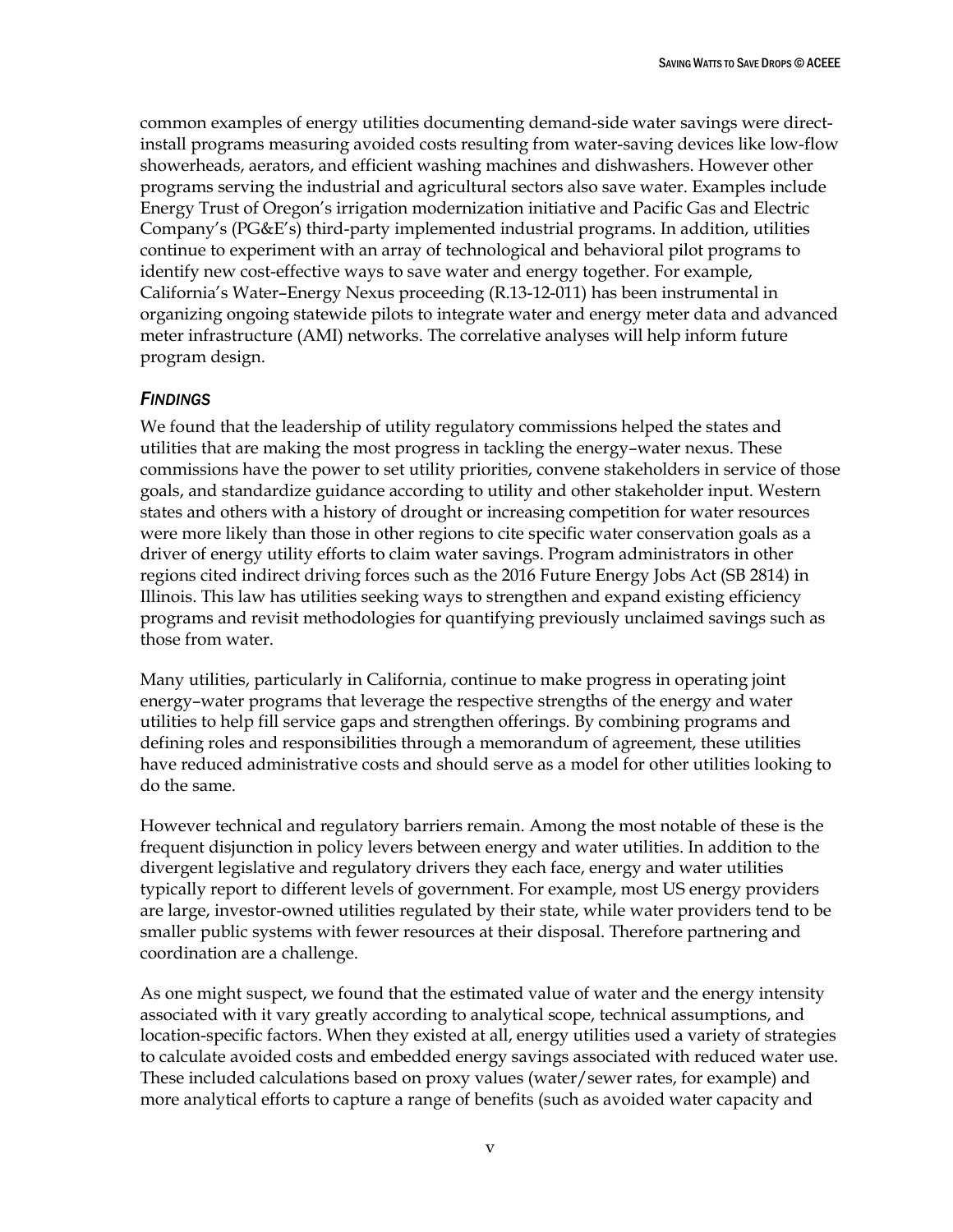environmental benefits) and attribute them to their responsible entities. (*Avoided water capacity* refers to avoided expenses associated with adding new water supplies and building and operating new water infrastructure.)

While several states and energy utilities are increasingly trying to calculate and incorporate these values in cost-effectiveness screening, successful implementation has been limited to a handful of examples, including Wisconsin, Los Angeles, and the District of Columbia.

We found that common residential and commercial direct-install measures, such as lowflow showerheads and faucets, account for the majority of utilities' claimed water savings because they are easy to measure. However, although they are less readily quantifiable, the greatest savings are being realized from large custom industrial programs, leak detection initiatives, and irrigation modernization programs. As more utilities think outside the box to implement projects aimed at understanding these less-explored dimensions of the energy– water nexus, policymakers and practitioners will apply promising new technologies and program designs to leverage water savings as a resource.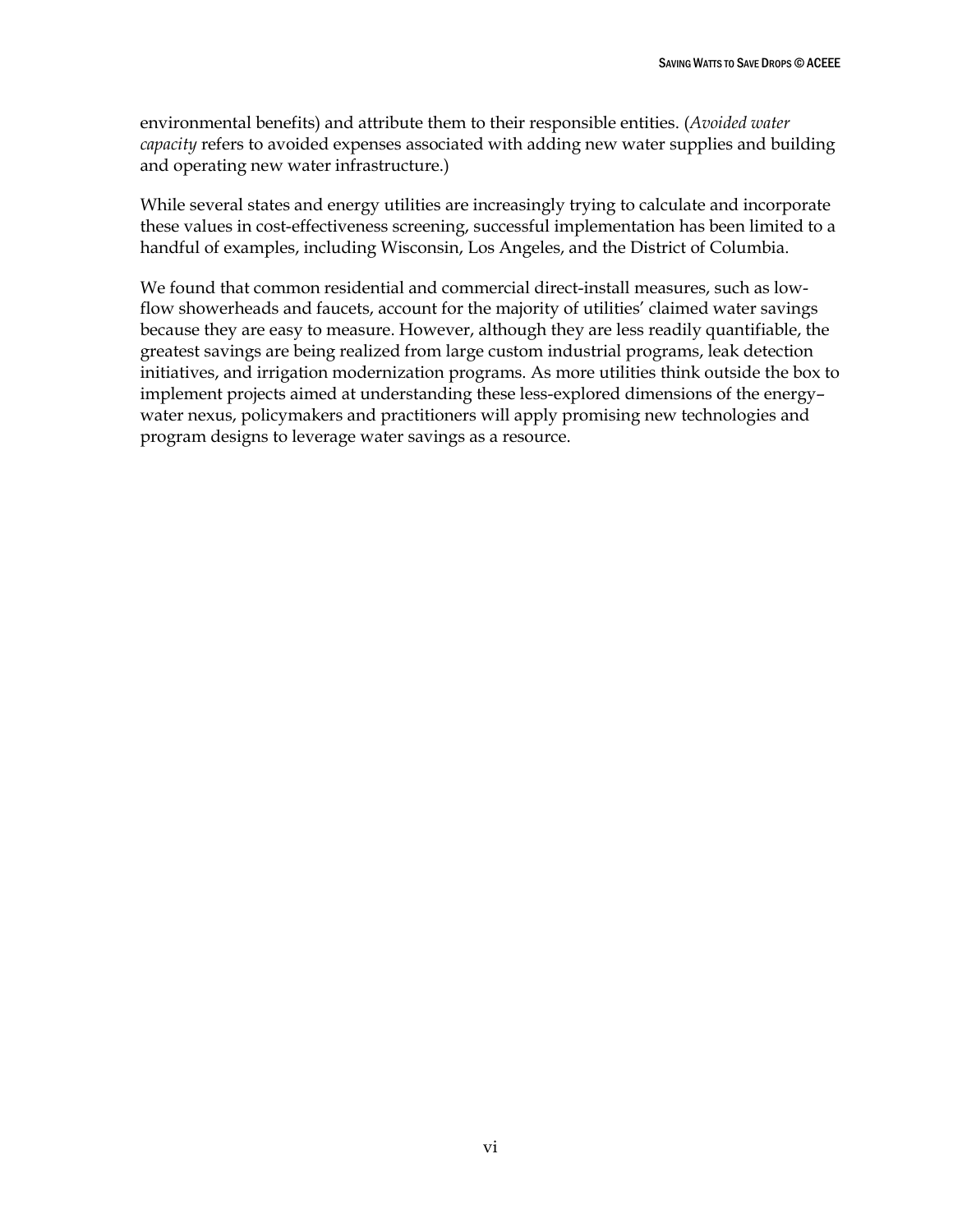## <span id="page-7-0"></span>Introduction

 $\overline{a}$ 

Energy and water resources are interdependent. Energy production and consumption require water, and water transport and treatment need energy. The relationship between water and energy is referred to as the energy–water nexus. Researchers are increasingly interested in better understanding this relationship, and practitioners are designing a growing number of integrated programs to manage energy and water in tandem.

Close examination of the energy supply chain and water-use cycle shows the interdependencies of water and energy. According to United States Geological Survey (USGS) estimates, 38% of total US freshwater withdrawals in 2010 were for thermoelectric power generation.<sup>1</sup> In the same year, the public supply of drinking water accounted for 14% of such withdrawals (Maupen et al. 2010). Much of that water supply has embedded energy.<sup>2</sup> The process of treating water to a safe standard and transporting it to customers is highly energy intensive.

Several studies have revealed the embedded energy associated with the stages of the waterutilization cycle. In a 2002 report, the Electric Power Research Institute (EPRI) estimated that transport and treatment of water and wastewater accounts for almost 4% of national electricity use (EPRI 2002). Researchers at the University of Texas at Austin estimated that energy associated with the public water supply was 4.7% of the nation's annual primary energy and 6.1% of national electricity consumption in 2009 (Twomey and Webber 2011).<sup>3</sup> A separate study found that direct water-related energy in the US residential, commercial, industrial, and power sectors accounts for 12.6% of national consumption (Sanders and Webber 2012). Water-related energy use can vary depending on regional differences, including the type of water source (surface versus groundwater), the level of treatment required, and the distance to treatment facilities and end users. In a 2005 study, the California Energy Commission found that water-related energy uses 19% of the state's electricity and 32% of its natural gas (Klein 2005).

The end-use phase of the water-utilization cycle provides the greatest opportunity to save energy and water. Measures implemented at this stage can achieve savings both upstream and downstream (Griffiths-Sattenspiel and Wilson 2009). A variety of appliances use water and energy (water heaters, dishwashers, clothes washers). Figure 1 illustrates several examples of these energy–water relationships.

<sup>&</sup>lt;sup>1</sup> According to the report, roughly 86% of 2010 thermoelectric power withdrawals were in eastern states. Thermoelectric power plants using once-through cooling systems accounted for 94% of thermoelectric power withdrawals, with recirculating cooling systems making up the remainder.

<sup>2</sup> *Embedded energy* refers to the energy used to source drinking water, transport it using pumps, and operate treatment plants for drinking water or wastewater.

 $3$  This study considered public water and wastewater pumping, treatment, and distribution, as well as commercial and residential water heating. It did not include energy associated with water from the agricultural, industrial, and self-supplied sectors.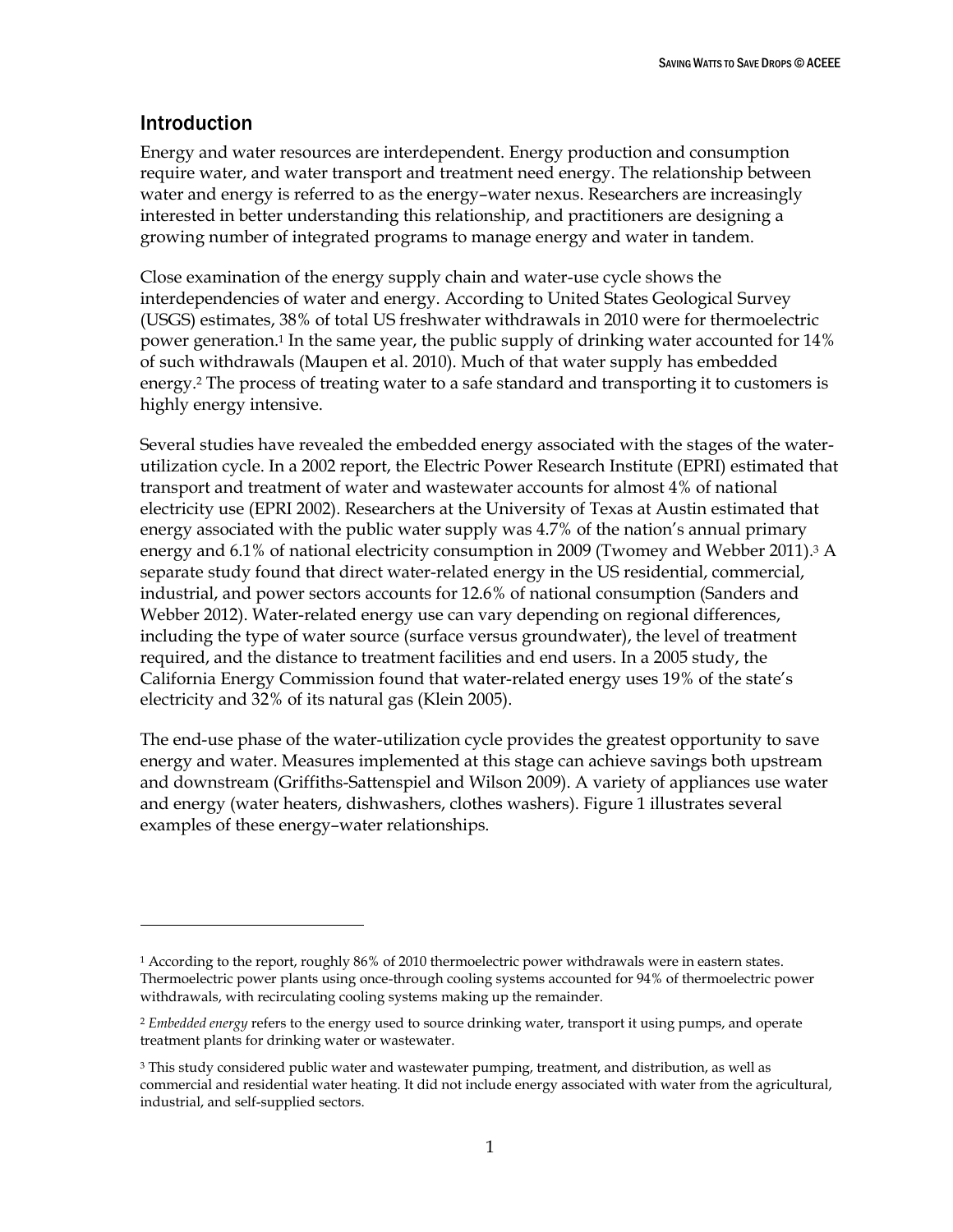

Figure 1. Relationships between energy and water use. Source: DOE 2006.

Because of the relationship between energy and water consumption, efforts to save one can save the other. Reducing water use lessens the need to treat that water, lowering overall energy demand. Using less hot water in homes, businesses, and industry also reduces onsite energy consumption. Saving energy on the demand side may reduce water requirements at thermal power plants; eliminating the necessity to produce some energy also removes the need to use water to generate it.

We begin with an overview of past research on energy–water program efforts, identifying common themes and best practices. We then review the energy–water nexus landscape and profile energy efficiency programs tracking avoided costs or indirect energy savings associated with water. Finally, we summarize key themes and findings, including state regulatory guidance and utility practices for calculating avoided water costs and embedded energy in cost-effectiveness screening.

## <span id="page-8-0"></span>Past Energy–Water Program Efforts

Energy efficiency programs have been operating for more than 30 years. Similar efforts to conserve water have been occurring over approximately the past two decades. Historically, energy and water utilities have collaborated on efforts to save energy and water together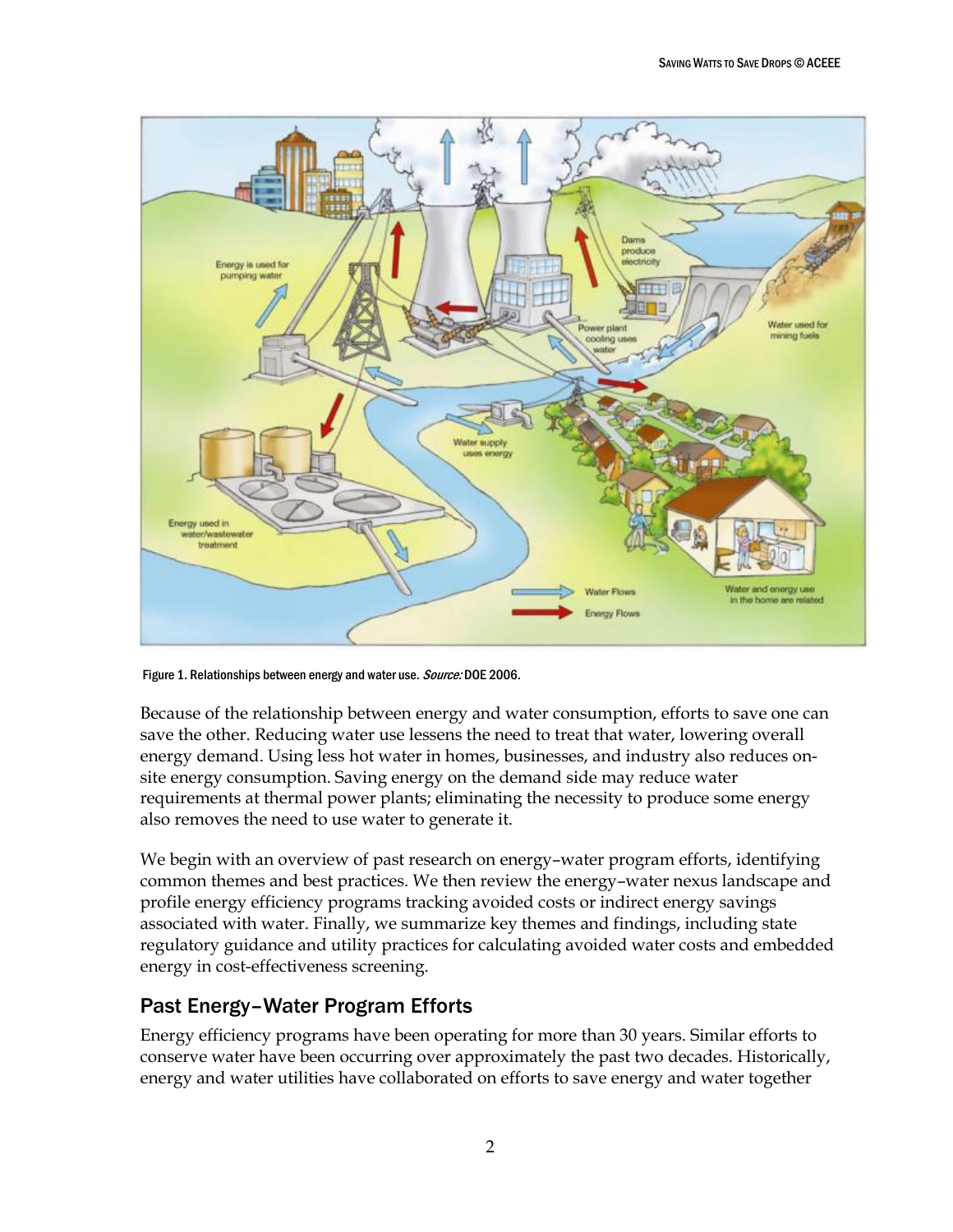only in selected situations. Interest in energy–water programs has grown, however, as have efforts to document best-practice programs.

After their 2010 stakeholder convening, the American Council for an Energy-Efficient Economy (ACEEE) and the Alliance for Water Efficiency (AWE) attempted to identify leading efforts for joint energy and water savings in 2013. Stakeholders nominated programs that reduced consumption across several areas including agriculture, residential, commercial, industrial, energy supply and generation, water and wastewater treatment, and research and development. A variety of entities administered the programs, including energy utilities, water utilities, private companies, and local governments. An ACEEE report found a patchwork of strategies working to save both energy and water and concluded that the programs needed nurturing to grow and achieve higher savings (Young and Mackres 2013).

In the 2013 study, some efforts stood out as effective. The expert panel named five as exemplary and gave seven honorable mentions. Darden Restaurants, the Massachusetts Water Resources Authority, and United Technologies Corporation ran exemplary programs. A particularly interesting effort was a leak detection pilot by Southern California Edison (SCE). SCE assisted water utilities in water system audits; it provided direct water savings by reducing leaks, and embedded energy savings by reducing electricity requirements in water treatment and delivery. The City of Boulder, Colorado, entered into an energy savings performance contract (ESPC) that proved effective. The ESPC improved the energy and water efficiency of 20% of the city's public buildings, resulting in over \$600,000 in utility bill savings each year. Young (2013) built on these findings to recommend specific areas where energy and water programs could work together. In a subsequent study, she examined data on the electricity reduction associated with saving a gallon of water (Young 2014).

Other researchers have identified promising energy–water programs. Cooley and Donnelly (2013) surveyed stakeholders to understand the barriers to collaboration between the energy and water sectors. The authors found examples of efforts that overcame these obstacles, but also noted that the number of programs was still limited. Another study found that similar barriers exist abroad, such as in the United Kingdom (Lawson et al. 2012).

# <span id="page-9-0"></span>Aims of This Study

ACEEE and its partners have been working for several years to highlight the ability of energy efficiency programs to reduce energy and water consumption in tandem. In 2010, ACEEE and the Alliance for Water Efficiency convened stakeholders from the energy and water utility communities to discuss areas of mutual interest and develop a blueprint for joint efforts. Eight themes emerged, including the need to improve collaboration between the water and energy communities (ACEEE and AWE 2010).

Utility ratepayer-funded programs offer customers a variety of energy efficiency measures (e.g., appliance upgrades, direct install, and weatherization). They not only save energy but offer nonenergy savings—whether reported or not—through reduced water consumption and decreased transport and treatment requirements. For example, many residential efficiency programs offer customers low-flow showerheads and faucet aerators.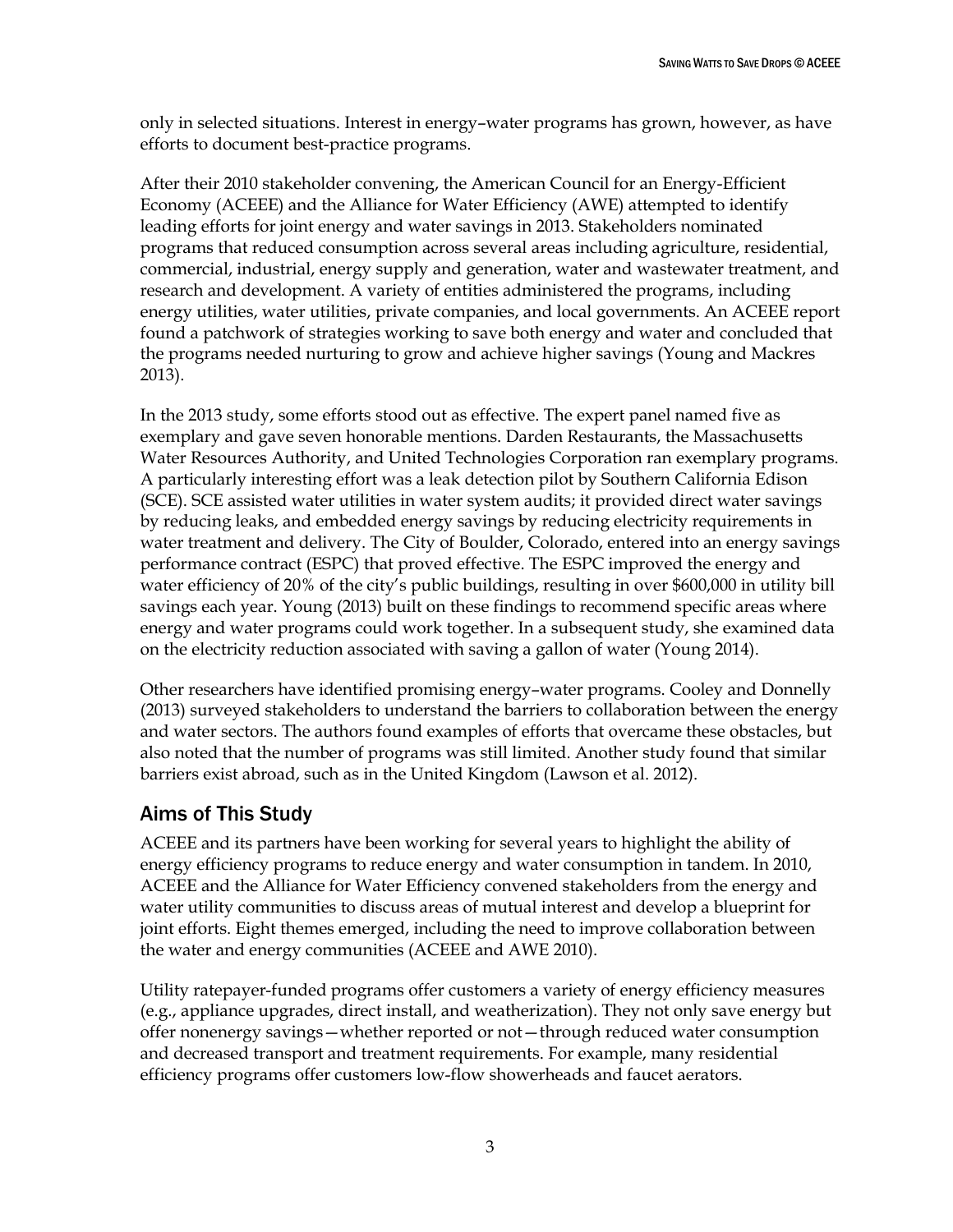Over the past five years, researchers have profiled a number of energy–water programs, but to our knowledge, relatively little research exists on how energy utilities integrate water efficiency into their energy efficiency efforts. By looking at selected utility-sector programs, we attempt to understand how these efforts have progressed. Also unclear is how many energy utilities receive guidance from their regulators on quantifying the water savings from efficiency programs. We address this by summarizing the regulatory guidance available to energy utilities in some states for incorporating water savings into costeffectiveness screening for efficiency programs.

Beyond providing an overview of the energy–water nexus program landscape, our goal is to highlight a selection of energy efficiency programs that follow best practices for conserving energy and water. While past research highlights some exceptional programs, few examples of recent best-practice programs have been documented. We try to identify programs that proactively target and capture water savings, managing them as an important element of resource planning rather than an incidental and unmeasured nonenergy benefit. We present examples of recent innovative programs and discuss factors leading to their success. Our research provides a snapshot of where energy utilities are in their efforts to integrate water concerns into their portfolios and provides best practices to help inform future efforts. These programs can serve as models for program administrators in the energy and water production and distribution sectors.

# <span id="page-10-0"></span>Methodology and Scope

To review the current energy–water efficiency program landscape, we undertook a multipronged research effort, gathering recent data from a variety of utilities. This involved circulating an online survey, conducting interviews with leading practitioners in the field, reviewing evaluation reports of utility programs, and updating data collected as part of past ACEEE studies (Young 2013; Young and Mackres 2013). We did not get many responses to our online survey, so we relied mainly on stakeholders' recommendations and reviews of technical reference manuals (TRMs) and annual efficiency reports to select programs to highlight.

Investor-owned utilities (IOUs), municipal utilities, and utility cooperatives offer a multitude of programs. Drawing on expert input and a survey of states with clear policies, guidance, and/or targets for achieving greater savings through the energy–water nexus, we narrowed our scope. We selected programs from diverse geographic settings and customer segments. We also sought to highlight innovative programs targeting hard-to-reach customers and market segments through unique program designs.

We focused our analysis on programs that endeavored to track and report annual water savings from energy efficiency programs (as gallons saved or as avoided cost of water). Ideally, they worked in coordination with water utilities and in pursuit of an established target. We identified programs that calculated embedded energy savings from reduced water usage (i.e., associated with collection, transport, treatment, and distribution of water and wastewater). These are particularly challenging to quantify. The water-use cycle has many elements, and their energy intensities can vary widely depending on geographic, jurisdictional, and technological factors.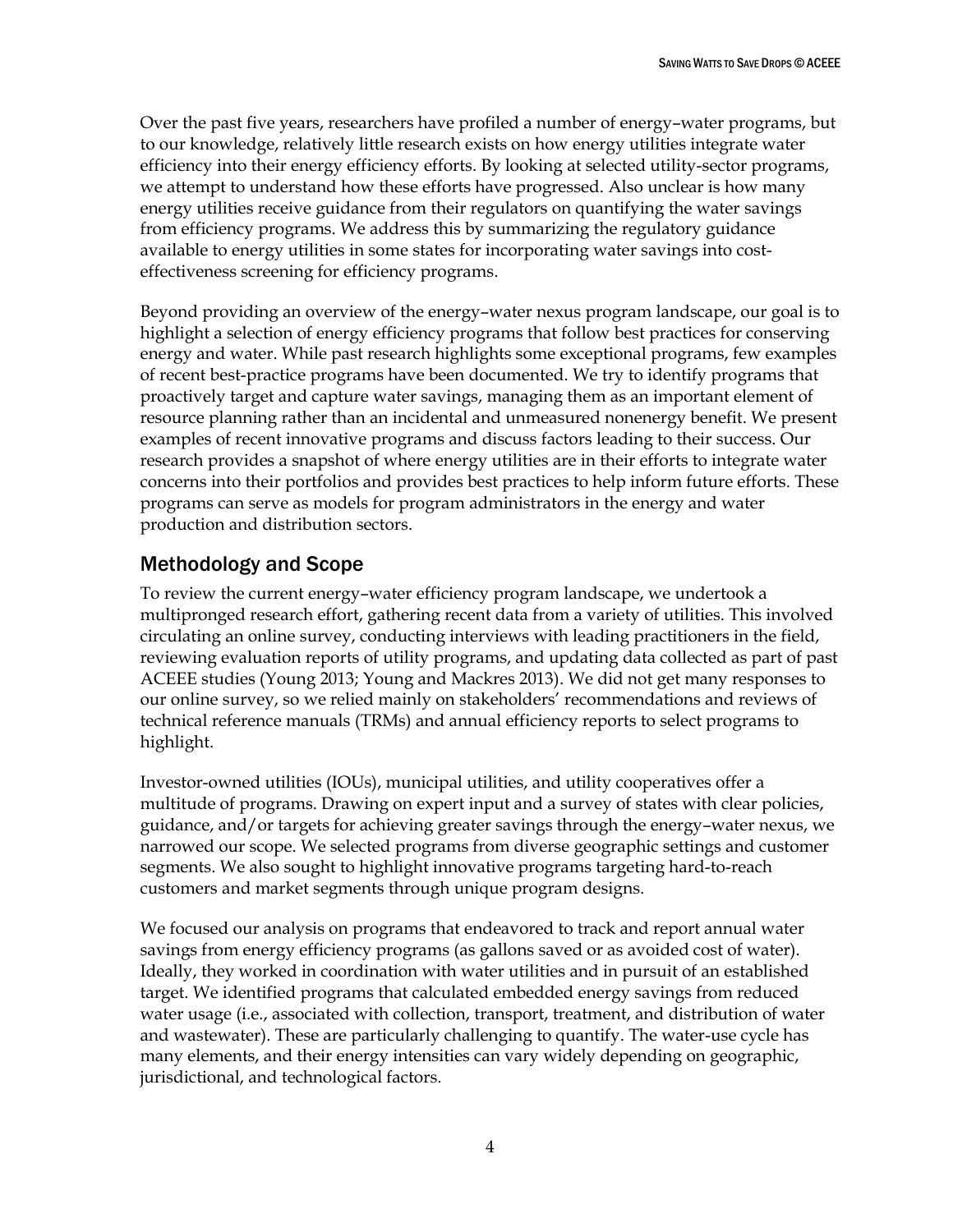For utilities in selected states where TRMs provide deemed water savings calculations, figures for gallons saved are usually reported for at least some measures in annual performance reports. Some utility efficiency programs track and report reductions in both energy and water use. For example, National Grid's annual *Energy Efficiency Plan* filed with the Massachusetts Department of Public Utilities reports both annual and lifetime water savings in gallons for measures implemented during the most recent program year. These figures are multiplied by the statewide average customer costs for water and sewer to provide avoided costs of water for each measure within the Total Resource Cost test (which is in the annual report). Planned savings for future years are also provided. Similarly, Efficiency Vermont's annual claimed savings summaries track reduced water use and its avoided annual and lifetime costs.

Water savings were not clearly documented in all selected cases. For example, although tracked for their efficiency programs, Focus on Energy in Wisconsin indicated that their annual evaluation reports do not specifically break out water-related energy savings. One reason is that the proportion of overall program energy savings is small.

# <span id="page-11-0"></span>Criteria for Assessing Water-Saving Energy Efficiency Programs

After reviewing the available guidance for calculating water savings, we collected data on individual programs. We assessed the programs using seven criteria:

- Robust tracking of water savings
- Goal setting for energy–water savings
- Incorporation of the avoided cost of water savings as a nonenergy benefit within cost-effectiveness screening
- Inclusion of energy-water savings in long-term resource planning
- Fostering collaboration between energy and water utilities
- Promoting innovative equipment and program designs
- Calculating life-cycle embedded energy savings

*Robust tracking of water savings.* Insufficiency of data is a fundamental barrier to improving joint management of energy and water savings from efficiency programs (Cooley and Donnelly 2013). For this criterion, we consider whether the program tracks and reports annual water-use reductions according to established guidance and publishes this data regularly so it is available for relevant stakeholders. We give added consideration to advanced efforts to streamline data collection using smart meters that track both energy and water savings.

*Goal-setting for energy-related water savings.* A crucial determinant of the success of any resource management program is establishing clear goals and objectives. This criterion considers whether water-saving efforts and data tracking are aligned with short- and/or long-term targets associated with improving the utility's management of the energy–water nexus. Examples might include a per capita water consumption reduction goal or a percentage reduction target. These also include water utility conservation targets if water savings from energy efficiency are applicable toward these goals.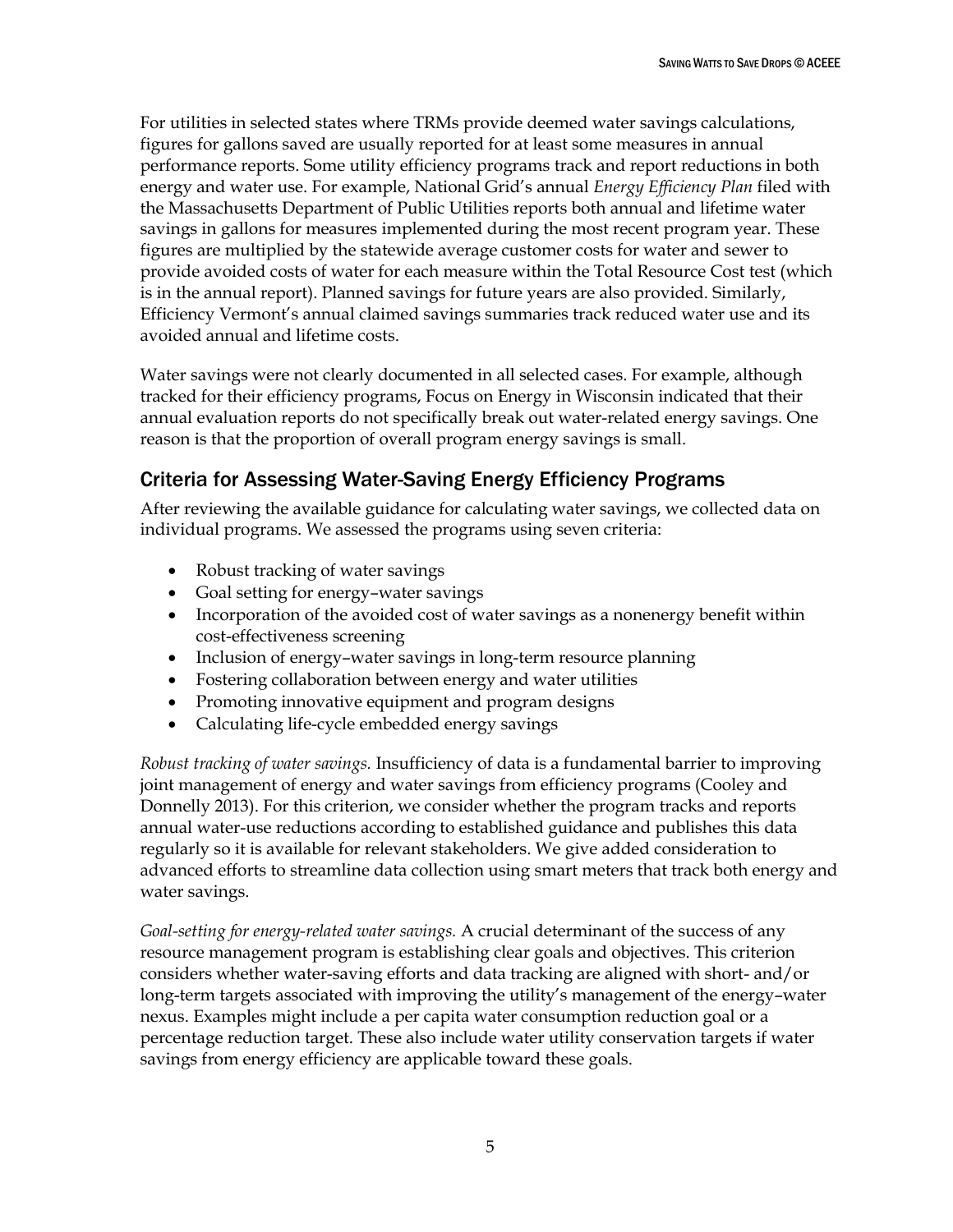*Incorporation of the avoided cost of water savings as a nonenergy benefit within cost-effectiveness screening*. Avoided costs are the basis for decisions regarding investment in and incentives for energy efficiency programs. If the value of water savings are not considered in program design and decision making, one cannot expect to manage these benefits to meet societal and environmental goals. Program administrators who incorporate avoided costs from water savings into cost-effectiveness screening can make more informed decisions and avoid neglecting potentially cost-effective measures that they might otherwise overlook.

*Inclusion of energy–water savings in long-term resource planning.* We looked at efforts by energy utilities to consider water savings in integrated resource management plans and energy efficiency potential studies. The latter inform program budgets and performance targets.

*Fostering collaboration between energy and water utilities.* The water and energy sectors traditionally are governed and managed independently and deliver services to customers through separate and distinct utility business models. This makes sense given their differing natures and complexities (DOE 2014). However, as noted in previous ACEEE research, joint management of programs offers a variety of benefits, such as allowing program managers to learn from each other, lowering program costs, and achieving greater energy and water savings (Young 2013). A variety of institutional and technical challenges make collaboration between these sectors difficult. These challenges include availability of funding, inadequate guidance to inform allocation of costs and benefits, variability in data and pricing policies, and others (Cooley and Donnelly 2013). This evaluation criterion considers programs that have made significant efforts to overcome these barriers. We examine a broad range of conservation-related partnering efforts designed to foster collaboration between energy and water utilities. These include informal information sharing and development of formal partnering strategies through a memorandum of understanding, as well as co-marketing strategies, joint funding mechanisms, and collaborative studies, audits, and educational campaigns.

*Promoting innovative equipment and program designs.* Utilities have an important role in supporting the use of new high-efficiency equipment and technology to spur greater enduse efficiency and market penetration (Young 2013). This criterion considers programs making strides to leverage and encourage adoption of emerging technologies and approaches for achieving joint water and energy savings. These include programs that promote new devices or appliances, efforts to achieve deeper whole-building savings, smart technologies for jointly tracking water and energy savings, and innovative financial models that integrate multiple funding streams.

*Calculating life-cycle embedded energy savings.* To fully consider the potential savings from water conservation, one must understand the costs associated with collecting, treating, and delivering water for customers, as well as the costs associated with the ecosystem services that water provides. As ACEEE and others have noted, literature has provided a relative dearth of end-use information, empirical data, and examples regarding the energy embedded in water throughout the system (AWE and ACEEE 2013). This criterion looks at state and utility programs that have undertaken efforts to model and quantify the embedded energy use in water and energy production, as well as to pursue water savings as an energy efficiency resource.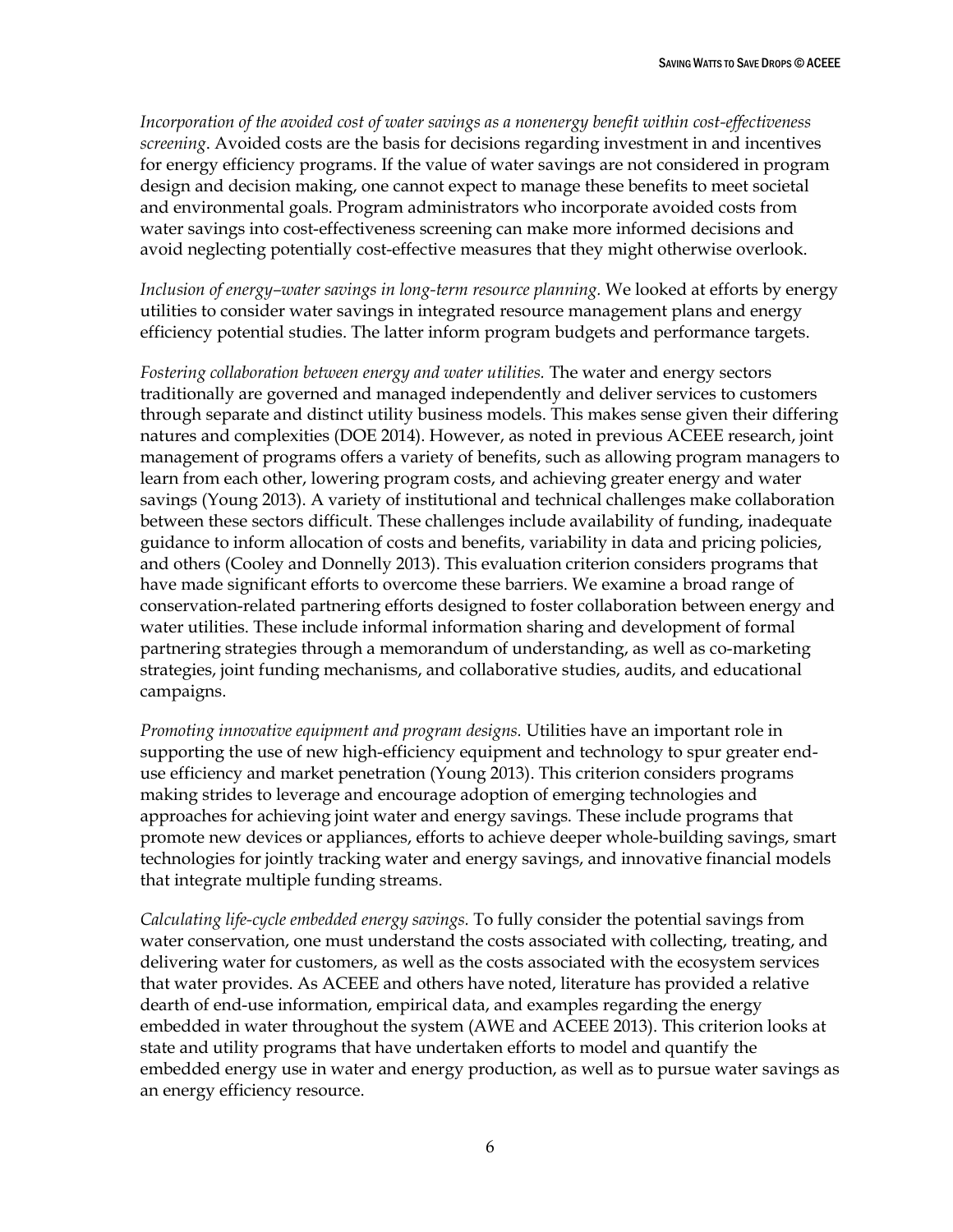# <span id="page-13-0"></span>Highlighted Programs

We gathered information on a variety of utility energy efficiency offerings, analyzing portfolio-wide services, specific programs serving the commercial, industrial, and agricultural sectors, and joint programs co-administered by energy and water utilities. We also considered several pilots ongoing among California IOUs that aim to integrate collection of energy and water AMI to help inform future program design. Table 1 summarizes the portfolios we reviewed.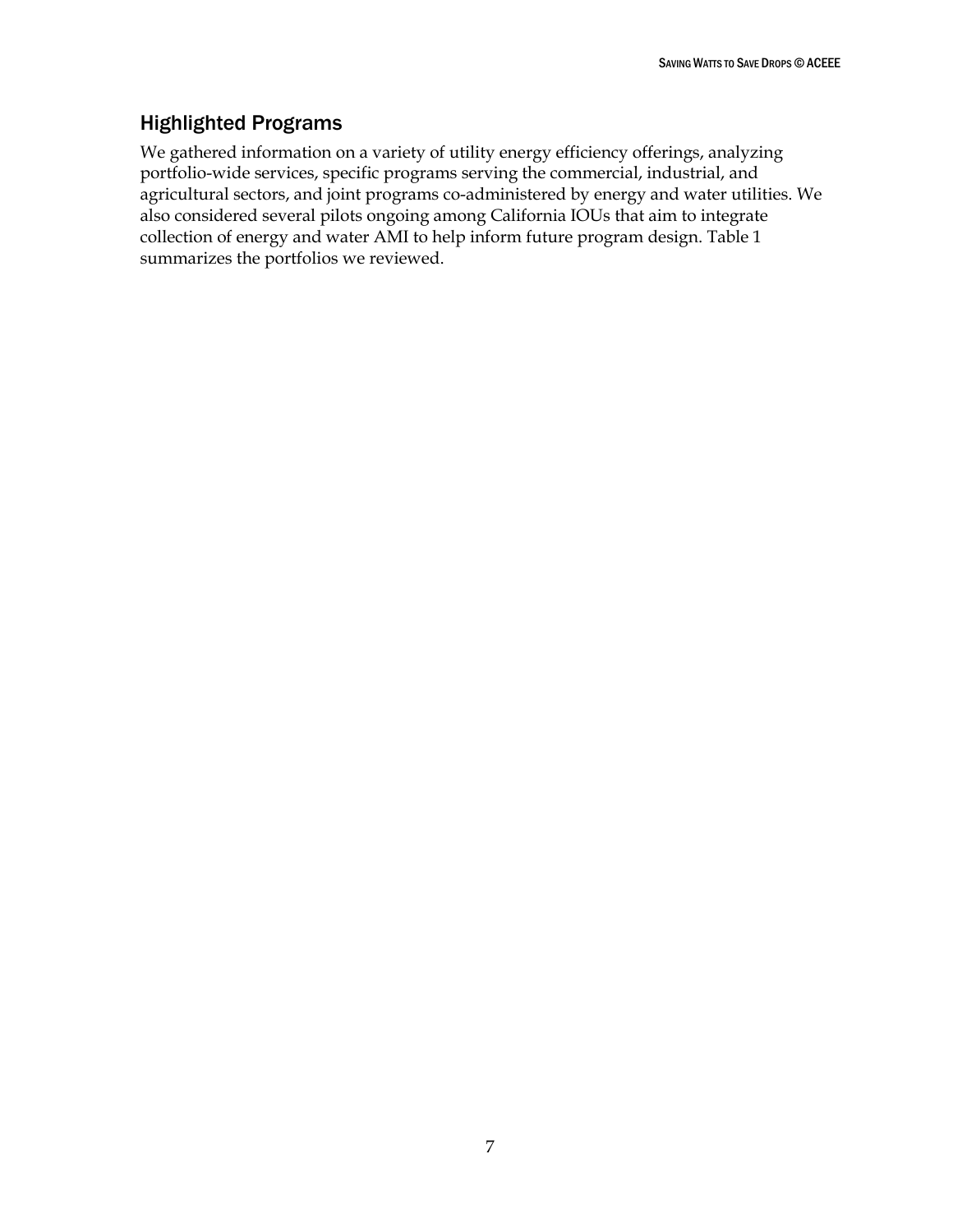#### Table 1. Utility energy efficiency portfolios reviewed

| Utility/third-<br>party<br>administrator                     | Description of water savings across portfolio                                                                                                                                                                                                                                                                                                                                                                                                                                                                                                                                                                 | Tracks end-use water<br>savings | Reports end-use<br>water savings | Water savings included<br>in cost-effectiveness<br>test | <b>Tracks</b><br>embedded<br>energy<br>savings<br>from water |
|--------------------------------------------------------------|---------------------------------------------------------------------------------------------------------------------------------------------------------------------------------------------------------------------------------------------------------------------------------------------------------------------------------------------------------------------------------------------------------------------------------------------------------------------------------------------------------------------------------------------------------------------------------------------------------------|---------------------------------|----------------------------------|---------------------------------------------------------|--------------------------------------------------------------|
| Efficiency<br>Vermont                                        | Efficiency Vermont reports annual avoided costs of water<br>savings associated with a number of its programs including<br>Thermal Energy and Process Fuels Residential/Business Energy<br>Services, Electric Business New Construction, Electric Business<br>Existing Facilities, Electric Residential New Construction, Electric<br>Existing Homes, and Electric Efficient Products. Roughly \$5.4<br>million in water savings was reported in 2015.                                                                                                                                                         |                                 |                                  |                                                         |                                                              |
| Southwestern<br><b>Electric Power</b><br>Company<br>(SWEPCO) | In response to new guidance provided in Protocol L2 of the<br>Arkansas Technical Reference Manual, SWEPCO began<br>calculating the value of avoided water and wastewater<br>consumption due to measures installed under electric and gas<br>utility efficiency programs. These include the Commercial and<br>Industrial Energy Efficiency Program (CIEEP), Home<br>Performance with ENERGY STAR (HPwES), and Residential<br>Energy Improvement Program (REIP).                                                                                                                                                |                                 |                                  |                                                         |                                                              |
| <b>National Grid</b><br>(Massachusetts)                      | National Grid tracks gallons of water saved for its Residential<br>Home Services and commercial and industrial retrofit programs.<br>Cost-effectiveness testing includes avoided cost benefits,<br>including monetized water savings.                                                                                                                                                                                                                                                                                                                                                                         |                                 |                                  |                                                         |                                                              |
| NV Energy                                                    | NV Energy demand-side management program offers a range of<br>energy efficiency offerings to customers, including energy<br>education programs, energy usage reports, home energy<br>assessments, and miscellaneous prescriptive and custom<br>rebates. While end-use water savings are not directly calculated<br>or incorporated into cost-effectiveness screening, a 10%<br>environmental adder is used in the Societal Cost test to<br>approximate nonenergy benefits. The utility also tracks<br>upstream water savings at the thermoelectric generator<br>resulting from demand-side energy efficiency. |                                 |                                  |                                                         |                                                              |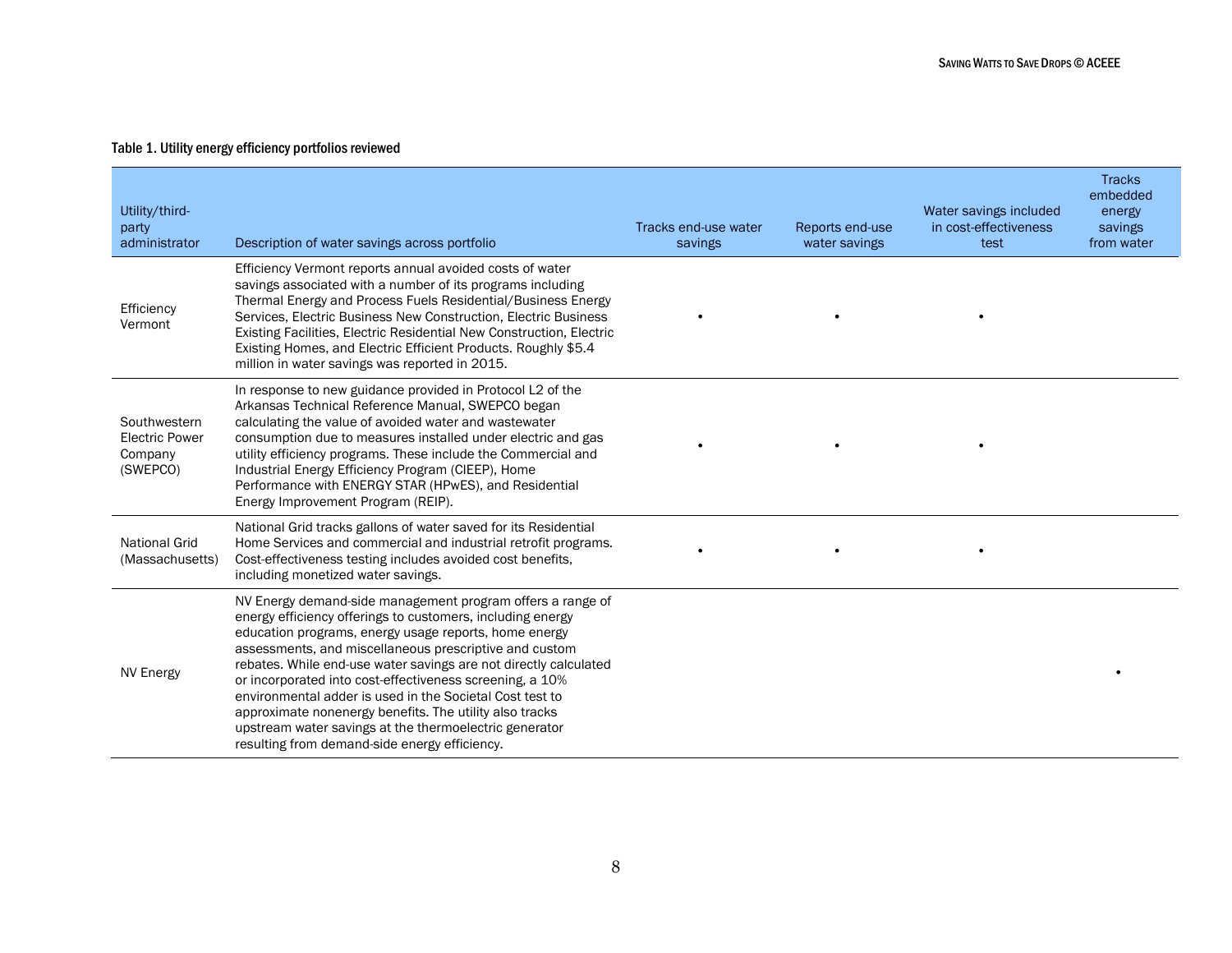| Utility/third-<br>party<br>administrator | Description of water savings across portfolio                                                                                                                                                                                                                                                                                                                                                                                                                                                                                    | Tracks end-use water<br>savings | Reports end-use<br>water savings | Water savings included<br>in cost-effectiveness<br>test | <b>Tracks</b><br>embedded<br>energy<br>savings<br>from water |
|------------------------------------------|----------------------------------------------------------------------------------------------------------------------------------------------------------------------------------------------------------------------------------------------------------------------------------------------------------------------------------------------------------------------------------------------------------------------------------------------------------------------------------------------------------------------------------|---------------------------------|----------------------------------|---------------------------------------------------------|--------------------------------------------------------------|
| PG&E                                     | PG&E offers a variety of measures to enable residential and<br>commercial customers to reduce their water use. These include<br>rebates and incentives for efficient clothes washers, low-flow<br>showerheads, ice machines, combination steam cookers, etc.<br>The utility started calculating embedded energy savings from<br>reduced water use for certain measures in 2017. However<br>formal incorporation of embedded energy savings from water is<br>pending further refinement of the CPUC's water-energy<br>calculator. |                                 |                                  |                                                         |                                                              |
| Focus on Energy<br>(Wisconsin)           | Starting in 2015, the state Public Service Commission<br>authorized Focus to begin claiming credit for "indirect" upstream<br>and downstream energy savings achieved by installing water-<br>reducing measures. Any energy efficiency measures that also<br>save water are eligible, though most savings are attributed to<br>residential prescriptive measures with water heating<br>(showerheads, aerators) and custom projects for industrial and<br>commercial processes that can save water.                                |                                 |                                  |                                                         |                                                              |

Sources: Efficiency Vermont 2016; SWEPCO 2017; National Grid 2017; K. McMaster, policy manager, NV Energy, pers. comm., December 6, 2017; C. Weiner, manager, PG&E, pers. comm., December 7, 2017; J. Fontaine, Focus on Energy performance manager, Public Service Commission of Wisconsin, pers. comm., November 8, 2017.

Table 2 summarizes the programs we reviewed.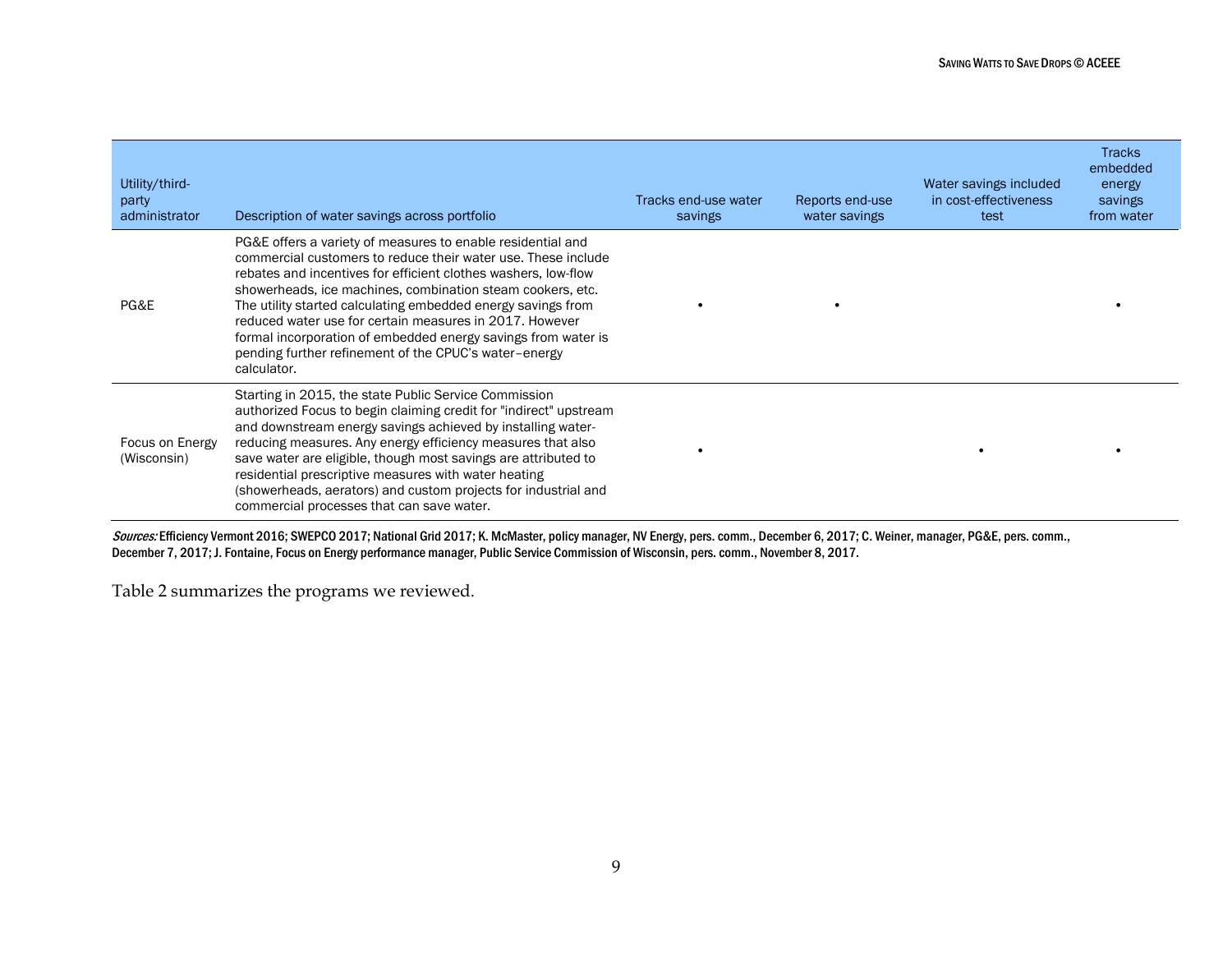#### Table 2. Utility energy efficiency programs reviewed

| Utility                                                                           | Sector                                      | Program name                                                                                     | Program summary                                                                                                                                                                                                                                                                                                                                                                                        | <b>Tracks</b><br>water<br>savings | Water or<br>energy-water<br>savings goal | Water savings<br>included in<br>cost-<br>effectiveness<br>test | Collaboration<br>between<br>energy and<br>water utilities | Innovative<br>equipment<br>and<br>program<br>designs | Life-cycle<br>embedded<br>energy<br>savings |
|-----------------------------------------------------------------------------------|---------------------------------------------|--------------------------------------------------------------------------------------------------|--------------------------------------------------------------------------------------------------------------------------------------------------------------------------------------------------------------------------------------------------------------------------------------------------------------------------------------------------------------------------------------------------------|-----------------------------------|------------------------------------------|----------------------------------------------------------------|-----------------------------------------------------------|------------------------------------------------------|---------------------------------------------|
| Austin<br>Energy                                                                  | Joint<br>water/energy<br>utility<br>program | Multifamily<br>Energy and<br><b>Water Efficiency</b><br>Program                                  | Provides multifamily building<br>owners holistic water and<br>energy efficiency evaluations,<br>rebates, and other incentives<br>to save water and energy.                                                                                                                                                                                                                                             | $\bullet$                         |                                          |                                                                |                                                           |                                                      |                                             |
| Los<br>Angeles<br>Dept. of<br>Water &<br>Power /<br>Southern<br>California<br>Gas | Joint<br>water/energy<br>utility<br>program | Master Inter-<br>Utility<br>Agreement/Joint<br>Energy and<br><b>Water Efficiency</b><br>Programs | Sets forth the general terms<br>and conditions under which<br>programs for energy efficiency<br>and resource savings can be<br>developed and implemented<br>jointly by the two utilities.                                                                                                                                                                                                              | $\bullet$                         |                                          |                                                                |                                                           |                                                      |                                             |
| Southern<br>California<br>Edison                                                  | Behavioral<br>pilot                         | 10-10-10+ Multi-<br>Family Pilot (aka<br>"Communities<br>for<br>Conservation")                   | Drawing from behavioral<br>economics literature.<br>specifically studies showing<br>that people are more likely to<br>conserve electricity when<br>compared to their neighbors.<br>the program is designed to<br>generate competition between<br>multifamily complexes in<br>different cities to achieve 10%<br>savings in electricity, water,<br>and gas separately. Results<br>are expected in 2017. |                                   |                                          |                                                                |                                                           |                                                      |                                             |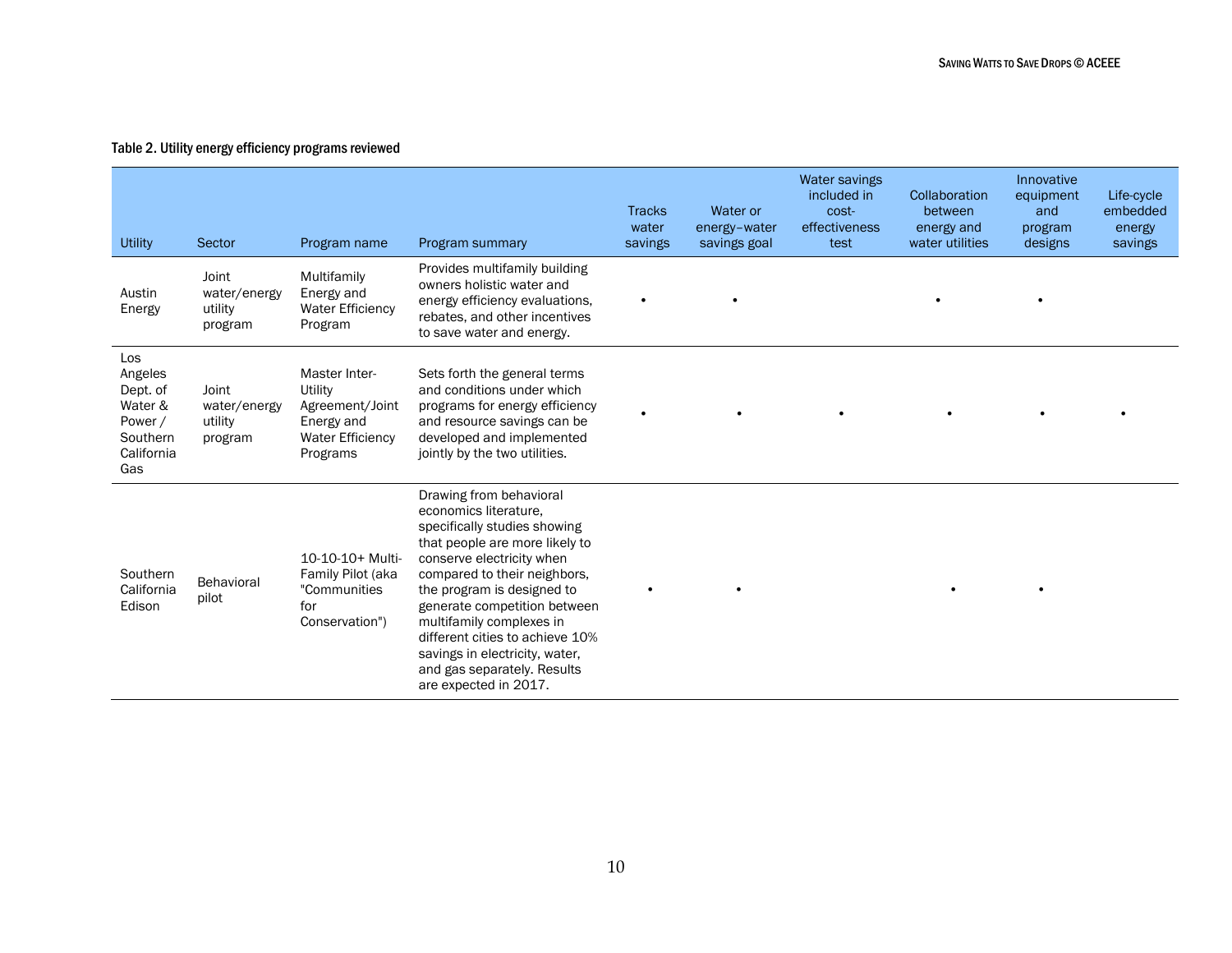| <b>Utility</b>               | Sector                       | Program name                                                                                              | Program summary                                                                                                                                                                                                                                                                                                                                                                                   | <b>Tracks</b><br>water<br>savings | Water or<br>energy-water<br>savings goal | Water savings<br>included in<br>cost-<br>effectiveness<br>test | Collaboration<br>between<br>energy and<br>water utilities | Innovative<br>equipment<br>and<br>program<br>designs | Life-cycle<br>embedded<br>energy<br>savings |
|------------------------------|------------------------------|-----------------------------------------------------------------------------------------------------------|---------------------------------------------------------------------------------------------------------------------------------------------------------------------------------------------------------------------------------------------------------------------------------------------------------------------------------------------------------------------------------------------------|-----------------------------------|------------------------------------------|----------------------------------------------------------------|-----------------------------------------------------------|------------------------------------------------------|---------------------------------------------|
| Energy<br>Trust of<br>Oregon | Agricultural                 | Irrigation<br>Modernization<br>Program                                                                    | The irrigation modernization<br>initiative is a partnership<br>between Energy Trust and the<br><b>Farmers Conservation</b><br>Alliance. The program saves<br>water by helping irrigation<br>districts replace open canals<br>with pressurized pipe, which in<br>turn can enable agricultural<br>users to generate<br>hydroelectricity, reduce water<br>losses, and leave more water<br>in-stream. | $\bullet$                         |                                          |                                                                |                                                           |                                                      |                                             |
| PG&E                         | Commercial<br>and industrial | Dairy and Winery<br>Industry<br>Efficiency<br>Program                                                     | Provides a comprehensive<br>approach to help dairy, winery,<br>and brewery customers<br>identify and evaluate energy<br>saving opportunities and<br>facilitate customer action.                                                                                                                                                                                                                   |                                   |                                          |                                                                |                                                           |                                                      |                                             |
| PG&E                         | Commercial<br>and industrial | Process<br>Wastewater<br>Treatment<br>Energy<br>Management<br>(EM) for<br>Agricultural Food<br>Processing | Helps agriculture, food-<br>processing, and beverage-<br>processing facilities implement<br>energy efficiency and water<br>conservation projects to<br>achieve wastewater treatment<br>energy savings.                                                                                                                                                                                            |                                   |                                          |                                                                |                                                           |                                                      |                                             |

Sources: J. Gomez, program coordinator, Austin Energy, pers. comm., November 30, 2017; LADWP 2015; SCE and SoCalGas 2015; CESA 2016; CLEAResult 2017; PG&E 2017b.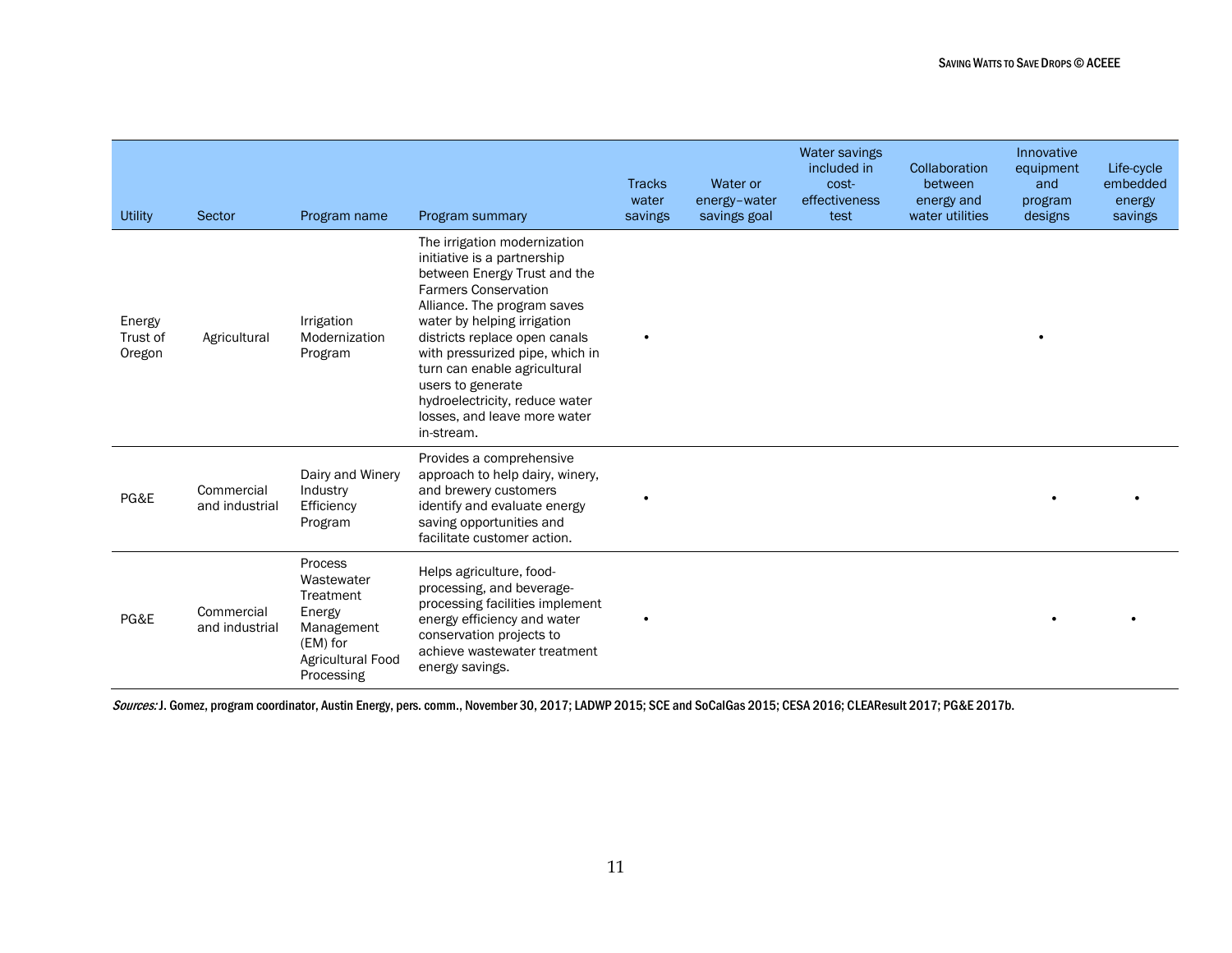The following sections describe several programs that are notable according to our review and application of the evaluation criteria.

### <span id="page-18-0"></span>*ADVANCED METER INFRASTRUCTURE PILOTS (PG&E, SCE, SOCALGAS, SDG&E)*

Spurred by the CPUC's ongoing energy–water nexus proceeding (R. 13-12-011), California's energy utilities have been at the leading edge of efforts to account for and capture embedded energy savings from water conservation. Among the most ambitious of these initiatives is a series of advanced meter infrastructure (AMI) pilots. Using varying designs, these programs run in partnership between the investor-owned energy utilities and local water utilities.

In November 2015, an Assigned Commissioner's Ruling (ACR) Regarding Advanced Meter Infrastructure Pilot Proposals Workshop directed California energy IOUs to identify technical issues with a water corporation piggybacking on an electric or gas corporation's AMI infrastructure. The long-term intent is to facilitate energy and water savings through emerging AMI technology. In follow-up filings under R. 13-12-011, energy utilities have been active in identifying challenges and potential technical barriers to system integration. These include system upgrades needed to facilitate two-way communication, integration of back office systems, and determination of data exchange protocols and data security standards. Table 3 summarizes the ongoing AMI pilot programs, their respective project partners, and program design elements.

PG&E has shown the most progress toward enabling its AMI network to accommodate data collection and validation for multiple water utilities. A 2014 PG&E pilot program, which involved 200 water meters, successfully addressed some of the major technical challenges involved with data separation, transformation, and transmittal (CPUC 2016). The ongoing pilot, initiated in 2016 and expected to wrap up in 2019, involves a partnership with the Center for Water Energy Efficiency (CWEE) at UC Davis and the East Bay Municipal Utility District (EBMUD). The program measures the potential for behavior-based water conservation to achieve substantial energy savings. Specifically, the project utilizes a randomized control trial between a treatment group (receiving AMI meters and regular notifications enabled by AMI-based data collection) and a control group (receiving no feedback on water consumption beyond standard bimonthly water bills) (PG&E 2016). By collecting detailed water, gas, and electricity consumption data through AMI meters, the team hopes to strengthen its ability to detect potential customer savings as well as supplyside savings through water loss reduction and pipeline leak detection. Treatment customers are invited to view their water use in an online AMI portal that provides information about hourly water use, leak notification, daily water budget thresholds, climate data, and conservation tips and services.

Other California IOUs offer similar AMI pilots on a smaller scale. Due to technical challenges, SCE's pilot found that piggybacking off their AMI infrastructure is not feasible. However, by leveraging Green Button technology and a common display developed by Triton (a third-party vendor), SCE has been able to work with the City of Beverly Hills to conduct a similar pilot to assess behavioral changes and reduced water use. SCE anticipates releasing results in late 2017 or early 2018. Depending on the outcome of the pilot, SCE may work to incorporate the strategy into an existing energy efficiency program (SCE 2016).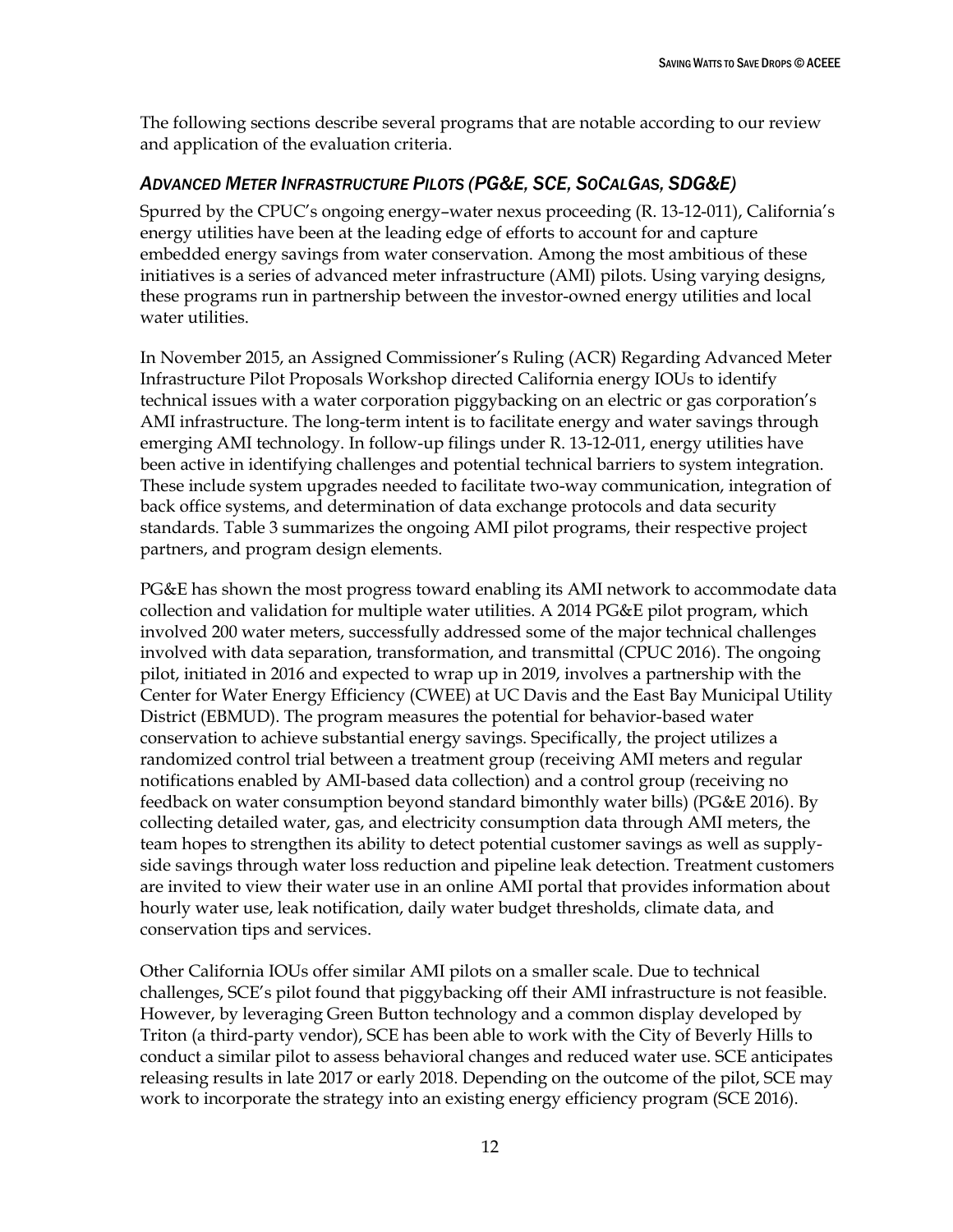With support from third-party vendor Valor Water Analytics, Southern California Gas Company (SoCalGas) launched two water–energy nexus AMI pilots in 2016. One is with the San Gabriel Valley Water Company. The other is with California American Water. The 2016 deployment of 1,800 water meter transmission units, which enabled water data to be transferred over the SoCalGas Advanced Meter Network, made the pilot possible.

San Diego Gas and Electric (SDG&E) operates a similar pilot in partnership with Rainbow Municipal Water District (RMWD) in northern San Diego County and Itron Corporation. The purpose is to test how RMWD's water metering and leak detection devices might leverage SDG&E's Smart Meter Network to eliminate redundant networks and reduce the water district's implementation costs. If successful, leveraging SDG&E's network would enable RMWD to conduct correlative analyses to identify leaks and determine energy and water savings opportunities (SDG&E 2016).

|               | Pacific Gas & Electric                                                                                                                                                                                                                                                                                                                            | Southern California<br>Edison                                                                                                                                                                                                                                                               | Southern California<br>Gas                                                                                                                                                                                                                                                                                           | San Diego Gas &<br>Electric                                                                                                                                                                                                                                             |
|---------------|---------------------------------------------------------------------------------------------------------------------------------------------------------------------------------------------------------------------------------------------------------------------------------------------------------------------------------------------------|---------------------------------------------------------------------------------------------------------------------------------------------------------------------------------------------------------------------------------------------------------------------------------------------|----------------------------------------------------------------------------------------------------------------------------------------------------------------------------------------------------------------------------------------------------------------------------------------------------------------------|-------------------------------------------------------------------------------------------------------------------------------------------------------------------------------------------------------------------------------------------------------------------------|
| Partner orgs  | East Bay Municipal<br>Utility District, Center<br>for Water Energy<br><b>Efficiency at UC Davis</b>                                                                                                                                                                                                                                               | City of Beverly Hills,<br>Triton                                                                                                                                                                                                                                                            | San Gabriel Valley<br><b>Water Company</b><br>(SGVWC), Valor Water<br>Analytics                                                                                                                                                                                                                                      | <b>Rainbow Municipal</b><br><b>Water District</b>                                                                                                                                                                                                                       |
| Description   | Builds upon PG&E<br>efforts to piggyback<br>water smart meter<br>data on its gas AMI to<br>assess the value of<br>providing customers<br>with near real-time<br>water-use data and<br>determine behavior-<br>and technology-based<br>impacts to water and<br>energy usage.                                                                        | SCE will leverage<br>existing Green Button<br>processes to provide<br>customer electric<br>usage data to a third-<br>party provider and<br>Beverly Hills to share<br>water/energy data<br>with customers in a<br>common display<br>through a mobile<br>application.                         | Allow water utility<br>meters to piggyback<br>on SoCalGas AMI<br>network paired with<br>third-party analysis of<br>gas and combined<br>gas/water usage data<br>to identify and<br>evaluate potential hot-<br>water leaks. A<br>corresponding SGVWC<br>pilot will conduct a<br>cost-benefit analysis<br>of water AMI. | The pilot will test the<br>feasibility of<br>piggybacking RMWD<br>water meter data<br>across the SDG&E<br><b>Smart Meter Network</b><br>to an Itron-hosted<br>analytics system. The<br>program will compare<br>smart metering with<br>manual-read metering.             |
| Project goals | Determine how high-<br>res water consumption<br>data from AMI systems<br>affects water<br>consumption and<br>potential<br>corresponding energy<br>savings in household<br>gas and electricity use;<br>analyze direct water<br>savings as well as<br>direct/embedded<br>energy savings<br>through use of the<br>CPUC's Water-Energy<br>Calculator. | Assess potential<br>customer behavioral<br>changes from sharing<br>near real-time electric<br>and water usage data<br>and account for<br>embedded energy in<br>water by utilizing<br>measurement and<br>valuation (M&V)<br>savings calculations to<br>estimate gallons of<br>water savings. | Refine processes for<br>identifying hot-water<br>leaks. Valor Water<br>Analytics will perform<br>joint water-gas<br>analytics for hot-water<br>leak detection and<br>quantifying water use,<br>embedded energy,<br>and greenhouse gas<br>(GHG) benefits.                                                             | Evaluate the<br>costs/benefits of<br>deploying Smart Meter<br>technology across the<br>RMWD service<br>territory. Explore<br>scalability of new tech<br>for providing secured<br>multitenant network<br>access on a two-way<br>communication<br>network infrastructure. |

|  |  | Table 3. Energy-water advanced meter infrastructure pilot programs in California |  |  |  |
|--|--|----------------------------------------------------------------------------------|--|--|--|
|--|--|----------------------------------------------------------------------------------|--|--|--|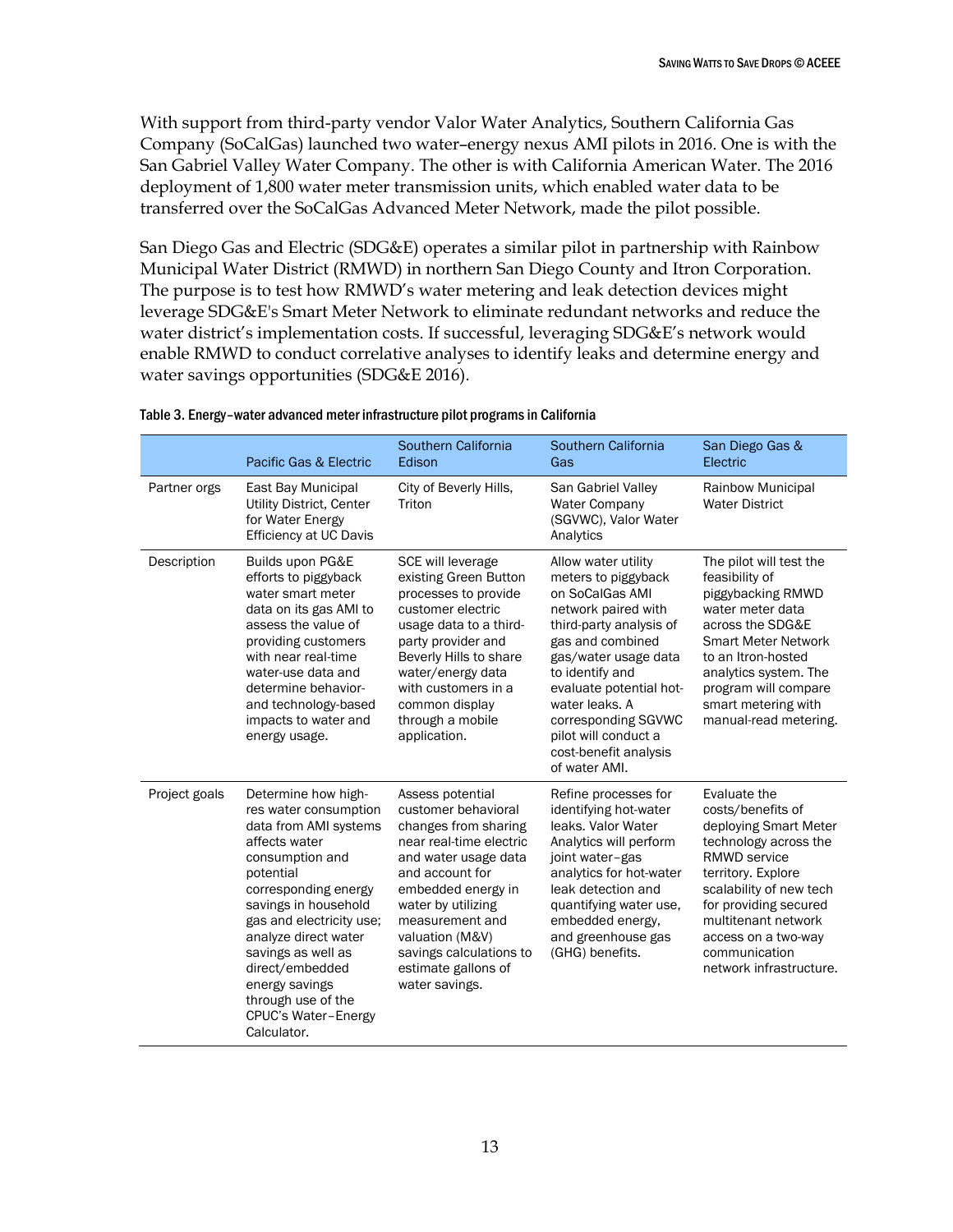|                       | Pacific Gas & Electric                                                                        | Southern California<br>Edison                                                                   | Southern California<br>Gas                                                               | San Diego Gas &<br>Electric |
|-----------------------|-----------------------------------------------------------------------------------------------|-------------------------------------------------------------------------------------------------|------------------------------------------------------------------------------------------|-----------------------------|
| Pilot project<br>size | Up to 10,000 meters<br>(5,000 installed smart<br>meters, 5,000 control<br>group participants) | 500 participants (250)<br>Beverly Hills AMI<br>customers, 250<br>control group<br>participants) | 1,000 participants<br>(500 water AMI<br>customers, 500<br>control group<br>participants) | 300 RMWD customers          |
| Project<br>timeline   | Aug 2016-Dec 2018                                                                             | Sep 2016-Sep 2018                                                                               | Sep 2016-March<br>2018                                                                   | Sep 2016-March<br>2018      |

Sources: PG&E 2016; SCE 2016; SoCalGas 2016; SDG&E 2016.

#### <span id="page-20-0"></span>*ENERGY TRUST OF OREGON*

A review of annual program data from Energy Trust of Oregon and discussions with program staff showed careful documentation of 1.66 billion gallons of water saved from Energy Trust programs in 2016. Custom irrigation measures accounted for the majority of the savings—approximately 1.4 billion gallons. The remaining 263 million gallons were the result of single-family and multifamily measures (e.g., low-flow showerheads, efficient clothes washers) and, to a lesser extent, similar measures in the lodging and food service sector.

Energy Trust describes its calculation of benefits from water savings measures as a rough and conservative estimate, though one that has improved over time. Energy Trust generally relies on the Regional Technical Forum (RTF) savings estimates and protocols for guidance in tracking water savings. As in many states, water savings—and in turn nonenergy benefits—are calculated by factoring in the difference in flow rate between the current baseline and the installed low-flow product. Staff may adjust RTF-provided protocols in certain cases, substituting local volumetric water rates where appropriate.

The largest reductions in water use are provided through Energy Trust's irrigation modernization initiative and agricultural production efficiency program. Water saved from these measures however is treated differently from water saved from direct-install measures for residential and commercial buildings (such as showerheads and faucet aerators). Staff are careful to avoid the term *water savings* when referring to agriculture efficiency programs due to lack of guidance on counterfactual water use assumptions in an agricultural setting (i.e., how the water would have been consumed or how it would have flowed back to the environment in the absence of an installed measure). In these cases, staff prefers the term *avoided water use*.

The irrigation modernization initiative reduces water use by helping irrigation districts replace open canals with pressurized pipe. This can enable agricultural users to generate hydroelectricity, reduce water losses, and leave more water in-stream. The initiative is funded and managed through a unique partnership between Energy Trust and the not-forprofit Farmers Conservation Alliance (FCA). Replacing open canals with pipes not only conserves water regularly lost to seepage and evaporation, but also harnesses gravity to pressurize the pipe. This reduces the need for water pumps and enables generation of hydroelectric power.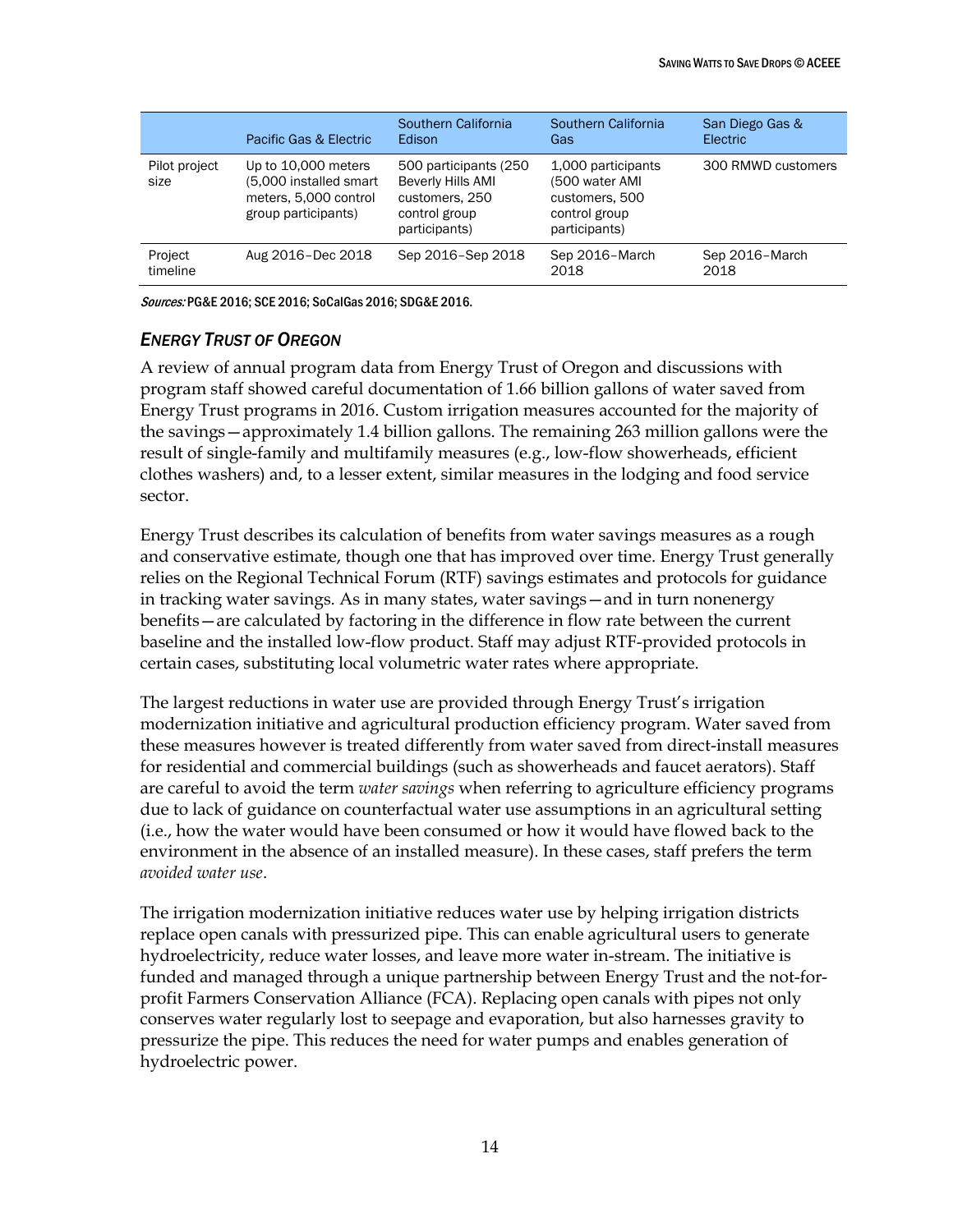Having worked together with several Oregon irrigation districts, Energy Trust and FCA have become partners in applying modernization strategies to hydropower projects. In collaboration with Energy Trust, FCA now leads the development of these strategies for individual irrigation districts, leveraging a large coalition of public- and private-sector partners. In addition to Energy Trust, funders include the US Bureau of Reclamation, the Oregon Water Resources Department, the USDA's Natural Resources Conservation Service, the Freshwater Trust, the Nez Perce Tribe, and others (Clean Energy States Alliance 2016).

#### <span id="page-21-0"></span>*FOCUS ON ENERGY*

Wisconsin's Focus on Energy program has been particularly active in efforts to account for the avoided cost of energy achieved through water savings. Prompted by growing national interest in the energy–water nexus, Focus on Energy staff began considering how to address embedded energy savings from water in 2014, during the early stages of the 2015–2018 Quadrennial Planning cycle. Starting in 2015, the Public Service Commission (PSC) of Wisconsin authorized Focus on Energy to begin claiming credit for indirect energy savings achieved by installing water-reducing measures. These are defined as the savings achieved by decreasing the amount of water pumped to customers on the front end and treated by wastewater utilities after use.

Statute explicitly establishes Focus as an energy-specific program funded by energy utility customers. Therefore the goal of the PSC guidance was to refine the program in a way that addressed the energy–water nexus without allowing its scope to broaden to water conservation. That could not be legally supported given Focus' statutory mission.

The commission's jurisdictional authority over both water and energy utilities aided efforts to develop the guidance. The fact that since 2012 Wisconsin public water supply utilities have reported their energy use to the commission as part of their annual reports was also helpful. Drawing from these data, as well as energy use sampled from wastewater utilities as part of a 2006 report by Focus on Energy (*Water and Wastewater Energy Best Practice Guidebook*), program staff were able to calculate recommended water-related energy savings. Calculations were based on simple ratios of energy use per gallon of water processed for both water supply utilities and wastewater treatment facilities. Recommended ratios varied according to water source (surface water or groundwater) and size and type of wastewater system (large activated sludge systems or smaller systems using aeration lagoons or oxidation ditches).

Any energy efficiency measure that saves water is eligible to use the calculation. In practice, most documented energy–water savings are achieved by residential prescriptive measures with water-heating-related savings (e.g., showerheads and aerators) and from custom business projects for industrial and commercial processes.

### <span id="page-21-1"></span>*SWEPCO, OG&E*

Beginning with Version 6.0 of its Technical Reference Manual for program year 2016, the Arkansas Public Service Commission provides guidance, known as Protocol L2, to utilities for calculating the value of avoided water and wastewater consumption from electric and gas utility efficiency programs. This is the only TRM we reviewed that provided explicit guidance regarding recommended marginal retail water rates and average water sewage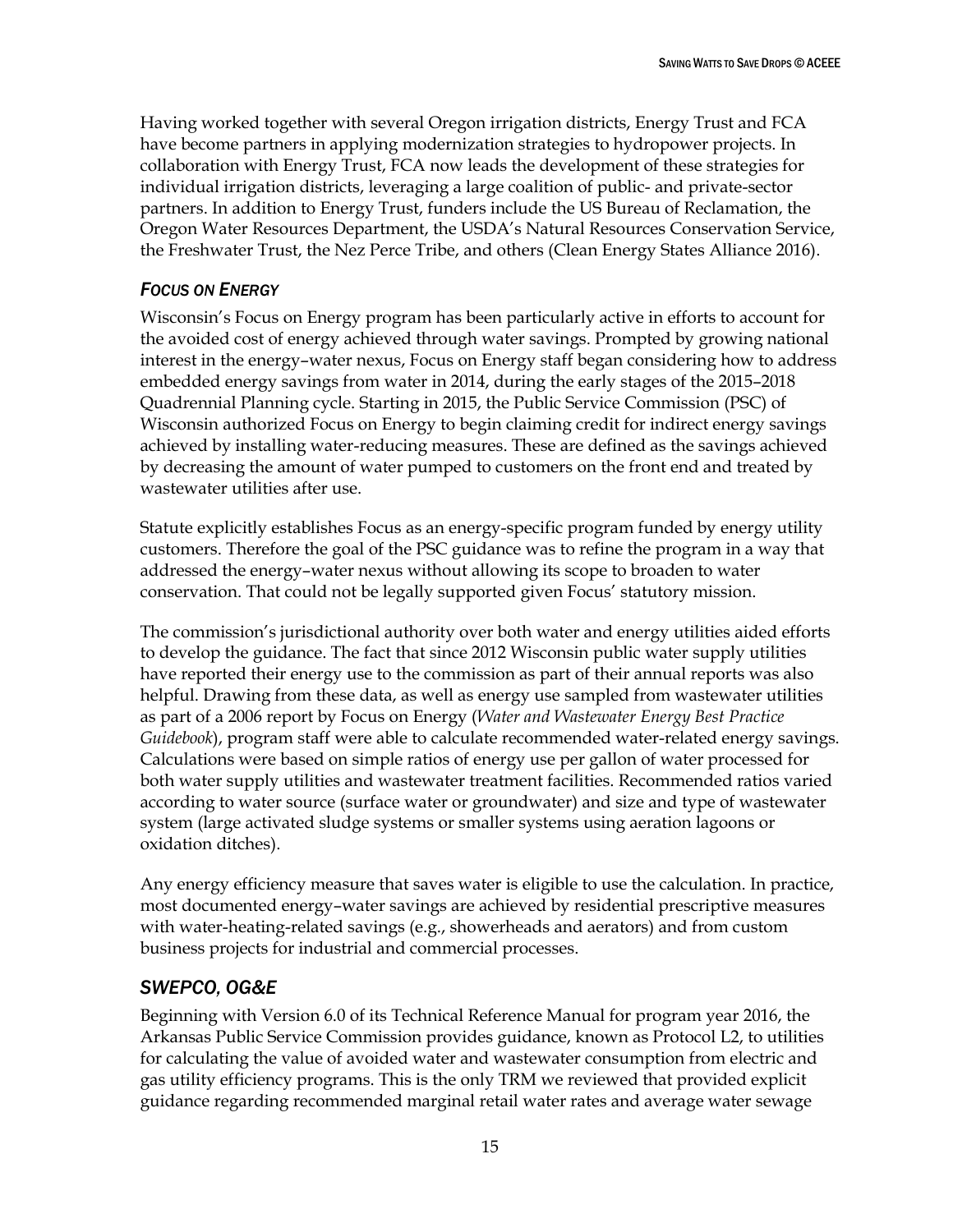rates (both on a per-gallon basis) for calculating water savings. Table 4 lists the TRM's average proxy values based on research by the independent evaluator. Separate values based on customer class and usage volume price tiers are also given. Program administrators may use alternative water costs if they are more appropriate for the electric and gas service territory and are transparent in PSC filings.

|                                       | Water rates            |                       | Sewage rates           |                       | Total combined water rates    |                       |
|---------------------------------------|------------------------|-----------------------|------------------------|-----------------------|-------------------------------|-----------------------|
| Customer<br>class                     | First 1,000<br>gallons | Additional<br>gallons | First 1,000<br>gallons | Additional<br>gallons | <b>First 1,000</b><br>gallons | Additional<br>gallons |
| Residential                           | \$4.13                 | \$2.86                | \$3.82                 | \$2.72                | \$7.95                        | \$5.58                |
| Commercial                            | \$2.93                 | \$2.79                | \$4.29                 | \$4.29                | \$7.22                        | \$7.08                |
| Average cost<br>$\frac{1}{2}$ /gallon | \$3.53                 | \$2.83                | \$4.06                 | \$3.50                | \$7.59                        | \$6.33                |

Table 4. Avoided water costs in Arkansas as listed in Protocol L2 of the Arkansas TRM (per 1,000 gallons)

Source: Arkansas TRM Version 6.0 (based on primary research conducted by the IEM of six Arkansas water districts)

Use of this methodology is still in its infancy among Arkansas electric utilities. Our review of annual demand-side management (DSM) reports indicated that Southwest Electric Power Company (SWEPCO) and Oklahoma Gas and Electric (OG&E) have been the most successful in applying it toward valuation of their program portfolios. In 2016, SWEPCO calculated avoided water costs for simple measures including residential and commercial faucet aerators and low-flow showerheads. OG&E has similarly applied the methodology to its Multifamily Direct Install program, SEE LivingWise, its weatherization program, and its commercial and industrial standard offer.

## <span id="page-22-0"></span>*PG&E*

Like other IOUs in California, PG&E has been active in the CPUC's Water–Energy Nexus proceeding (R.13-12-011) to incentivize efforts to reduce water consumption by better understanding and quantifying the energy–water relationship. PG&E offers customers a variety of measures to reduce their water use (e.g., rebates and incentives for efficient clothes washers, low-flow showerheads, ice machines, combination steam cookers, and prerinse spray valves). The utility also offers incentives to agricultural customers for converting sprinkler systems to water-efficient drip irrigation and for transitioning to efficient pumping systems.

PG&E's efforts to account for water savings from energy efficiency measures began during 2013–2014 as part of a statewide effort to address drought conditions and demonstrate the relationship between water conservation and energy efficiency. In discussions, PG&E staff acknowledged that these initial efforts were often rough estimations. Efforts to proactively track water savings did not begin in earnest until 2016. PG&E now uses deemed savings values from California's Database for Energy Efficiency Resources (DEER) to track data on gallons of water for a variety of prescriptive measures. The utility also provides guidance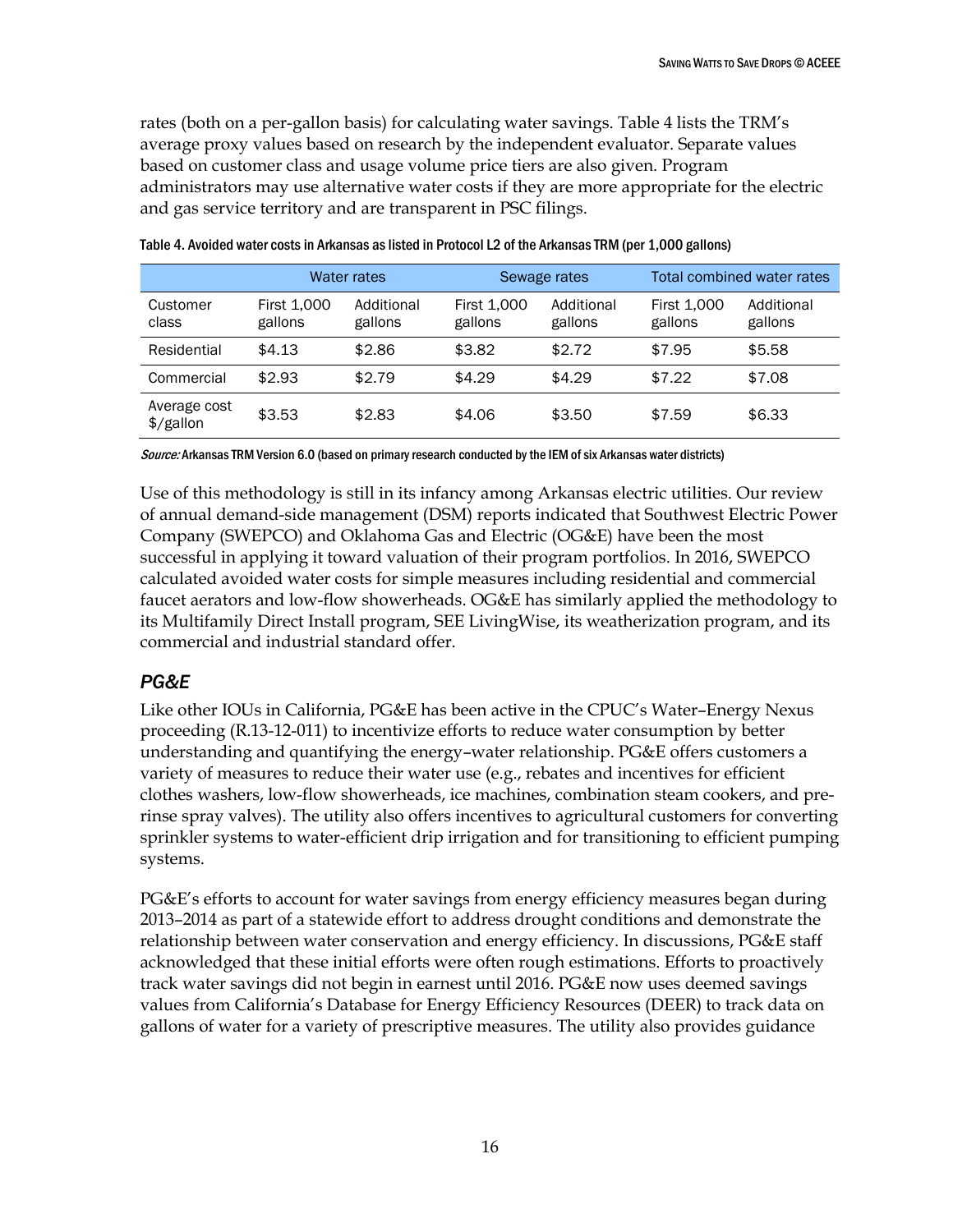and direction to custom project developers to encourage more robust calculations of water savings on a gallons-saved basis early in the design stages.<sup>4</sup>

As of 2017, PG&E has updated its internal reporting protocol and information technology (IT) system to derive embedded energy savings associated with sourcing, treatment, and transport of water using the CPUC's Water Energy Calculator. However the CPUC and utilities are still trying to resolve technical questions related to formally incorporating the calculator into program cost-effectiveness tests, including IOU and non-IOU savings attribution issues. Until these questions are settled, PG&E is not permitted to claim, or provide incentives based on, embedded energy savings. Project developers will likely use the calculator on a relatively limited basis until utilities receive CPUC approval.

PG&E's commercial-sector efficiency programs are estimated to have helped save customers more than 20 million gallons of water and 51,000 kWh in embedded energy during the first ten months of 2017, mostly through food service-related measures.<sup>5</sup> Over the same period, residential programs helped save 22 million gallons of water and nearly 45,000 kWh in embedded energy, most of which have been attributed to installation of efficient clothes washers. Although most of the portfolio's water savings, more than 300 million gallons, is attributed to agricultural sprinkler-to-drip irrigation measures, embedded energy savings are not currently tracked for this sector.

### <span id="page-23-0"></span>*NV ENERGY*

 $\overline{a}$ 

Nevada state regulations require NV Energy to quantify environmental costs (including air emissions, water, and land use) associated with operating and maintaining a supply plan or demand-side plan (NAC § 704.937(4)). Although not claimed as an avoided cost in its costeffectiveness screening, NV Energy annually calculates and reports generation-level water savings resulting from demand-side management programs. Calculations are based on total estimated water consumption of its thermoelectric power plants. This includes both operational water use (water consumed for cooling and cleaning throughout the process of generating electricity) and preoperational water use (water needed to acquire and prepare the fuel sources). Operational water use is estimated using established water coefficients of cooling systems and fuel types used in the plants. Preoperational water use is based on past studies on fuel sources (Acharya et al. 2015). Estimated water savings associated with each measure are calculated from these data and respective levels of verified energy savings. Table 5, adapted from Sieera Pacific Power Company (2017), provides results.

<sup>&</sup>lt;sup>4</sup> Custom project areas that have accounted for a sizeable portion of water savings include the Dairy and Winery Industry Efficiency Solutions Program (DWIES), implemented by third-party CLEAResult, and the Agriculture and Food Wastewater Program, currently implemented by third-party BASE Energy, Inc. In 2016, the DWIES program estimated 213.4 million gallons in water savings.

<sup>5</sup> PG&E's food service energy efficiency program offers measures such as ice machines, steam cookers, combination oven/steamers, and prerinse spray valves. In the first ten months of 2017, it saved more than 16 million gallons of water and 41,000 kWh in embedded energy. This is in addition to direct energy savings of 722,000 kWh.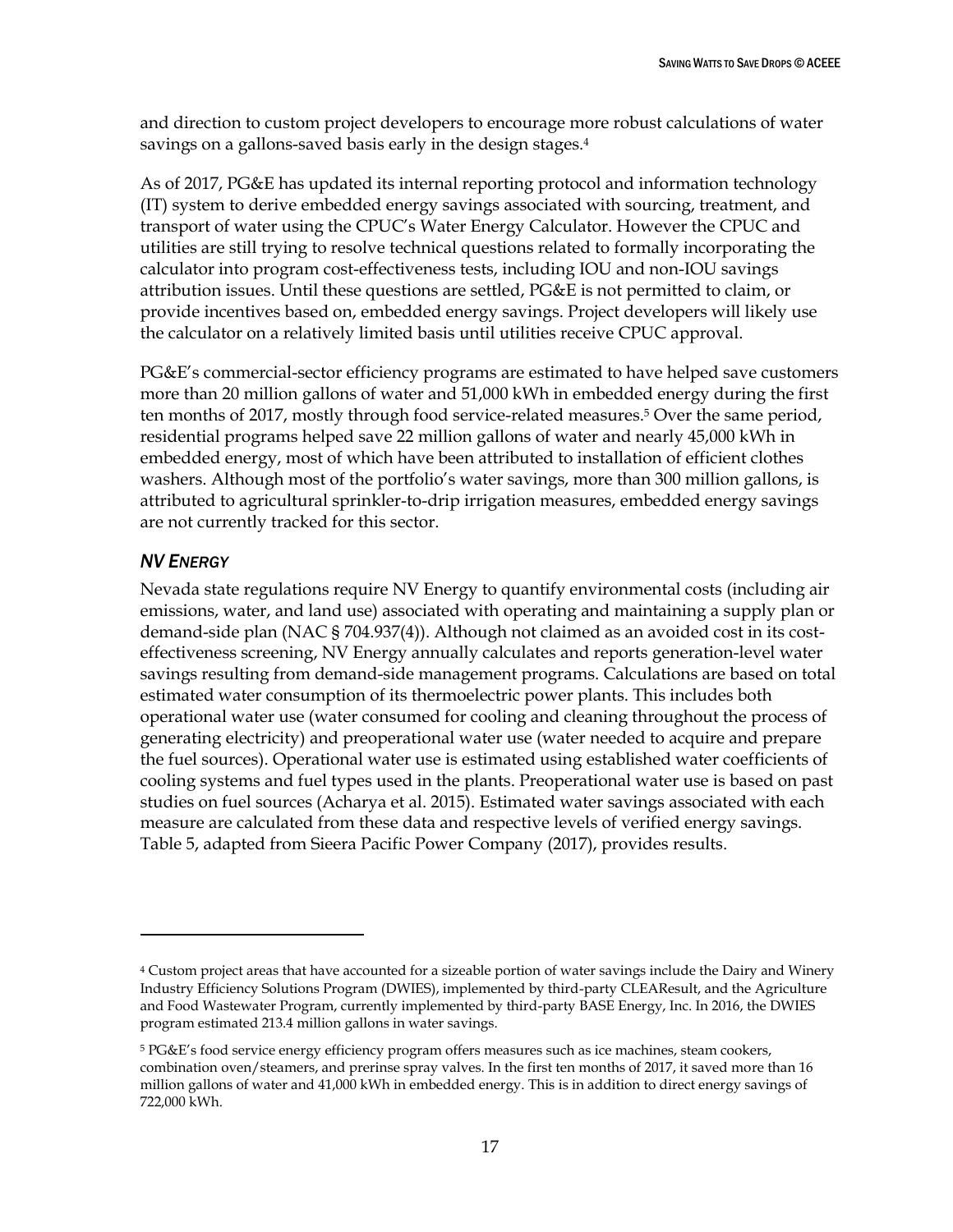| Programs                                    | Verified energy<br>savings (kWh) | Water savings<br>(gallons) |
|---------------------------------------------|----------------------------------|----------------------------|
| Energy Reports Program                      | 8,515,557                        | 1,371,005                  |
| <b>Educational Services total</b>           | 8,515,557                        | 1,371,005                  |
|                                             |                                  |                            |
| <b>Residential Lighting</b>                 | 6,441,578                        | 1,037,094                  |
| Residential Demand Response Program: manage | 585,545                          | 94,273                     |
| Residential Demand Response Program: build  | 418,656                          | 67,404                     |
| Residential Program total                   | 7,445,779                        | 1,198,770                  |
|                                             |                                  |                            |
| Schools Program                             | 1,730,824                        | 278,663                    |
| Commercial Program                          | 42,809,439                       | 6,892,320                  |
| Commercial Demand Response Program: manage  | 274,005                          | 44,115                     |
| Commercial Demand Response Program: build   | 344,869                          | 55,524                     |
| Business Program total                      | 45,159,137                       | 7,270,621                  |
|                                             |                                  |                            |
| DSM portfolio total                         | 61,120,473                       | 9,840,396                  |

Table 5. 2016 Sierra Pacific Power Company annual demand-side management program energy and water savings

Source: Sierra Pacific Power Company 2017

<span id="page-24-0"></span>NV Energy represents an interesting contrast to other utilities mentioned in this report. While it reports generation-level water savings from reduced energy consumption, it does not track end-use water savings from energy efficiency measures. However, as workshops begin to establish new annual energy efficiency targets for NV Energy (as directed under SB 150 legislation signed in 2017), opportunities exist to address the nonenergy benefits of water as part of the utility's future energy efficiency portfolio.

# Findings

The following section highlights themes, trends, and best practices from notable programs reviewed.

## <span id="page-24-1"></span>*POLICY DRIVERS*

In most cases, the greatest reported water savings were from residential efficiency programs. This is likely because savings from simple measures like low-flow showerheads, aerators, and efficient dishwashers and washing machines, which are commonly listed in state TRMs, are easy to calculate. Savings from commercial and industrial programs, particularly custom projects, were less likely to be calculated or reported and usually accounted for a far smaller share of claimed savings. Assumptions about water savings for custom measures are estimated using site-specific engineering analyses with some oversight by program administrators; staff are generally deferential to the professional judgment of project engineers.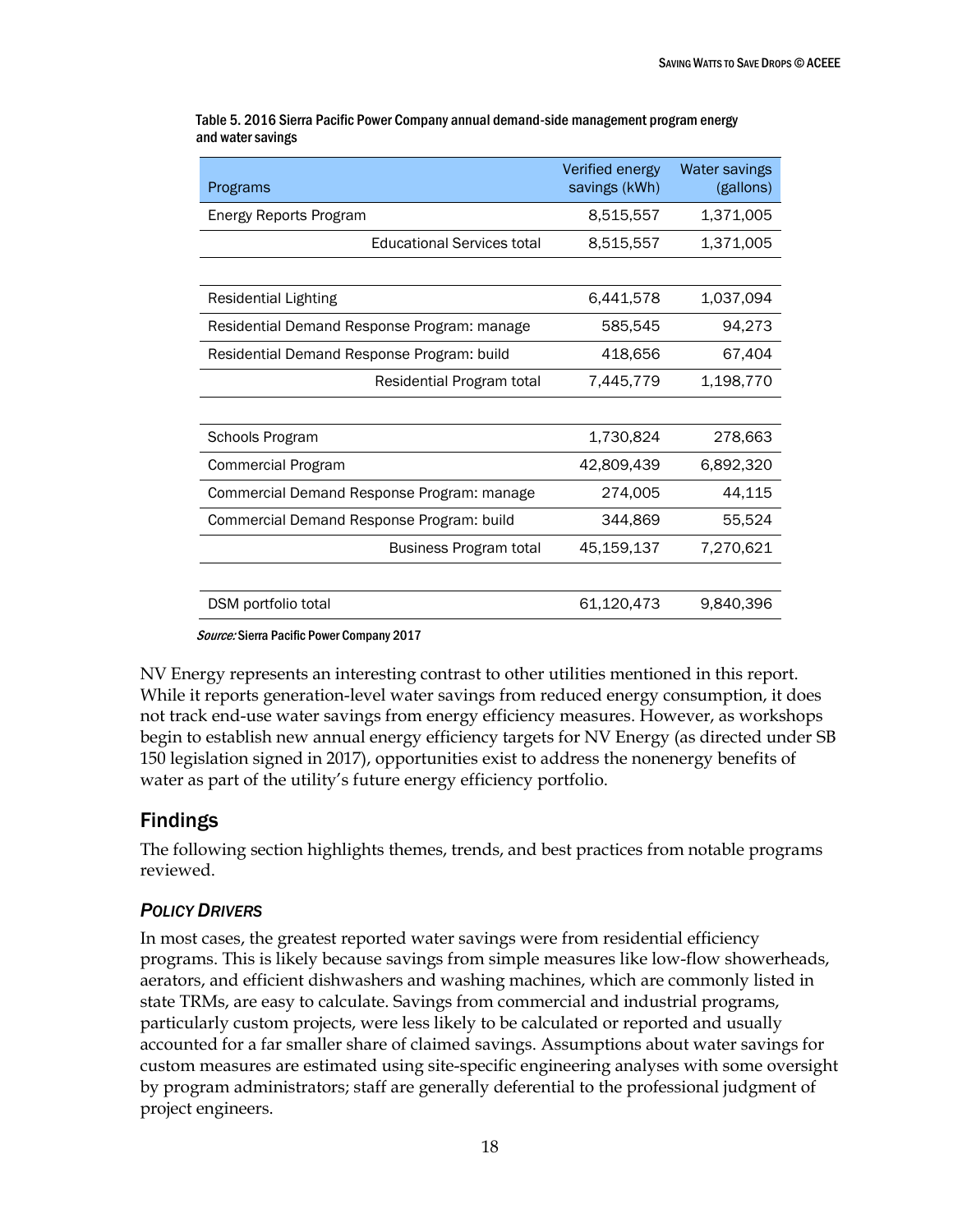Not surprisingly, we found that western states and others with a history of drought or increasing competition for water resources were more likely than those in other regions to cite specific water conservation goals as a key driver of energy utility efforts to claim water savings. California, in particular, has a long history of legislative and commission rulings aimed at managing water consumption. Such decisions have directly spurred ongoing programs and pilots to address the energy–water nexus. These include the Safe, Clean & Reliable Drinking Water Supply Act of 2010 (SBX7-7), which requires the state to achieve a 20% reduction in urban per capita water use by December 31, 2020. The commission's 2010 update to its Water Action Plan has also been important in organizing utility efforts toward a long-term strategy of strengthening energy–water programs (CPUC 2010). In 2013, the CPUC issued a rulemaking (R. 13-12-011) that has provided the framework for partnering investor-owned energy utilities and the water sector to develop methodologies for measuring embedded energy savings from water conservation and allocating costs among participants (CPUC 2013).

Program administrators in other regions cited indirect driving forces that had led to an interest in capturing water savings. In Illinois, for example, the 2016 Future Energy Jobs Act (SB 2814) sets new utility savings targets. This law has motivated utilities to both strengthen and expand existing efficiency programs as well as revisit methodologies for quantifying savings to ensure that benefits are not overlooked. These include burgeoning efforts to better track the avoided cost of water savings.

In Wisconsin, a coalescence of interest culminated in a memorandum, *Guidelines to Estimate Water-Related Energy Savings*, in Docket 5-FE-100 (PSCW 2015). According to Focus on Energy staff, the issue took hold in 2014 as the PSC of Wisconsin began determining Focus on Energy policies and goals for 2015–2018. The growing national interest in the energy– water nexus helped earn the issue a spot on the PSC's formal agenda. With the already existing relationship between water and energy staff at the commission (the Wisconsin PSC regulates both energy and water, and the water conservation coordinator frequently attends Focus on Energy meetings), work quickly began to incorporate embedded energy from water into program valuation.

#### <span id="page-25-0"></span>*BARRIERS TO IMPLEMENTATION*

Interviews with program staff and a review of past research revealed a variety of obstacles to accounting for water savings from efficiency programs. Chief among these were a shortage of data on water/wastewater intensity, limited funding for water utility participation, and lack of regulatory guidance. Also cited was the disjunction in policy levers between energy and water utilities. In addition to the divergent legislative and regulatory drivers they each face, they typically report to different levels of government. As others have noted, roughly 75% of the US population is served by large investor-owned energy utilities regulated by the state. Large investor-owned water utilities cover only about 10% of the US population (RAP 2011; Bluefield Research 2014). This makes the water utility landscape far more fragmented, with most of the country served by smaller public water systems that have fewer than 4,000 customers (Eisenberg 2014). With fewer resources and staff at their disposal, partnering with larger IOUs can be difficult.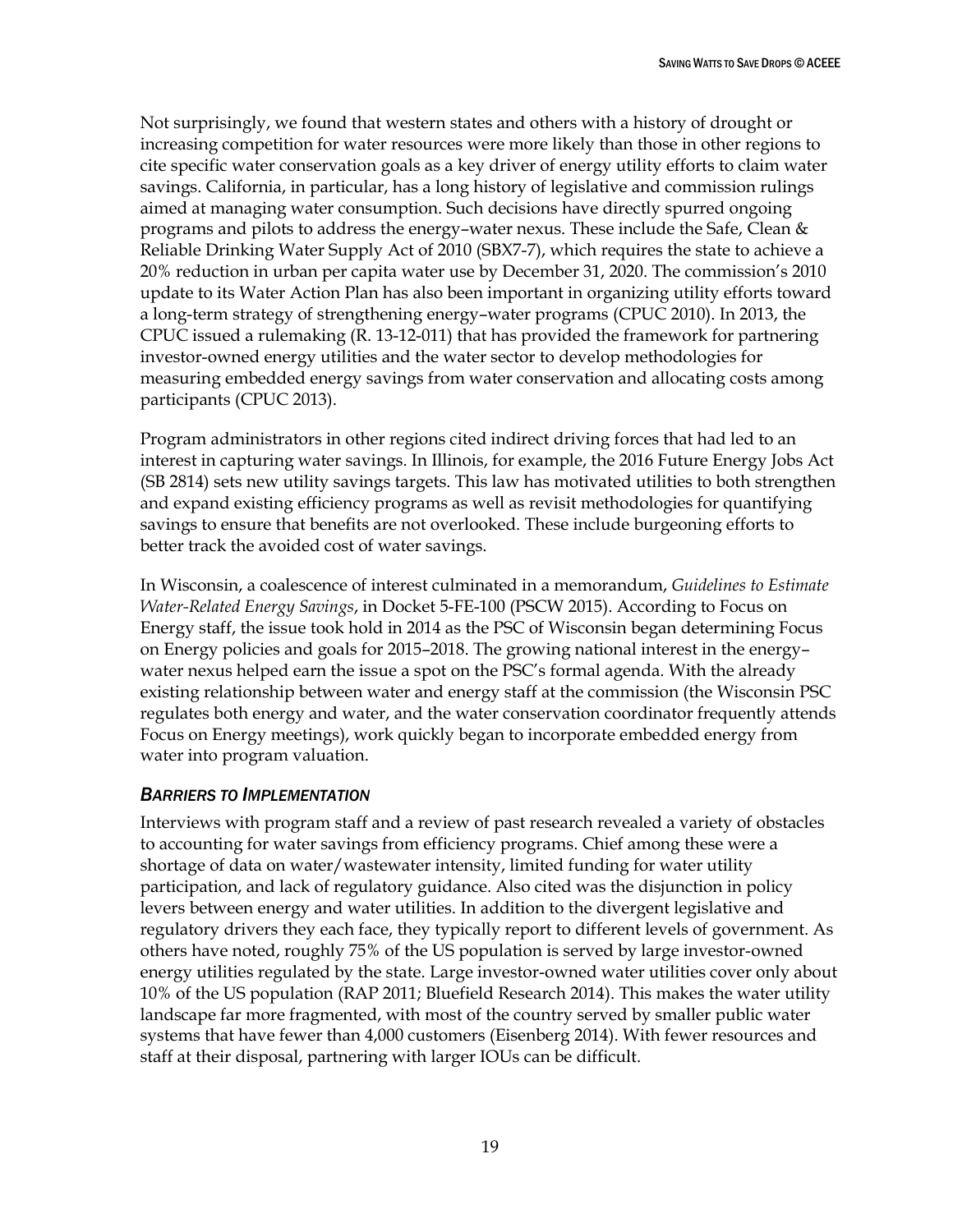#### <span id="page-26-0"></span>*REPORTING WATER SAVINGS*

In discussions, program administrators frequently characterized avoided costs of water savings as marginal. They sometimes described such savings as a drop in the bucket in relation to the overall level of benefits reported for cost-effectiveness evaluation purposes. For example, National Grid's water savings accounted for approximately \$3.16 million of the \$981 million of portfolio-wide resource benefits from efficiency programs. However administrators also acknowledged that the value of water considered in cost–benefit tests is typically narrowly informed by average water and sewer rates. These rates fail to account for a multitude of externalities and generally suffer from inaccurate price signals and rate design that fails to encourage efficiency. A 2011 US Government Accountability Office (GAO) report on energy needs of the urban water life cycle included interviews with a range of specialists. These experts indicated that the true cost of water is often not reflected in customers' rates and that subsidies and a lack of full accounting of the energy costs associated with treating and transporting water keeps rates artificially low (GAO 2011). This creates a lack of incentive for customers to use water efficiently. It also impedes utilities' recovery of the actual costs of providing and treating water. Therefore they do not generate enough revenue to implement water- and energy-saving technologies.

#### <span id="page-26-1"></span>*JOINT ENERGY–WATER PROGRAM COLLABORATION*

Efforts to develop collaborative partnerships between energy and water utilities varied. They included informal communication, coordination on planning studies, and more dynamic joint administration of water–energy programs. Combined energy and water utilities like the Los Angeles Department of Water and Power (LADWP) offer some of the most robust and streamlined examples of tandem energy and water efficiency programs. LADWP operates eight joint energy efficiency and water conservation programs. Many of these involve direct installation of water and energy savings measures for the residential, multifamily, and small business sectors. Other programs, such as outreach and education, development of codes and standards, and support for emerging technologies, offer indirect savings as well (LADWP 2015). LADWP also benefits from strong collaborations with others. Through an award-winning Master Inter-Utility Agreement (MIUA) with SoCalGas, a number of efficiency programs are currently offered jointly by the two utilities. This provides an efficient one-stop shop to LADWP customers while also allowing them access to previously unavailable SoCalGas programs. The agreement helps overcome a number of administrative barriers by identifying one of the utilities as the lead and the other as the partner for each program. Program orders identify the roles and responsibilities of each utility, provide project contacts and an amendment process, and establish project cost and invoicing procedures (DOE 2013).

In California, we reviewed examples of energy and water collaborations going back sometimes to the 1990s. They pick up speed in 2008 under CPUC directives that utilities pursue energy–water pilot programs. Past research by the Pacific Institute has profiled several of these efforts. One example is PG&E working with Bay Area water utilities to combine individual rebate programs for high-efficiency clothes washers into a single coordinated program. Another is SoCalGas working with the West Basin Municipal District on an audit program to improve water efficiency in commercial kitchens (Cooley and Donnelly 2013). In recent years these have evolved into more intensive initiatives to develop integrated energy and water program infrastructures. For example, in 2017, both SDG&E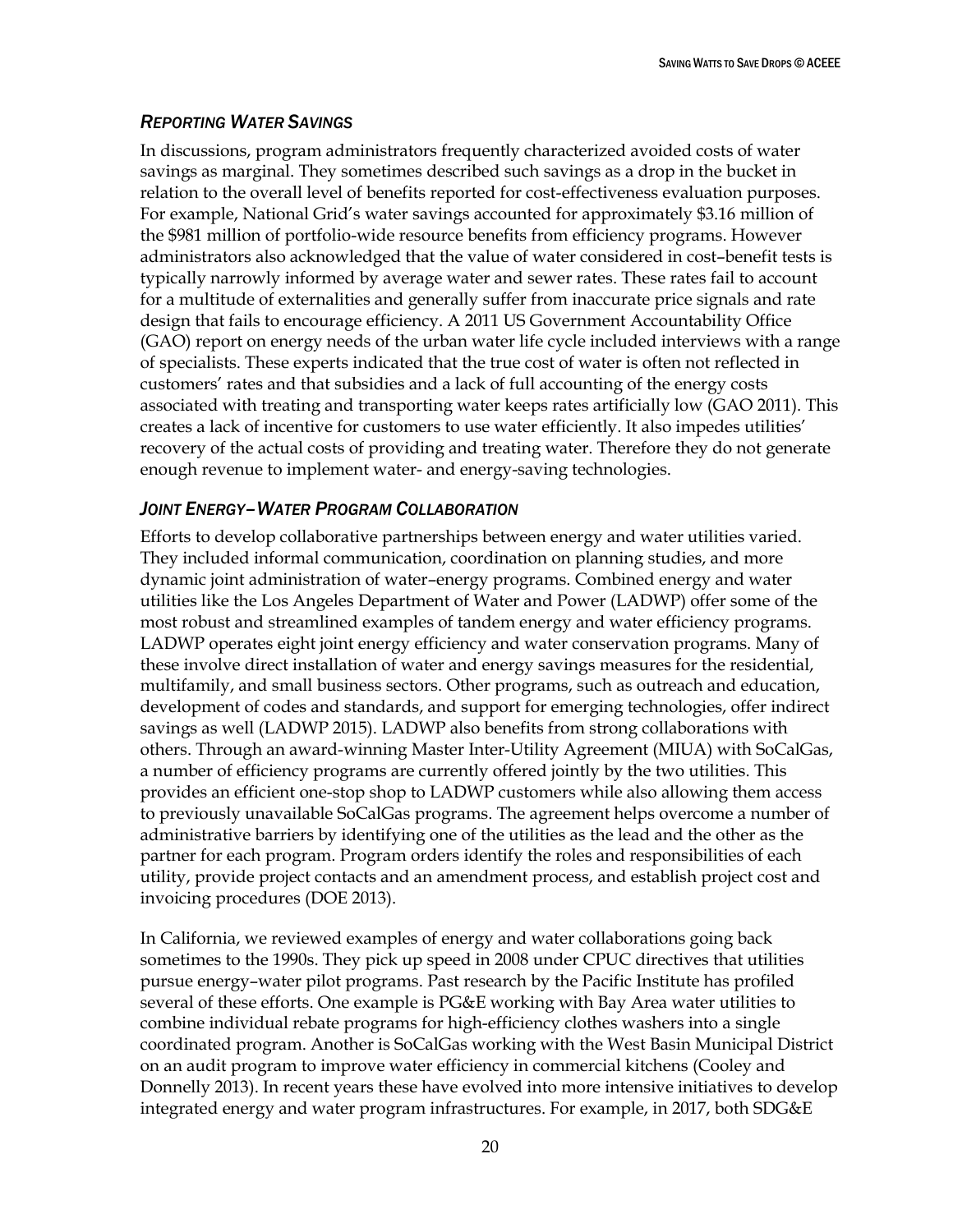and Southern California Edison worked with Water Energy Innovations, a California-based consulting firm, to develop water–energy strategic plans. SDG&E intends for the strategic framework to help accelerate adoption of cost-effective energy and water programs through joint delivery by SDG&E and San Diego County Water Authority (SDG&E 2017). The two entities established a formal institutional partnership in 2006.

Because of the enormous amount of water used by the agricultural industry, efforts to build partnerships with farming operations have the opportunity to produce the greatest savings. The irrigation modernization initiative between the Energy Trust of Oregon and Farmers Conservation Alliance has been highly successful in improving the energy and water efficiency of irrigation districts across the northwest. As of early 2017, system assessments were ongoing at 16 irrigation districts, and other districts have shown interest in participating in the program. Efforts are ongoing to develop best practices resources and technical assistance toolkits to enable replication of the program's success elsewhere.

#### <span id="page-27-0"></span>*AVOIDED WATER COSTS IN COST-EFFECTIVENESS SCREENING*

To ensure that ratepayer funds are spent wisely and provide sufficient benefits and return on investment, cost-effectiveness screening practices have long been applied to energy efficiency programs. Types of screening practices vary in design and application between states. Cost-effectiveness tests typically seek to identify programmatic costs and benefits incurring to customers, utility systems, and society at large.

While savings of direct site energy uses associated with water, such as water heating, are commonly considered in cost effectiveness, an area of increasing focus has been improving how nonenergy impacts (NEIs) are considered and quantified as part of cost-effectiveness screening. Even though efficiency programs produce a wide range of NEIs—such as benefits related to public health, air quality, and other environmental resources—consideration of NEIs is relatively limited. With no clear prevailing approach, a variety of differing measures for NEI estimation and calculation have emerged (NEEP 2017b).

This neglect of NEIs often extends to consideration of avoided water costs. Efforts to track and incorporate avoided costs from water savings into cost-effectiveness screening are varied. They typically are not a focus of long-term resource planning and are not coordinated in any meaningful way with water utilities.

Most NEIs, including many benefits of water-conserving measures, are not easily quantified. Many states however still give some consideration to water benefits in energy cost-benefit tests. As Malmgren and Skumatz (2014) describe, methods for incorporating NEIs into cost-effectiveness tests generally fall into one of several categories: incorporating a simple conservative "adder" to approximate impacts, incorporating "readily measurable" NEIs, or a hybrid of these methods.

Multiple states use a conservative adder. In several of these, avoided costs of water are considered as part of a larger adder for nonenergy benefits. Iowa, Nevada, and Oregon, for example, each use a broad 10% nonenergy benefit adder to account for these benefits that stakeholders agree exist but are difficult to quantify (NEEP 2017b). Colorado's modified Total Resource Cost (TRC) includes a 5% NEI adder for gas programs and a 10% NEI adder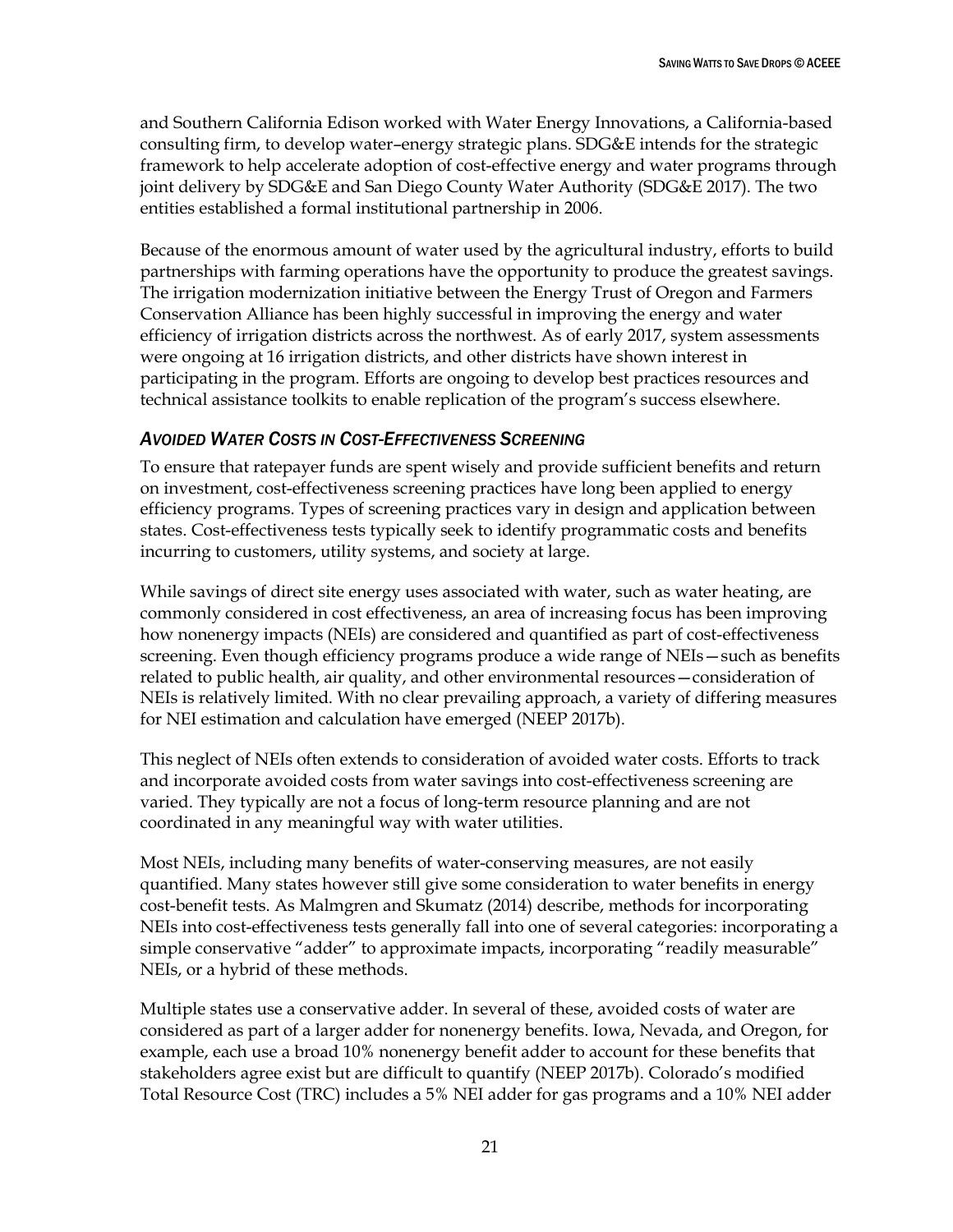for electric programs (NEEP 2017b). Utilities in the state do quantify water savings for easyto-calculate measures in utility-specific TRMs.

In our review of the literature, we found that guidance on calculating water savings from energy efficiency programs is usually limited to easy-to-quantify measures in states with TRMs. However their application in practice is often difficult to ascertain from annual claimed-savings reports. For custom commercial and industrial projects in particular we were referred to work papers that were not easy to find or access.

Conversations with utility program administrators and evaluators and review of various technical reference manuals revealed that deemed savings values or deemed savings algorithms for annual gallons saved are often, but not always, provided in TRMs for easyto-quantify water-saving energy efficiency measures. Improving water conservation however is rarely a focus of these programs. Faucet aerators, low-flow showerheads, and efficient dishwashers and clothes washers are examples of commonly offered energy efficiency measures that provide direct water savings. Specific examples are discussed in the next section.

#### Consideration of Water Savings in Select TRMs

A number of state cost-effectiveness policies call for nonenergy benefits to be calculated on a case-by-case basis or when easily quantifiable (Woolf et al. 2012). Table 6 summarizes the available utility commission guidance for calculating avoided costs of water for a selection of states. It includes additional information regarding practices for doing so by investorowned utilities. These findings are based on our review of state TRMs and correspondence with utility regulators.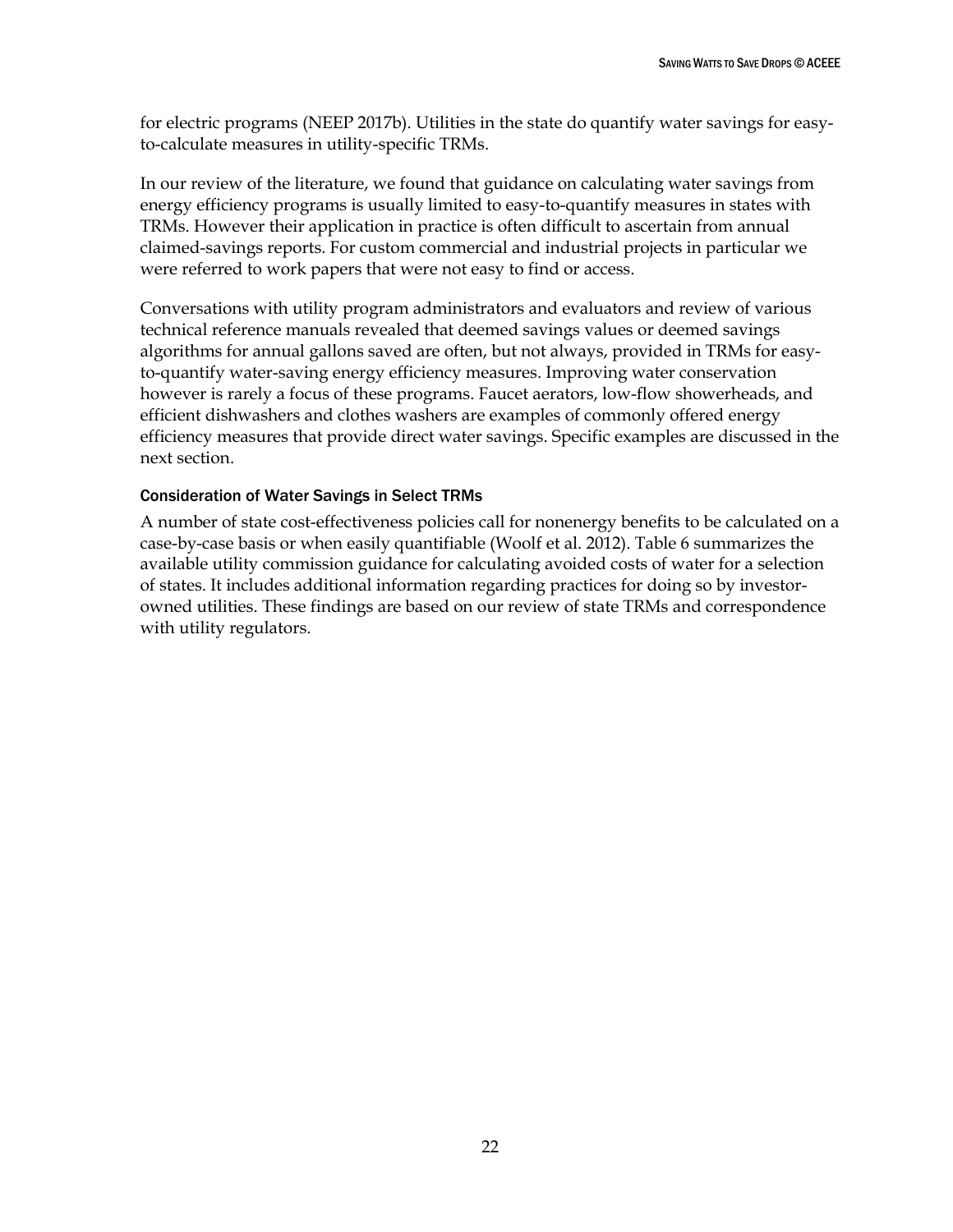#### Table 6. Guidance for calculating avoided costs of water within selected state TRMs

| <b>State</b>            | Avoided costs of water<br>savings are quantified<br>and included in<br>benefit-cost testing | Deemed gallons saved<br>values/calculations provided<br>for certain energy efficiency<br>measures within TRM | Guidance provided<br>for calculating<br>avoided costs/kWh<br>from water saved | <b>TRM</b>                                                              | <b>Additional information</b>                                                                                                                                                                                                                                                                                                                      |
|-------------------------|---------------------------------------------------------------------------------------------|--------------------------------------------------------------------------------------------------------------|-------------------------------------------------------------------------------|-------------------------------------------------------------------------|----------------------------------------------------------------------------------------------------------------------------------------------------------------------------------------------------------------------------------------------------------------------------------------------------------------------------------------------------|
| Arizona                 | Yes                                                                                         | Yes                                                                                                          | No.                                                                           | Utility-specific                                                        | Arizona Public Service Company (APS) has quantified<br>and reported water savings (in millions of gallons<br>saved) in annual DSM progress report. However no<br>guidance has been provided for including avoided cost<br>of water savings from the Arizona Corporation<br>Commission.                                                             |
| Arkansas                | Yes                                                                                         | Yes                                                                                                          | Yes                                                                           | Arkansas Technical<br>Reference Manual 7.0                              | Arkansas TRM Version 6.0 (2016) introduced Protocol<br>L2, which assesses statewide water rates/sewer rates<br>to provide an average proxy value for all avoided water<br>usage benefits.                                                                                                                                                          |
| California              | Low-income programs<br>only                                                                 | Yes                                                                                                          | Yes                                                                           | California Database for<br><b>Energy Efficiency</b><br>Resources (DEER) | Under the direction of the CPUC, investor-owned utilities<br>began reporting embedded energy savings from water<br>savings in 2017 using the CPUC's water-energy<br>calculator; however ongoing questions regarding<br>savings attribution and incorporating avoided water<br>capacity costs must be resolved before these savings<br>are claimed. |
| Colorado                | Yes                                                                                         | Yes                                                                                                          | <b>No</b>                                                                     | Utility-specific                                                        | No statewide TRM. However utility-specific TRMs<br>include avoided costs of water savings as part of<br>participant nonenergy operations and maintenance<br>(O&M) benefits.                                                                                                                                                                        |
| Connecticut             | Yes                                                                                         | Yes                                                                                                          | No.                                                                           | <b>Connecticut Technical</b><br>Reference Manual                        | Eversource calculates and includes avoided costs from<br>water savings in its TRC test, but not its Utility Cost Test<br>(UCT). The utility relies on water and sewer cost<br>provided by the Tighe & Bond Water & Sewer Rate<br>Surveys (Tighe and Bond 2017).                                                                                    |
| Delaware                | Yes                                                                                         | Yes                                                                                                          | Yes                                                                           | <b>Delaware Technical</b><br>Reference Manual (2016)                    | Avoided costs of water estimated at \$5 per \$1,000<br>according to studies by University of Delaware (2014)<br>and AWWA (2015)                                                                                                                                                                                                                    |
| District of<br>Columbia | Yes                                                                                         | Yes                                                                                                          | Yes                                                                           | DC SEU Technical Reference<br>Manual                                    | The Vermont Energy Investment Corporation (VEIC)<br>maintains the DC SEU TRM. DC SEU calculated avoided<br>costs of water at \$10.25/ccf in 2017. The utility also<br>claims embedded energy savings of 2.07 kWh/ccf<br>based on analysis by VEIC of energy use associated<br>with drinking water and wastewater treatment.                        |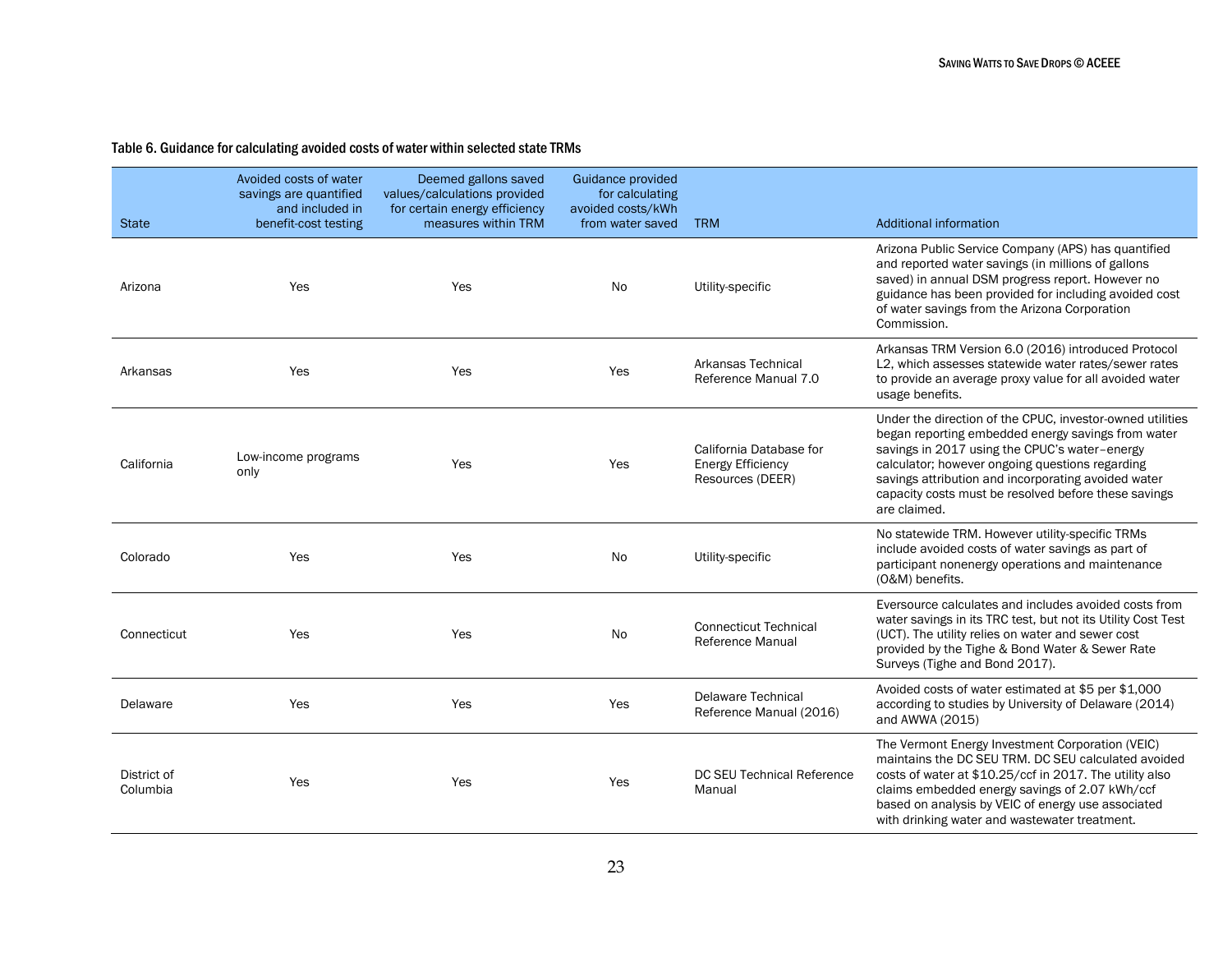| <b>State</b>  | Avoided costs of water<br>savings are quantified<br>and included in<br>benefit-cost testing                                | Deemed gallons saved<br>values/calculations provided<br>for certain energy efficiency<br>measures within TRM | <b>Guidance provided</b><br>for calculating<br>avoided costs/kWh<br>from water saved | <b>TRM</b>                                                                                                             | <b>Additional information</b>                                                                                                                                                                                                                                                                                                                                                                                                                                                                                                |
|---------------|----------------------------------------------------------------------------------------------------------------------------|--------------------------------------------------------------------------------------------------------------|--------------------------------------------------------------------------------------|------------------------------------------------------------------------------------------------------------------------|------------------------------------------------------------------------------------------------------------------------------------------------------------------------------------------------------------------------------------------------------------------------------------------------------------------------------------------------------------------------------------------------------------------------------------------------------------------------------------------------------------------------------|
| Florida       | No                                                                                                                         | No.                                                                                                          | No                                                                                   | N/A                                                                                                                    | Florida electric utilities do not consider the impact of<br>reduced water demands in their conservation analyses.                                                                                                                                                                                                                                                                                                                                                                                                            |
| lowa          | 10% adder<br>for externalities for<br>electric programs and<br>7.5% adder for<br>externalities for<br>natural gas programs | Yes                                                                                                          | No                                                                                   | Iowa Energy Efficiency<br>Statewide Technical<br>Reference Manual 2.0<br>(2017)                                        | In their 2014-2018 energy efficiency plans, lowa<br>utilities used adders but did not quantify water savings<br>separately. This may change in the 2019-2023 plans,<br>which will be filed in 2017 and 2018, but currently<br>there is no formal guidance from the board on how this<br>should be quantified.                                                                                                                                                                                                                |
| Maryland      | Yes                                                                                                                        | Yes                                                                                                          | Yes                                                                                  | <b>Mid-Atlantic Technical</b><br>Reference Manual 7.0<br>(2017)                                                        | All the EmPOWER Maryland utilities include water<br>savings in cost effectiveness calculations and all the<br>water calculations are based on algorithms and<br>assumptions in the Mid-Atlantic TRM. EmPOWER<br>Impact Evaluation Guidance (2017) directs utilities to<br>use a weighted average of published publicly combined<br>volumetric water and sewer rates as a proxy for avoided<br>water supply cost: \$11.10 per thousand cubic feet for<br>PEPCO and \$7.78 per thousand cubic feet for all other<br>utilities. |
| Massachusetts | Yes                                                                                                                        | Yes                                                                                                          | Yes                                                                                  | <b>Massachusetts Technical</b><br>Reference Manual (2015)                                                              | Avoided costs for water are based on a statewide<br>average of customer water and sewer rates. It is<br>implicitly assumed cost to deliver and energy usage are<br>built into customer costs.                                                                                                                                                                                                                                                                                                                                |
| Michigan      | No                                                                                                                         | No                                                                                                           | No                                                                                   | Michigan Energy Measures<br>Database (MEMD)                                                                            | Utilities do not currently track nonenergy benefits from<br>energy efficiency.                                                                                                                                                                                                                                                                                                                                                                                                                                               |
| Minnesota     | No                                                                                                                         | Yes                                                                                                          | <b>No</b>                                                                            | Minnesota Technical<br>Reference Manual 2.1<br>(2017)                                                                  | The Minnesota TRM lists some algorithms for<br>quantifying water savings, however no IOUs include<br>avoided costs of water in their cost-effectiveness<br>screening.                                                                                                                                                                                                                                                                                                                                                        |
| Nevada        | 10% adder<br>for externalities for<br>electric programs                                                                    | No                                                                                                           | No                                                                                   | N/A. Relies on California<br>Database for Energy<br>Efficiency Resources, utility<br>work papers, and other<br>sources | No documented guidance on including water savings.<br>NV Energy does however track water use associated<br>with thermoelectric generation and calculates<br>estimated generator-level water savings for demand-<br>side energy efficiency measures based on proportional<br>levels of kWh savings.                                                                                                                                                                                                                           |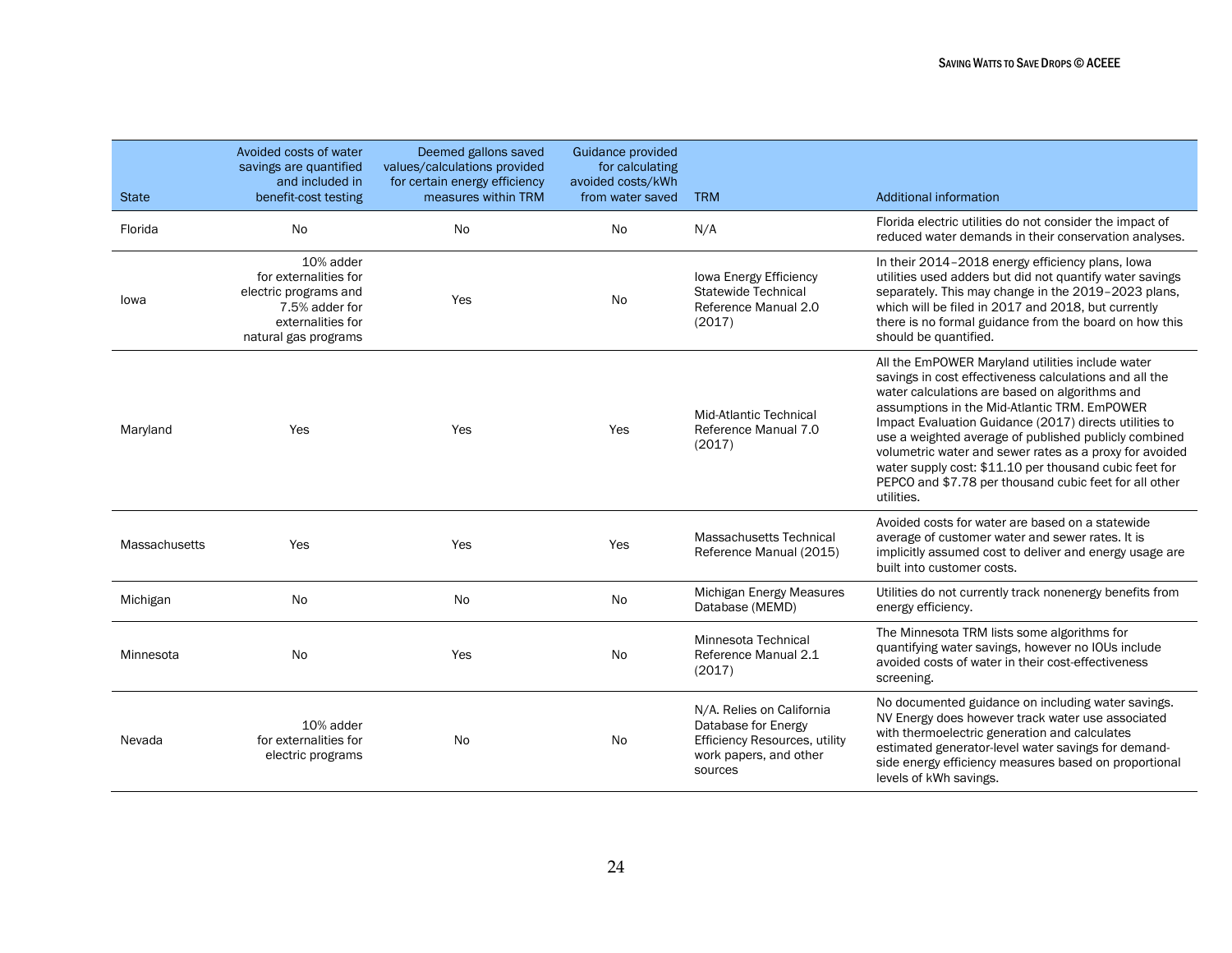| <b>State</b> | Avoided costs of water<br>savings are quantified<br>and included in<br>benefit-cost testing | Deemed gallons saved<br>values/calculations provided<br>for certain energy efficiency<br>measures within TRM | Guidance provided<br>for calculating<br>avoided costs/kWh<br>from water saved | <b>TRM</b>                                                                                                                                                                                               | <b>Additional information</b>                                                                                                                                                                                                                                                                                                                                                                                                                                                           |
|--------------|---------------------------------------------------------------------------------------------|--------------------------------------------------------------------------------------------------------------|-------------------------------------------------------------------------------|----------------------------------------------------------------------------------------------------------------------------------------------------------------------------------------------------------|-----------------------------------------------------------------------------------------------------------------------------------------------------------------------------------------------------------------------------------------------------------------------------------------------------------------------------------------------------------------------------------------------------------------------------------------------------------------------------------------|
| New York     | No.                                                                                         | Yes                                                                                                          | No                                                                            | New York Standard Approach<br>for Estimating Energy Savings<br>from Energy Efficiency<br>Programs-Residential, Multi-<br>Family, and<br>Commercial/Industrial<br>(Technical Resource Manual<br>4) (2017) | Utilities may include the avoided cost of water in<br>benefit-cost analyses; however there is no commission<br>requirement to do so and no state guidance for<br>inclusion of such nonenergy benefits related to water.                                                                                                                                                                                                                                                                 |
| Oklahoma     | <b>No</b>                                                                                   | No                                                                                                           | No.                                                                           | N/A                                                                                                                                                                                                      | Oklahoma Corporation Commission Rules 165:35-41-7<br>(d) call for utilities to report the amount of reduced<br>emissions and water consumption experienced by the<br>utility, including all assumptions and calculations<br>details, in annual DSM reports. Reported water savings<br>are at the generator level and based on NREL estimates<br>of water consumption per kWh of energy consumed in<br>the United States. Water savings are not included in<br>cost-effectiveness tests. |
| Oregon       | Yes                                                                                         | Yes                                                                                                          | Yes                                                                           | Regional Technical Forum                                                                                                                                                                                 | Deemed savings values provided by Northwest Regional<br><b>Technical Forum.</b>                                                                                                                                                                                                                                                                                                                                                                                                         |
| Rhode Island | Pending                                                                                     | Yes                                                                                                          | No.                                                                           | Utility-specific                                                                                                                                                                                         | The Rhode Island PUC approved a new Benefit Cost<br>Framework in 2017 to be used in the Rhode Island<br>Benefit-Cost Test. The framework specifically includes<br>participant nonenergy benefits such as water and<br>wastewater, though according to the PUC a<br>methodology for calculating has yet to be developed.                                                                                                                                                                 |
| Texas        | <b>No</b>                                                                                   | <b>No</b>                                                                                                    | <b>No</b>                                                                     | <b>Texas Technical Reference</b><br>Manual 4.0 (2016)                                                                                                                                                    | The Texas TRM and PUCT energy efficiency rules do not<br>account for water savings in benefit-cost analysis.                                                                                                                                                                                                                                                                                                                                                                            |
| Vermont      | Yes                                                                                         | Yes                                                                                                          | Yes                                                                           | <b>Efficiency Vermont Technical</b><br>Reference User Manual<br>(2015)                                                                                                                                   | Efficiency Vermont uses a \$10.63/ccf (1.42 cents per<br>gallon) conversion to estimate avoided costs of water in<br>its Societal Cost Test. No additional assumptions are<br>made regarding electric savings from reduced water,<br>aside from direct savings from the conservation of<br>electrically heated water. However efforts are ongoing<br>to identify upstream and downstream savings potential                                                                              |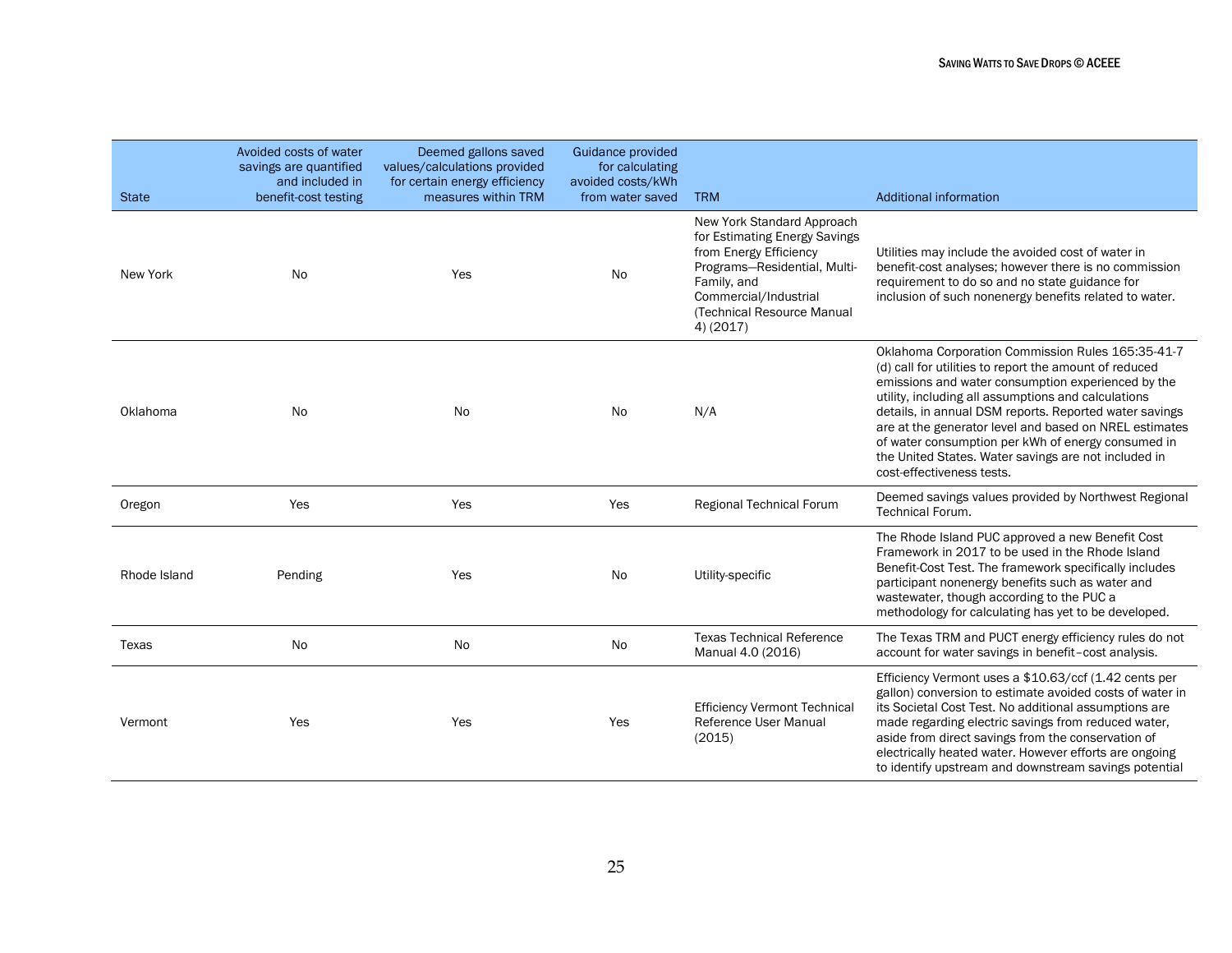| <b>State</b> | Avoided costs of water<br>savings are quantified<br>and included in<br>benefit-cost testing | Deemed gallons saved<br>values/calculations provided<br>for certain energy efficiency<br>measures within TRM | Guidance provided<br>for calculating<br>avoided costs/kWh<br>from water saved | <b>TRM</b>                                                      | Additional information                                                                                                                                                                                                                                                                                                                                                                            |
|--------------|---------------------------------------------------------------------------------------------|--------------------------------------------------------------------------------------------------------------|-------------------------------------------------------------------------------|-----------------------------------------------------------------|---------------------------------------------------------------------------------------------------------------------------------------------------------------------------------------------------------------------------------------------------------------------------------------------------------------------------------------------------------------------------------------------------|
| Wisconsin    | Yes                                                                                         | Yes                                                                                                          | Yes                                                                           | Wisconsin Focus on Energy<br>2017 Technical Reference<br>Manual | In 2015 the Wisconsin Public Service Commission<br>authorized Focus on Energy to begin claiming credit for<br>indirect energy savings (water and wastewater<br>treatment) from water-reducing measures.<br>Recommended energy use-per-gallon ratios are<br>provided by Focus on Energy based on energy use<br>surveys of Wisconsin water supply utilities and<br>wastewater treatment facilities. |

Sources: Arizona: R. Krouse, APS, pers. comm., December 7, 2017. Arkansas: Arkansas Public Service Commission (2016). California: K. Hardy, Energy Division, CPUC, pers. comm., December 5, 2017. Colorado: M. Pascucci, senior regulatory analyst, Xcel, pers. comm., November 29, 2017. Connecticut: L. Shea, manager, Regulatory, Planning, & Support, Eversource, pers. comm., December 12, 2017. Delaware: J. Loiter, Optimal Energy, pers. comm., November 29, 2017. District of Columbia: M. Walker, Regulatory Affairs, Vermont Energy Investment Corporation, pers. comm., December 12, 2017. Florida: T. Coston, economic supervisor, Florida Public Service Commission, pers. comm., November 30, 2017. Iowa: D. Tormey, director of communications, Iowa Utilities Board, pers. comm., December 5, 2017. Maryland: J. Loper, principal energy consultant, Itron, pers. comm., November 7, 2017. Massachusetts: T. Vigliotti, policy & evaluation analyst, National Grid, pers. comm., October 27, 2017. Michigan: K. Gould, Energy Waste Reduction Section, Michigan Public Service Commission, pers. comm., November 30, 2017. Minnesota: A. Fryer, conservation improvement program coordinator, Minnesota Department of Commerce, pers. comm., November 16, 2017. Nevada: K. McMaster, NV Energy, pers. comm., December 6, 2017. New York: K. Mammen, utility analyst, NYS Department of Public Service, pers. comm., December 4, 2017. Oklahoma: J. Bennett, energy policy advisor, Oklahoma Secretary of Energy and Environment, pers. comm., December 4, 2017. Oregon: F. Gordon. director of planning and evaluation, Energy Trust of Oregon, pers. comm., October 27, 2017. Rhode Island: T. Bianco, principal policy associate, Rhode Island Public Utilities Commission, pers. comm., December 4, 2017. Texas: M. Stockard, director of energy efficiency, Oncor, pers. comm., November 8, 2017. Vermont: M. Walker, Regulatory Affairs, Vermont Energy Investment Corporation, pers. comm., December 12, 2017. Wisconsin: J. Fontaine, Focus on Energy performance manager, Public Service, pers. comm., November 8, 2017.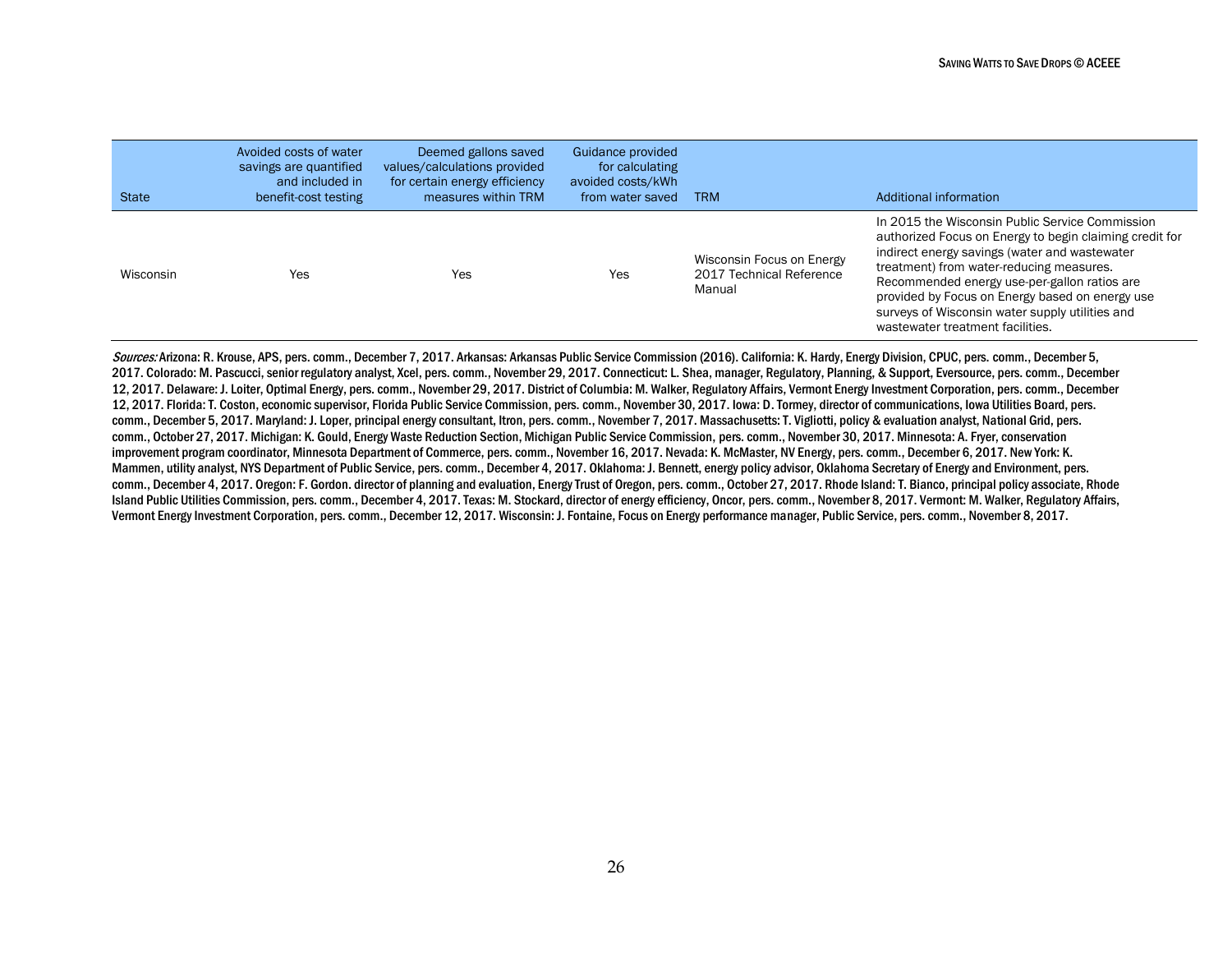Oregon's cost-effectiveness policy calls for utilities to "calculate cost savings and other nonenergy benefits if they are significant and there is a reasonable and practical way for calculating them" (Commission Order No. 94-590 in Docket UM 551). The Regional Technical Forum (RTF), formed in 1999 by the Northwest Power and Conservation Council, is generally responsible for providing and updating reliable savings values for northwestern states. The RTF maintains a downloadable database of deemed savings values and calculation methods for common and specialized efficiency measures. These include annual water consumption estimates and, in some cases, embedded energy figures associated with water and wastewater treatment. Similar to Colorado utilities, Energy Trust of Oregon applies a 10% adder to capture the benefits of conservation, although water savings are calculated where easily quantified (Energy Trust of Oregon 2017).

A number of states' TRMs include deemed unit savings for annual gallons of water saved for certain energy efficiency measures. This enables program administrators to calculate dollar values of avoided costs within cost–benefit screening. For example, Massachusetts, Connecticut, and Rhode Island make reference to the Department of Energy's (DOE's) *Energy Cost Calculator for Faucets and Showerheads* (DOE 2017)*.* In Massachusetts, utilities such as National Grid rely on the *Massachusetts Technical Reference Manual* to calculate gallons of water savings from a variety of measures. The Massachusetts TRM calculates the avoided cost of water from a statewide average of the customer's cost for water and sewer. Customer costs include energy costs associated with water delivery and treatment, but this does not consider subsidies from tax revenues.

Maryland's EmPOWER program coordinates and funds the state's residential and commercial energy efficiency programs. EmPOWER administrators rely on calculations within the *Mid-Atlantic Technical Reference Manual* (NEEP 2017a) as well as *EmPOWER Energy Efficiency Programs Strategic Evaluation Guidance* for evaluating energy and water savings provided by efficiency programs (EmPower 2017). All EmPOWER Maryland utilities calculate participant water saving within the Total Resource Cost (TRC) test. Strategic evaluation guidance lists combined volumetric water and sewer rates to be used in these calculations for approximating avoided water supply costs.

The Illinois TRM (ICC 2017) includes water impact algorithms for a wide range of commercial, industrial, and residential measures (e.g., ENERGY STAR® dishwashers, prerinse spray valves, low-flow faucet aerators, low-flow showerheads, ozone laundry systems, clothes washers, thermostatic restrictor shower valves, and commercial gas and electric steam cookers). Although the Illinois TRM provides methodologies for capturing these water savings, avoided costs of water are included on a limited basis when performing the TRC test for energy efficiency programs. Nicor Gas, for example, includes dollar benefits associated with the value of avoided water based on gallons saved and a weighted average calculation of retail water costs in the utility's service territory (Nicor Gas 2016). SB 2814 (the Future Energy Jobs Act), signed in December 2016, updated the statutory definition of the TRC test to explicitly include "avoided costs associated with reduced water consumption, and avoided cost associated with reduced operation and maintenance costs."

The Vermont TRM also provides water savings algorithms and default values for commercial and in-unit clothes washers, clothes washer retrofits, low-flow showerheads,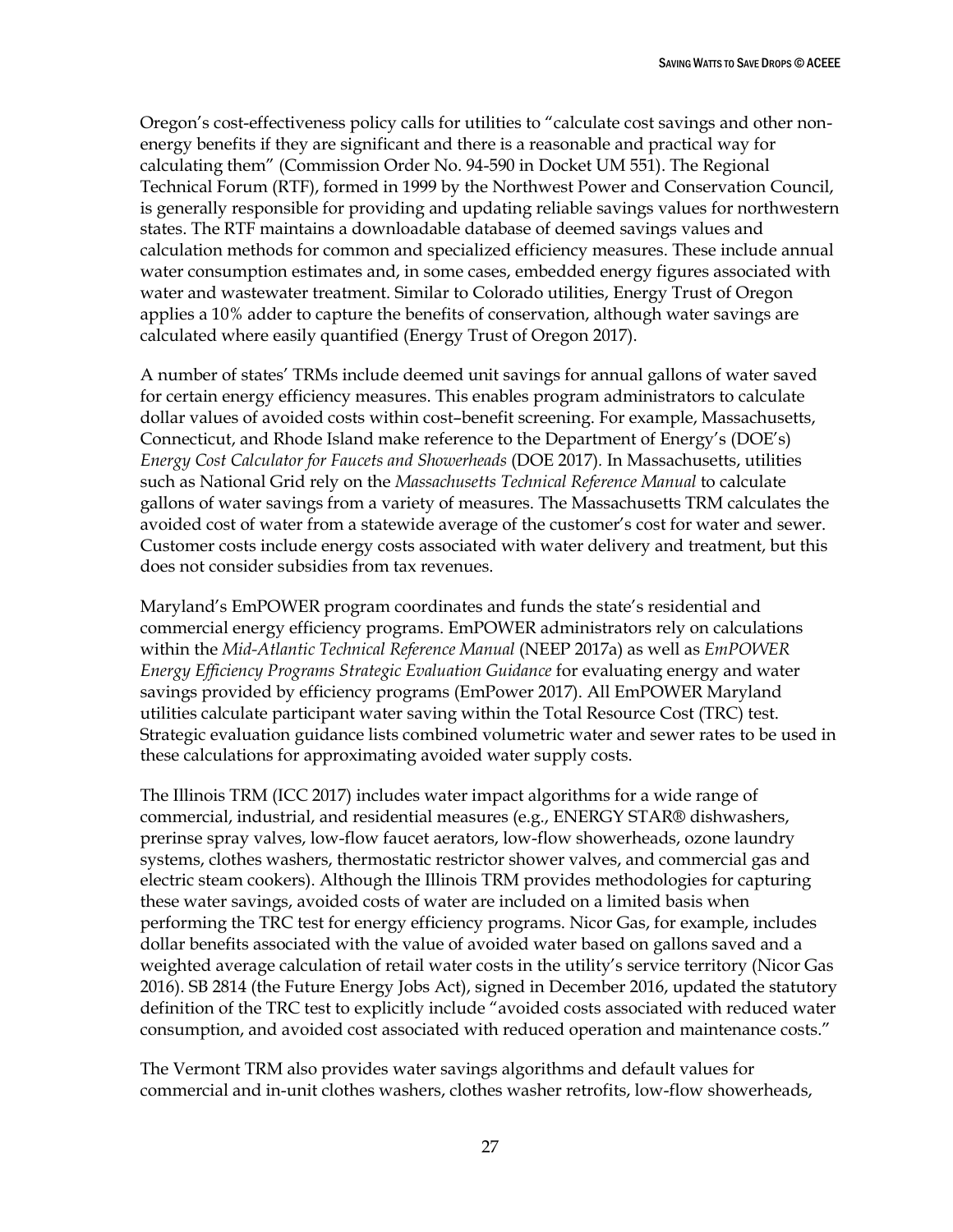and faucet aerators (Efficiency Vermont 2015). A 2012 order from the Public Utility Commission directed that "water and operations and maintenance savings should continue to be directly quantified, where appropriate separate from the 15% adder" currently applied to account for other nonenergy benefits (State of Vermont Public Service Board 2012). In 2017, Efficiency Vermont increased efforts to save water by working with selected droughtimpacted communities in coordination with the Vermont Rural Water Association. Their goal was to determine the electric efficiency benefit of addressing water leaks at the community level (Efficiency Vermont 2017). As of late 2017, a study is ongoing to identify the potential statewide energy savings potential associated with reduced water use.

In December 2015, the Arkansas Public Service Commission called for updating the state's TRC test to include the benefits of public water and wastewater savings. The commission directed the independent evaluation monitor to develop an algorithm for calculating the value of such savings resulting from electric and gas utility efficiency programs (APSC 2015). Beginning in 2016 with the release of Version 6.0 of the Arkansas Technical Resource Manual, Protocol L2 began listing marginal retail water rates and average residential and commercial sewage rates (both on a per-gallon basis) to determine a statewide average proxy value for all avoided water usage benefits. Rates provided in the TRM are based on research into six Arkansas water districts. Program administrators may use alternative water costs if they believed them to be more appropriate for their respective service territory. The TRM stipulates that these rates are to be revisited at the beginning of each three-year program cycle (APSC 2016).

The California Public Utilities Commission has also been engaged in multifaceted efforts to join energy and water utilities to address the energy–water nexus. Since 2010, the commission's Water Action Plan has included a focus on water–energy nexus conservation programs. This has led utilities to design programs for determining the avoided costs of water and water savings and including them in cost-effectiveness calculations. In 2013 the CPUC commenced a rulemaking to develop a comprehensive cost-effectiveness framework for analyzing water and energy savings from energy efficiency programs. The following year, working with Navigant Consulting, Inc. and GEI Consultants, the CPUC released a Water–Energy Calculator and Avoided Water Capacity Cost Model (CPUC 2015b).

The California Water–Energy (WEN) Calculator and Avoided Water Capacity Cost Model comprises 29 worksheets within a single Excel workbook. The model prompts users to input systemwide as well as measure-specific information, including annual water savings, measure life, hydrologic region, and end-use sector (urban or agricultural). Outputs include both IOU and non-IOU embedded electric energy (kWh) as well as results of both Total Resource Cost and Program Administrator Cost tests. These consider benefits such as avoided marginal embedded energy costs, avoided water capacity costs, and environmental benefits. The model includes additional costs, such as rebate, installation, incremental equipment, and program administration. In 2015, the CPUC directed administrators of water–energy partnership programs to use these tools to demonstrate tangible benefits to their energy ratepayers (CPUC 2015a). However, in recent conversations, stakeholders indicated more work is needed to refine the calculator for formal use in program design.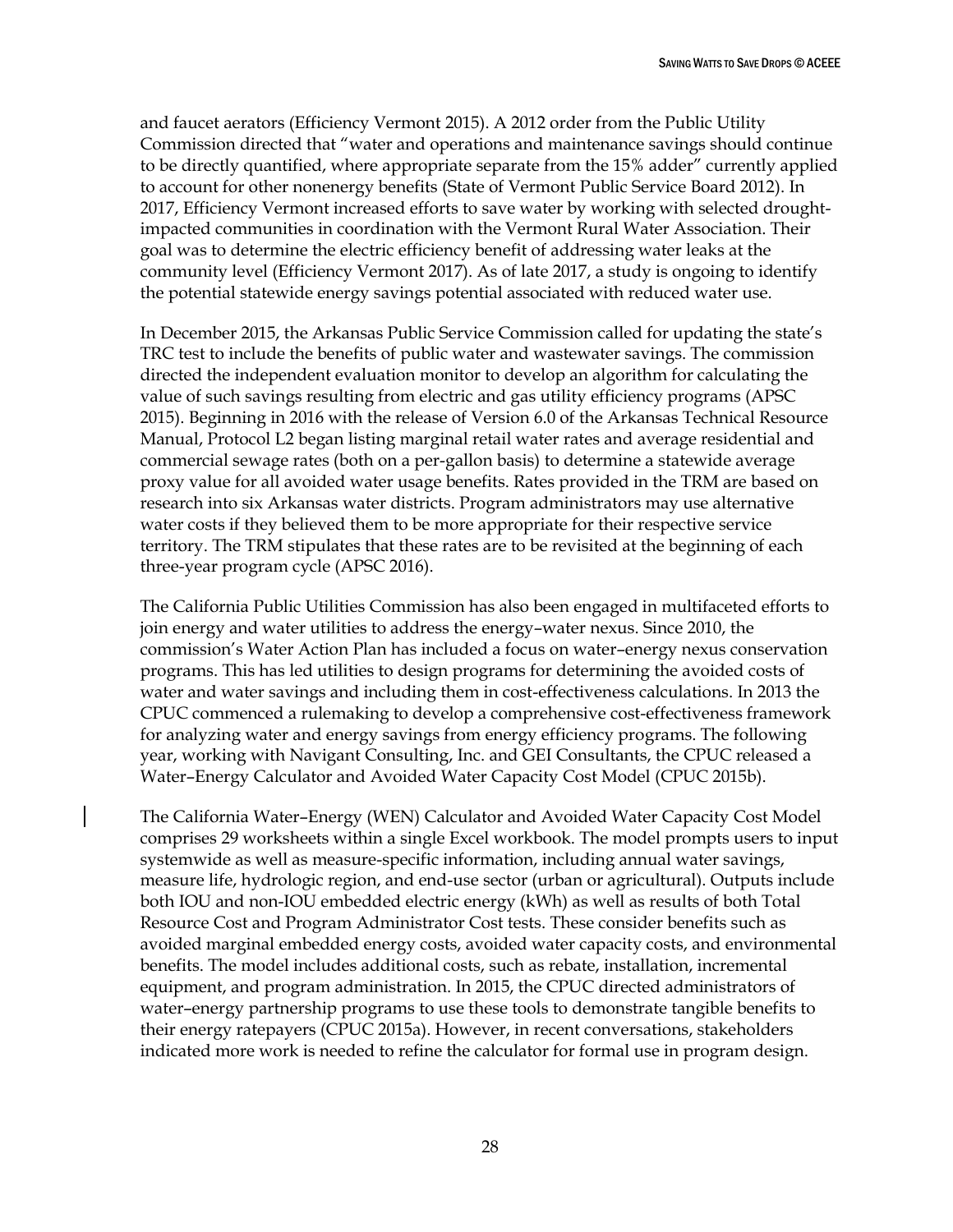An important next step for enabling calculation and approval of incentives for embedded water–energy savings is to connect the WEN Calculator with the cost-effectiveness tool (CET, formerly known as the E-3 Calculator) that California energy utilities currently use. In August 2017 the utilities submitted a *Water Energy Nexus Cost Calculator Plan of Action*. It considered several possible approaches for integrating the calculators before formally recommending that IOUs calculate embedded energy in kWh output from the WEN Calculator and input this into the CET to calculate the TRC (Joint IOUs 2017).<sup>6</sup> This was not the original intent of the WEN Calculator as it does not directly use its cost-effectiveness functionality. In December 2017 however the CPUC approved this course of action moving forward (CPUC 2017). In October 2017 utilities began monthly reporting of embedded energy savings using the California Energy Data and Reporting System (CEDARS) (CPUC 2017a).

In conversations with the CPUC and state IOUs, staff noted a variety of technical details that must be addressed before embedded water–energy savings can be claimed. These include distinguishing between IOU and non-IOU embedded energy. In particular, uncertainty persists regarding the ex ante process to approve embedded energy savings values for water measures, how to appropriately modify the CET to incorporate avoided water/wastewater capacity costs, and savings attribution for water–energy projects (SoCalGas 2017; PG&E 2017a). At present, IOUs generally do not claim any energy savings or avoided costs associated with water saved from energy efficiency programs, although water-related nonenergy benefits are considered in the valuation of low-income programs.

## <span id="page-35-0"></span>**Conclusions**

 $\overline{a}$ 

Our review revealed a diversity of energy efficiency programs that provide and account for the avoided costs and indirect energy benefits of water savings. These include simple directinstall measures for residential and commercial customers, innovative multistakeholder partnerships addressing hard-to-reach customers, and efforts to utilize smart technologies to promote water-saving behavioral changes by accessing real-time consumption data. Water savings are formally calculated to a limited extent in some utility programs. This typically is in states where valuing energy efficiency as a resource and providing guidance for doing so is a significant focus of the utility commission. These valuations however are usually conservative estimates. Efforts are ongoing—most notably in California—to incorporate the full energy intensity of water into valuation of energy efficiency portfolios. More work must be done however before the full range of water benefits can be formally recognized to inform the proper attribution of claimed savings and distribution of incentives and funding toward water–energy programs.

Our key findings include the following.

<sup>6</sup> Other options considered included (1) adding the energy utility TRC output from the WEN Calculator to the TRC output from the CET (this option was eliminated as TRCs are not additive) and (2) adding costs from the CET and WEN Calculator and adding benefits from the CET and WEN Calculator to calculate TRC as the ratio of costs to benefits. This was not ultimately recommended because of variations in costs and benefits calculations between the two calculators, including different assumptions and capabilities for considering base year.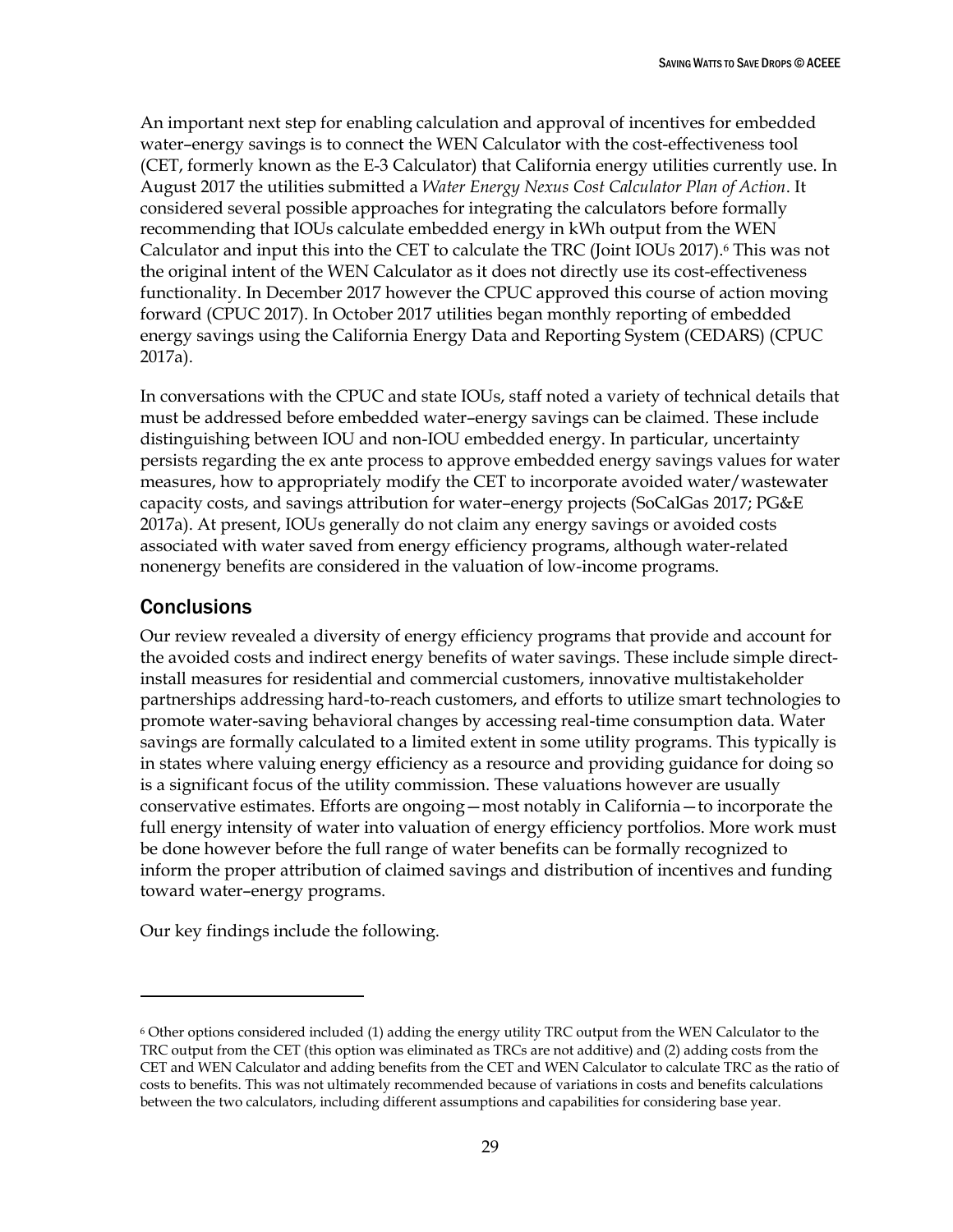#### *STATES AND UTILITIES*

We found that the leadership of utility regulatory commissions helped the states and utilities that are making the most progress in tackling the energy–water nexus. These commissions have the power to set utility priorities, convene stakeholders in service of those goals, and standardize guidance according to utility and other stakeholder input.

Technical and regulatory barriers remain however. Among the most notable of these is the frequent disjunction in policy levers between energy and water utilities. In addition to the divergent legislative and regulatory drivers they each face, they typically report to different levels of government. Most US energy providers are large investor-owned utilities regulated by their state, while water providers tend to be smaller public water systems with fewer resources at their disposal. Therefore partnering and coordination are a challenge.

Many utilities, particularly in California, continue to make progress in operating joint energy–water programs that leverage the respective strengths of the energy and water utilities to help fill service gaps and strengthen offerings. By combining programs and defining roles and responsibilities through a memorandum of agreement, these utilities have reduced administrative costs and should serve as a model for other utilities looking to do the same (California Sustainability Alliance 2015).

Some municipalities, particularly those where energy and water utilities report through the same governance structure and have small service territories with similar geographic scope, have particularly favorable conditions for coordinating joint energy and water programs. Since they have relatively few legal hurdles to resolve, stakeholders among which to build consensus, and data-sharing barriers, they can more easily set up a one-stop shop that simplifies customer engagement.

### *ACCOUNTING FOR WATER SAVINGS IN COST-BENEFIT TESTS*

We found that a comprehensive assessment of the energy embedded in water use can be highly complex depending on the scope and level of accuracy desired. The need to reach consensus on energy data assumptions and agree on the appropriate policies and guidance for valuing and claiming savings from reduced water consumption increases the challenge.

State TRMs and PUC guidance commonly provide deemed calculations for quantifying direct energy savings associated with water-saving measures. Calculations of nonenergy benefits, such as avoided costs of water, are less common but do occur in at least a dozen states. While several states and energy utilities are increasingly trying to calculate and incorporate these values in cost-effectiveness screening, successful implementation has been limited to a handful of examples, including Wisconsin, Los Angeles, and the District of Columbia. In most cases, the value of water considered in cost-benefit evaluations is narrowly informed by average water and sewer rates. These rates fail to account for the full embedded energy costs of water, partially due to cross-subsidization and inaccurate price signals that fail to encourage efficiency.

The most large-scale effort to calculate the full energy intensity of water is still ongoing among California IOUs. It uses the CPUC's Water Energy Nexus (WEN) Cost Calculator to capture energy used to produce, deliver, and dispose of potable water. Ongoing challenges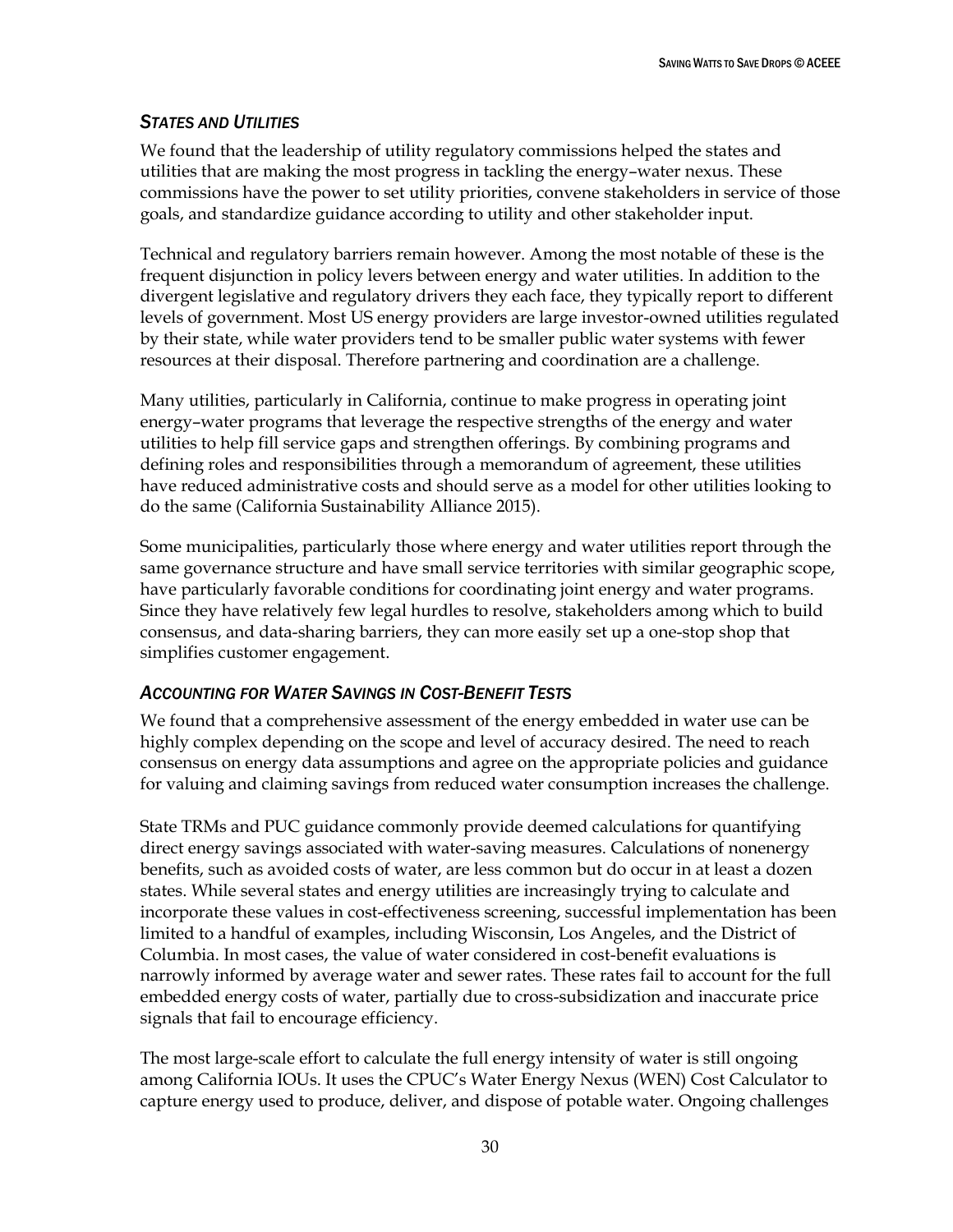to full implementation are differences in data assumptions between the WEN Calculator and the IOUs' CET and questions regarding attribution of IOU and non-IOU savings. As of 2017, integration of the WEN Calculator into valuation of utility program portfolios remains a work in progress as utilities continue to test it on selected measures. This was among the most technically challenging efforts we reviewed due to the number of stakeholders involved and the diversity and complexity of the state's water infrastructure. Once implemented however the WEN Calculator should serve as a valuable resource and reference point for other states and energy utilities seeking to track and value water savings from their efficiency programs.

We found that common residential and commercial direct-install measures, such as lowflow showerheads and faucets, account for the majority of claimed utilities' water savings because they are easy to measure. However, although they are less readily quantifiable, the greatest savings are being realized from large custom industrial programs, leak detection initiatives, and irrigation modernization programs. Thus while practices are well established for some measures, the need for additional data and data sharing of potential embedded energy savings for a wide range of technologies, as well as for examples of successful costeffective programs, remains.

As more utilities think outside the box to implement projects aimed at understanding the less-explored dimensions of the energy–water nexus, policymakers and practitioners will apply promising new technologies and program designs to leverage water savings as a resource.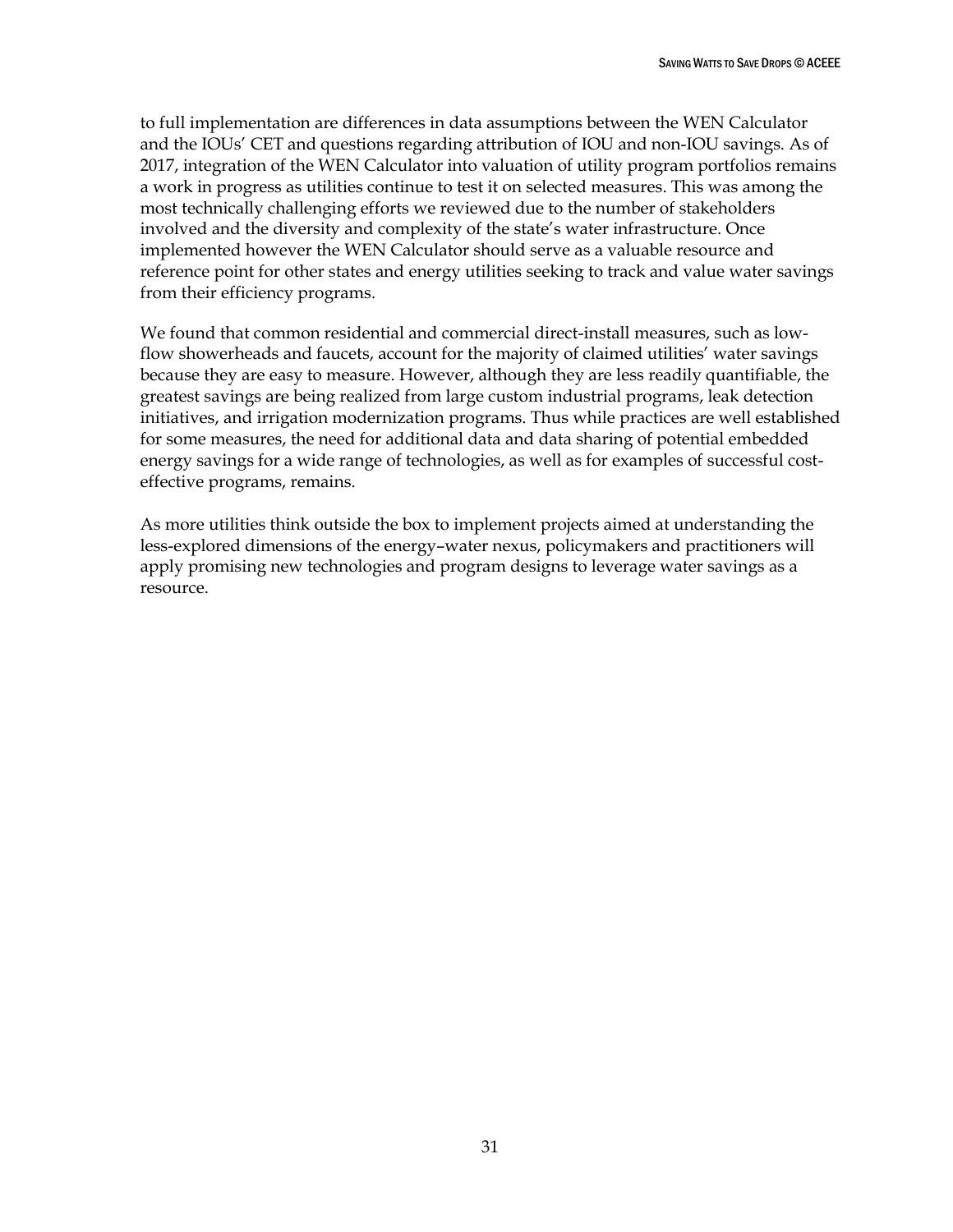### <span id="page-38-0"></span>**References**

- Acharya, K., Y. Feng, S. Sueki, and C. DuBose. 2015. *Estimate of Water Use by Thermoelectric Power Plants in Nevada.* Paradise, NV: Desert Research Institute. [www.dri.edu/images/stories/programs/Estimate\\_of\\_Water\\_Use\\_by\\_Thermoelectric\\_P](https://www.dri.edu/images/stories/programs/Estimate_of_Water_Use_by_Thermoelectric_Power_Plants_in_Nevada.pdf) ower Plants in Nevada.pdf.
- APSC (Arkansas Public Service Commission). 2015. *In the Matter of the Continuation, Expansion, and Enhancement of Public Utility Energy Efficiency Programs in Arkansas*. Docket No. 13-002-U, Order No. 30. Little Rock: APSC. [www.apscservices.info/pdf/13/13-002-](http://www.apscservices.info/pdf/13/13-002-U_225_1.pdf) [U\\_225\\_1.pdf.](http://www.apscservices.info/pdf/13/13-002-U_225_1.pdf)
- ———. 2016. *Arkansas Technical Reference Manual: Version 6.0*. Little Rock: APSC. [www.apscservices.info/EEInfo/TRM6.pdf.](http://www.apscservices.info/EEInfo/TRM6.pdf)
- AWE (Alliance for Water Efficiency) and ACEEE. 2011. *Addressing the Energy-Water Nexus: A Blueprint for Action and Policy Agenda*. Chicago: AWE. Washington, DC: ACEEE. [aceee.org/white-paper/addressing-the-energy-water-nexus.](http://aceee.org/white-paper/addressing-the-energy-water-nexus)
- ———. 2013. *Water-Energy Nexus Research: Recommendations for Future Opportunities*. Chicago: AWE. Washington, DC: ACEEE. [www.allianceforwaterefficiency.org/Water-Energy-](http://www.allianceforwaterefficiency.org/Water-Energy-Research-Group.aspx)[Research-Group.aspx.](http://www.allianceforwaterefficiency.org/Water-Energy-Research-Group.aspx)
- AWWA (American Water Works Association). 2015. *2015 AWWA/RFC Water and Wastewater Rate Survey*. Denver: AWWA. [www.awwa.org/portals/0/files/resources/water utility](http://www.awwa.org/portals/0/files/resources/water%20utility%20management/water%20and%20wastewater%20rates/overview%20of%202015%20excel%20documents.pdf)  [management/water and wastewater rates/overview of 2015 excel documents.pdf.](http://www.awwa.org/portals/0/files/resources/water%20utility%20management/water%20and%20wastewater%20rates/overview%20of%202015%20excel%20documents.pdf)
- Bluefield Research. 2014. *U.S. Private Water Market: Opportunities & Strategies, 2014*. Boston: Bluefield Research. [www.bluefieldresearch.com/research/u-s-investor-owned-water](http://www.bluefieldresearch.com/research/u-s-investor-owned-water-utilities-markets-strategies-2014)[utilities-markets-strategies-2014.](http://www.bluefieldresearch.com/research/u-s-investor-owned-water-utilities-markets-strategies-2014)
- California Sustainability Alliance. 2015. *Water-Energy Program Collaboration Guidebook*. San Francisco: California Sustainability Alliance. [sustainca.org/sites/default/files/publications/2014\\_Water\\_Energy\\_Program\\_Collabor](https://sustainca.org/sites/default/files/publications/2014_Water_Energy_Program_Collaboration_Guidebook.pdf) [ation\\_Guidebook.pdf.](https://sustainca.org/sites/default/files/publications/2014_Water_Energy_Program_Collaboration_Guidebook.pdf)
- Clean Energy States Alliance. 2016. "The Many Benefits of Oregon's Irrigation Modernization Initiative." *SLICE News*, July 12. [www.cesa.org/projects/state](https://www.cesa.org/projects/state-leadership-in-clean-energy/slice-news/newsitem/the-many-benefits-of-oregons-irrigation-modernization-initiative)[leadership-in-clean-energy/slice-news/newsitem/the-many-benefits-of-oregons](https://www.cesa.org/projects/state-leadership-in-clean-energy/slice-news/newsitem/the-many-benefits-of-oregons-irrigation-modernization-initiative)[irrigation-modernization-initiative.](https://www.cesa.org/projects/state-leadership-in-clean-energy/slice-news/newsitem/the-many-benefits-of-oregons-irrigation-modernization-initiative)
- CLEAResult. 2017. "Wine Industry Efficiency Solutions Program." [www.wiesprogram.com/.](http://www.wiesprogram.com/)
- Cooley, H., and K. Donnelly. 2013. *Water-Energy Synergies: Coordinating Efficiency Programs in California*. Oakland: Pacific Institute. [pacinst.org/publication/water-energy-synergies/.](http://pacinst.org/publication/water-energy-synergies/)
- CPUC (California Public Utilities Commission). 2010. *2010 Water Action Plan*. San Francisco: CPUC. [docs.cpuc.ca.gov/PUBLISHED/Graphics/125501.PDF.](http://docs.cpuc.ca.gov/PUBLISHED/Graphics/125501.PDF)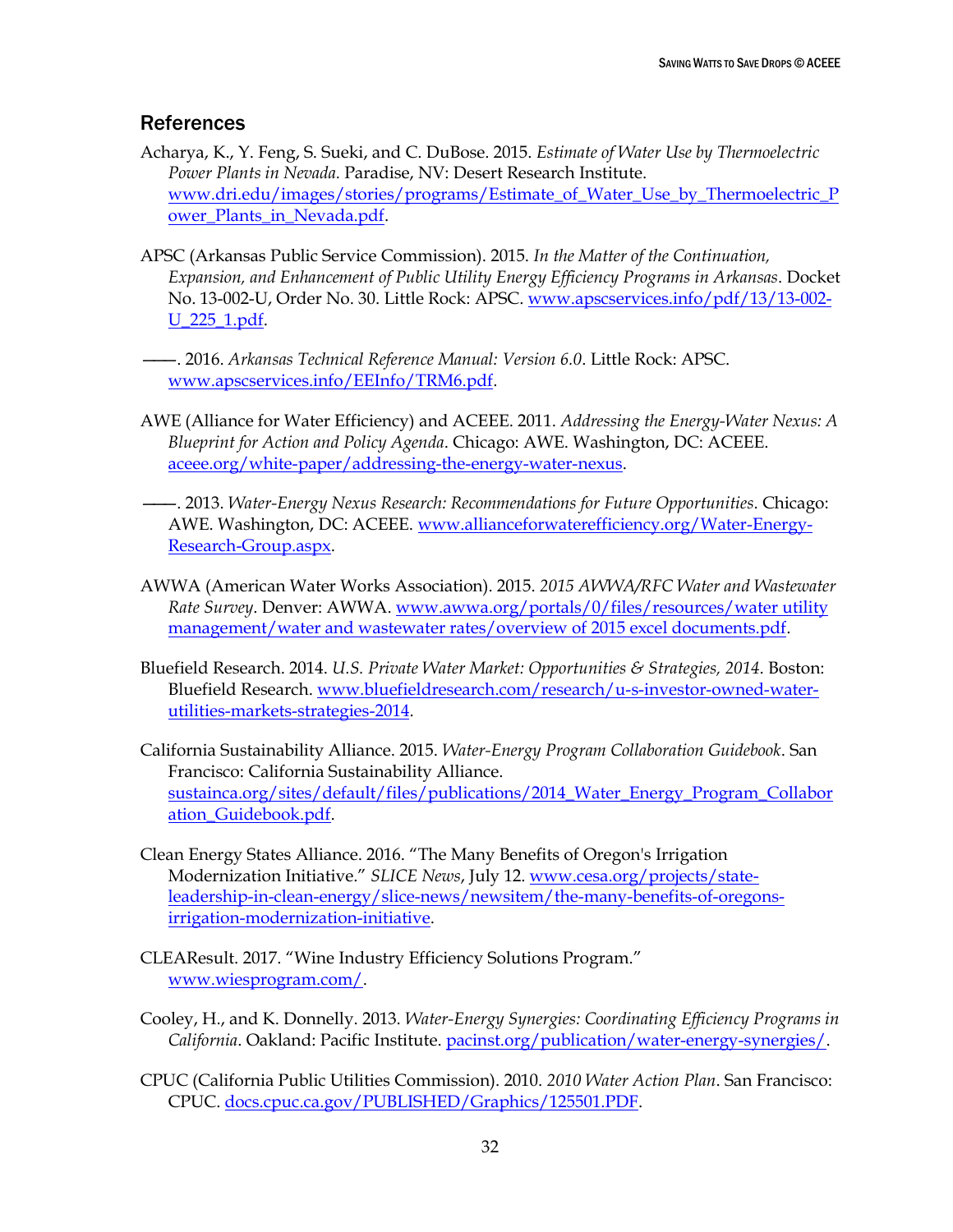———. 2013. *Order Instituting Rulemaking into Policies to Promote a Partnership Framework between Energy Investor Owned Utilities and the Water Sector to Promote Water-Energy Nexus Programs*. Rulemaking 13-12-011, December 19. San Francisco: CPUC. [apps.cpuc.ca.gov/apex/f?p=401:56:14064755417954::NO:RP,57,RIR:P5\\_PROCEEDING\\_S](https://apps.cpuc.ca.gov/apex/f?p=401:56:14064755417954::NO:RP,57,RIR:P5_PROCEEDING_SELECT:R1312011) [ELECT:R1312011.](https://apps.cpuc.ca.gov/apex/f?p=401:56:14064755417954::NO:RP,57,RIR:P5_PROCEEDING_SELECT:R1312011)

———. 2015a. *Decision Regarding Tools for Calculating the Embedded Energy in Water an Avoided Capacity Cost Associated with Water Savings*. Decision 15-09-023, September 17. San Francisco: CPUC.

[docs.cpuc.ca.gov/PublishedDocs/Published/G000/M154/K551/154551293.PDF.](http://docs.cpuc.ca.gov/PublishedDocs/Published/G000/M154/K551/154551293.PDF)

- ———. 2015b. *Water/Energy Cost-Effectiveness Analysis*. Prepared by Navigant Consulting. San Francisco: CPUC. [www.cpuc.ca.gov/WorkArea/DownloadAsset.aspx?id=5356.](http://www.cpuc.ca.gov/WorkArea/DownloadAsset.aspx?id=5356)
- ———. 2016. *Decision Approving Pilots to Test Impact of Joint Delivery of Energy and Water Data to Customers and Exploring Technical Issues Associated with Shared Use of Energy Utility Advanced Metering Communication Network*. Decision 16-06-010, Rulemaking 13-12-011, June 16. San Francisco: CPUC. [docs.cpuc.ca.gov/publisheddocs/published/g000/m163/k328/163328148.pdf.](http://docs.cpuc.ca.gov/publisheddocs/published/g000/m163/k328/163328148.pdf)
- ———. 2017a. California Energy Data and Reporting System (CEDARS). Accessed December. [cedars.sound-data.com.](file:///C:/Users/Fred/Dropbox/ACEEE/Weston/cedars.sound-data.com)
- ———. 2017b. *Decision Resolving Petition for Modification of Decision 16-12-047, Adopting the Plan of Action, and Closing Rulemaking*. Rulemaking 13-12-011, December 14. San Francisco: CPUC.

[docs.cpuc.ca.gov/PublishedDocs/Published/G000/M201/K013/201013664.PDF.](http://docs.cpuc.ca.gov/PublishedDocs/Published/G000/M201/K013/201013664.PDF)

- Delaware DNREC (Department of Natural Resources and Environmental Control). 2016. *Delaware Technical Reference Manual.* Dover: Delaware DNREC. [regulations.delaware.gov/register/august2016/proposed/DE TRM complete 2016.pdf.](http://regulations.delaware.gov/register/august2016/proposed/DE%20TRM%20complete%202016.pdf)
- DOE (Department of Energy). 2006. *Energy Demands on Water Resources: Report to Congress on the Interdependency of Energy and Water*. Washington, DC: DOE. [www.circleofblue.org/wp-content/uploads/2010/09/121-RptToCongress-](http://www.circleofblue.org/wp-content/uploads/2010/09/121-RptToCongress-EWwEIAcomments-FINAL2.pdf)[EWwEIAcomments-FINAL2.pdf.](http://www.circleofblue.org/wp-content/uploads/2010/09/121-RptToCongress-EWwEIAcomments-FINAL2.pdf)
- ———. 2013. "Implementation Model: Streamlined Tri-Resource Efficiency Programs—Los Angeles Department of Water & Power." [betterbuildingsinitiative.energy.gov/implementation-models/streamlined-tri-resource](https://betterbuildingsinitiative.energy.gov/implementation-models/streamlined-tri-resource-efficiency-programs)[efficiency-programs.](https://betterbuildingsinitiative.energy.gov/implementation-models/streamlined-tri-resource-efficiency-programs)
- ———. 2014. "Water-Energy Nexus: Challenges and Opportunities." [www.energy.gov/under-secretary-science-and-energy/downloads/water-energy](https://www.energy.gov/under-secretary-science-and-energy/downloads/water-energy-nexus-challenges-and-opportunities)[nexus-challenges-and-opportunities.](https://www.energy.gov/under-secretary-science-and-energy/downloads/water-energy-nexus-challenges-and-opportunities)
- ———. 2017. "Energy Cost Calculator for Faucets and Showerheads." Accessed December. [energy.gov/eere/femp/energy-cost-calculator-faucets-and-showerheads-0.](https://energy.gov/eere/femp/energy-cost-calculator-faucets-and-showerheads-0)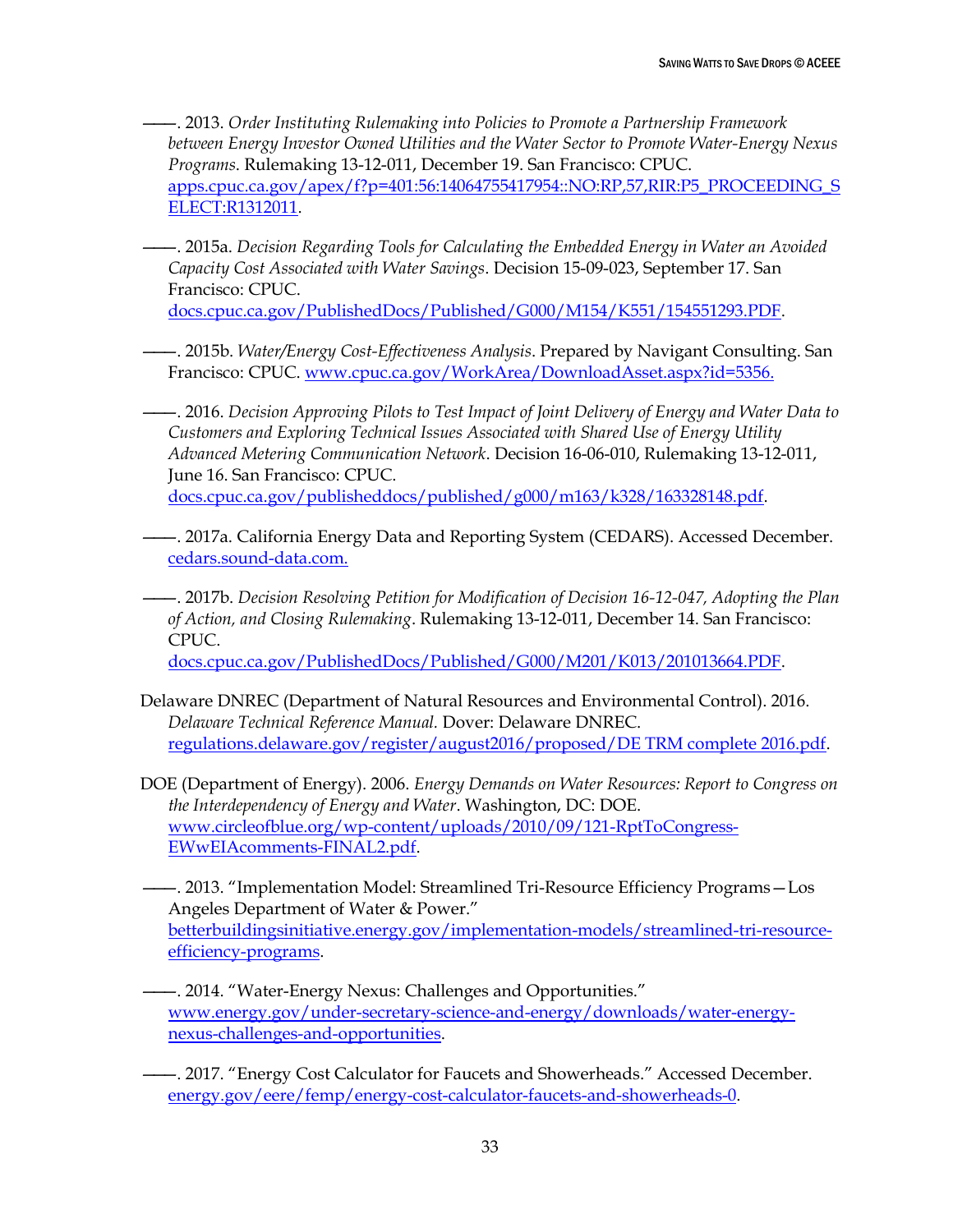- Efficiency Vermont. 2015. *Technical Reference User Manual (TRM): Measure Savings Algorithms and Cost Assumptions*. Burlington: Efficiency Vermont. [puc.vermont.gov/sites/psbnew/files/doc\\_library/ev-technical-reference-manual.pdf.](http://puc.vermont.gov/sites/psbnew/files/doc_library/ev-technical-reference-manual.pdf)
- ———. 2016. *2017 Update to the Triennial Plan 2015–2017*. Montpelier: Vermont Public Service Board. [www.efficiencyvermont.com/Media/Default/docs/plans-reports](https://www.efficiencyvermont.com/Media/Default/docs/plans-reports-highlights/2016/efficiency-vermont-triennial-plan-2015-2017-2017-update.pdf)[highlights/2016/efficiency-vermont-triennial-plan-2015-2017-2017-update.pdf.](https://www.efficiencyvermont.com/Media/Default/docs/plans-reports-highlights/2016/efficiency-vermont-triennial-plan-2015-2017-2017-update.pdf)
- ———. 2017. *2016 Savings Claim Summary*. Burlington: Efficiency Vermont. [www.efficiencyvermont.com/Media/Default/docs/plans-reports](https://www.efficiencyvermont.com/Media/Default/docs/plans-reports-highlights/2016/efficiency-vermont-savings-claim-summary-2016.pdf)[highlights/2016/efficiency-vermont-savings-claim-summary-2016.pdf.](https://www.efficiencyvermont.com/Media/Default/docs/plans-reports-highlights/2016/efficiency-vermont-savings-claim-summary-2016.pdf)
- Eisenberg, M. 2014. "40 Years of the Safe Drinking Water Act: The Small Systems Challenge." *The EPA Blog*, November 24. [blog.epa.gov/blog/2014/11/40-years-of-the](https://blog.epa.gov/blog/2014/11/40-years-of-the-safe-drinking-water-act-the-small-systems-challenge/)[safe-drinking-water-act-the-small-systems-challenge/.](https://blog.epa.gov/blog/2014/11/40-years-of-the-safe-drinking-water-act-the-small-systems-challenge/)
- EmPOWER Maryland. 2017. *EmPOWER Energy Efficiency Programs Strategic Evaluation Guidance.* Baltimore: EmPOWER Maryland. [webapp.psc.state.md.us/newIntranet/Casenum/NewIndex3\\_VOpenFile.cfm?filepath=](http://webapp.psc.state.md.us/newIntranet/Casenum/NewIndex3_VOpenFile.cfm?filepath=C:%5CCasenum%5C9100-9199%5C9154%5CItem_713%5C%5C9153-57-ImpactEvaluationGuidanceReport-wg-041816.pdf) [C:%5CCasenum%5C9100-9199%5C9154%5CItem\\_713%5C%5C9153-57-](http://webapp.psc.state.md.us/newIntranet/Casenum/NewIndex3_VOpenFile.cfm?filepath=C:%5CCasenum%5C9100-9199%5C9154%5CItem_713%5C%5C9153-57-ImpactEvaluationGuidanceReport-wg-041816.pdf) [ImpactEvaluationGuidanceReport-wg-041816.pdf.](http://webapp.psc.state.md.us/newIntranet/Casenum/NewIndex3_VOpenFile.cfm?filepath=C:%5CCasenum%5C9100-9199%5C9154%5CItem_713%5C%5C9153-57-ImpactEvaluationGuidanceReport-wg-041816.pdf)
- Energy Trust of Oregon. 2017. *Cost-Effectiveness Fact Sheet: Determining When Efficiency Is the Best Energy Buy for All Utility Customers*. Portland: Energy Trust of Oregon. [www.energytrust.org/wp-content/uploads/2016/11/GEN\\_FS\\_CostEffectiveness.pdf.](https://www.energytrust.org/wp-content/uploads/2016/11/GEN_FS_CostEffectiveness.pdf)
- EPRI (Electric Power Research Institute). 2002. *Water and Sustainability (Volume 4): U.S. Electricity Consumption for Water Supply and Treatment—The Next Half Century*. Palo Alto: EPRI. www.epri.com/ - [/pages/product/000000000001006787/.](https://www.epri.com/#/pages/product/000000000001006787/)
- GAO (Government Accountability Office). 2011. *Energy–Water Nexus: Amount of Energy Needed to Supply, Use, and Treat Water Is Location-Specific and Can Be Reduced by Certain Technologies and Approaches*. GAO-11-225. Washington, DC: GAO. [www.gao.gov/assets/320/316893.pdf.](https://www.gao.gov/assets/320/316893.pdf)
- Goldstein, R., and W. Smith. 2002. *Water & Sustainability (Volume 4): U.S. Electricity Consumption for Water Supply & Treatment—The Next Half Century*. Palo Alto: EPRI (Electric Power Research Institute). [www.epri.com/ -](https://www.epri.com/#/pages/product/000000000001006787/) [/pages/product/000000000001006787/.](https://www.epri.com/#/pages/product/000000000001006787/)
- Griffiths-Sattenspiel, B., and W. Wilson. 2009. *The Carbon Footprint of Water*. Portland, OR: River Network. [www.rivernetwork.org/wp-content/uploads/2015/10/The-Carbon-](https://www.rivernetwork.org/wp-content/uploads/2015/10/The-Carbon-Footprint-of-Water-River-Network-2009.pdf)[Footprint-of-Water-River-Network-2009.pdf.](https://www.rivernetwork.org/wp-content/uploads/2015/10/The-Carbon-Footprint-of-Water-River-Network-2009.pdf)
- Illinois Commerce Commission. 2017. *Illinois Statewide Technical Reference Manual for Energy Efficiency, Version 6.0*. Springfield: Illinois Commerce Commission. [ilsagfiles.org/SAG\\_files/Technical\\_Reference\\_Manual/Version\\_6/Final/IL-](http://ilsagfiles.org/SAG_files/Technical_Reference_Manual/Version_6/Final/IL-TRM_Version_6.0_dated_February_8_2017_Final_Volumes_1-4_Compiled.pdf)[TRM\\_Version\\_6.0\\_dated\\_February\\_8\\_2017\\_Final\\_Volumes\\_1-4\\_Compiled.pdf.](http://ilsagfiles.org/SAG_files/Technical_Reference_Manual/Version_6/Final/IL-TRM_Version_6.0_dated_February_8_2017_Final_Volumes_1-4_Compiled.pdf)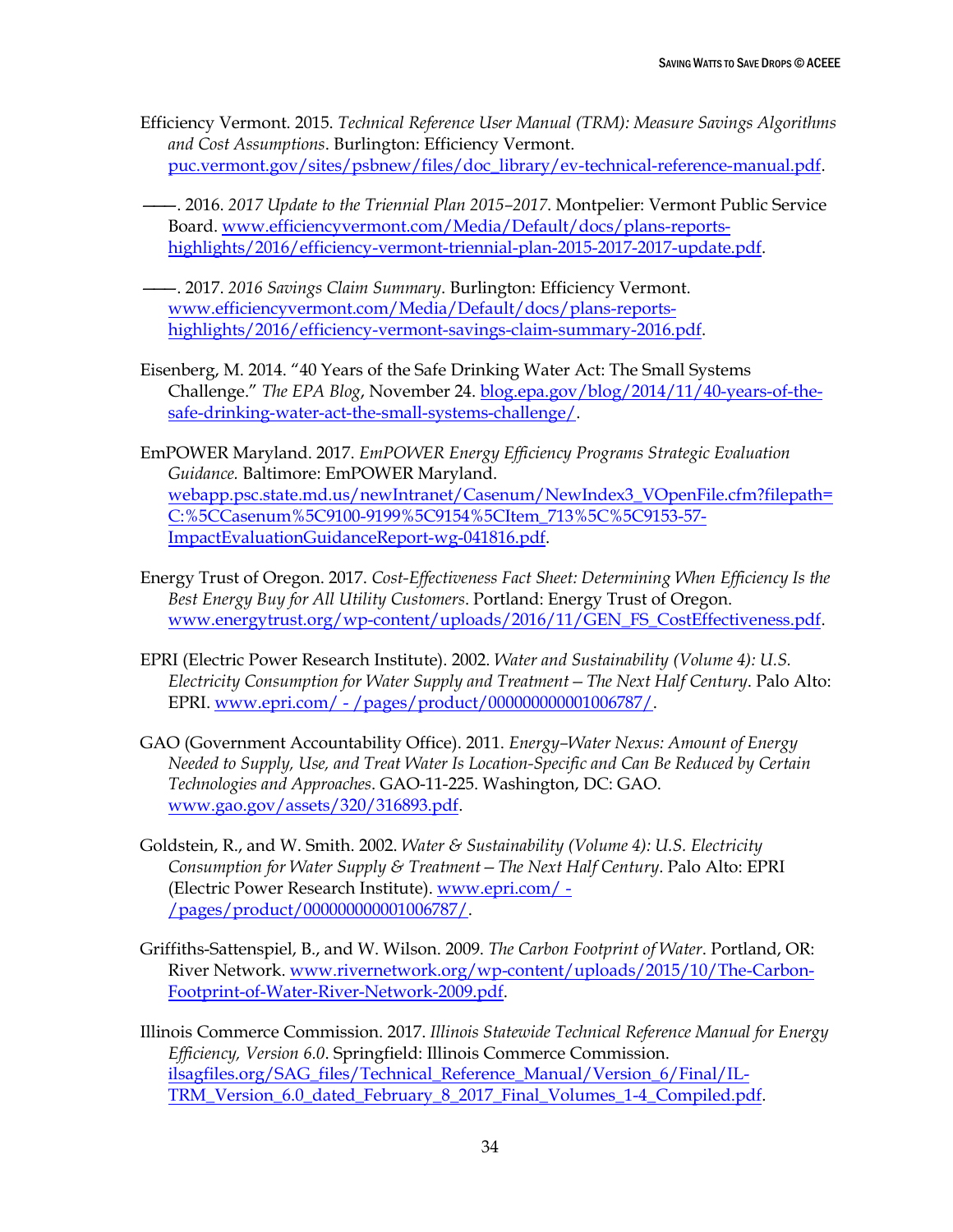Joint IOUs (investor-owned utilities). 2017. *Water Energy Nexus Cost Calculator Plan of Action*. Prepared by Southern California Edison Company, San Diego Gas & Electric Company, Southern California Gas Company, and Pacific Gas and Electric Company. San Francisco: CPUC.

[docs.cpuc.ca.gov/PublishedDocs/Efile/G000/M193/K982/193982167.PDF.](http://docs.cpuc.ca.gov/PublishedDocs/Efile/G000/M193/K982/193982167.PDF)

- Klein, G. 2005. *California's Water-Energy Relationship, Final Staff Report*. Sacramento: California Energy Commission. [www.energy.ca.gov/2005publications/CEC-700-2005-](http://www.energy.ca.gov/2005publications/CEC-700-2005-011/CEC-700-2005-011-SF.PDF) [011/CEC-700-2005-011-SF.PDF.](http://www.energy.ca.gov/2005publications/CEC-700-2005-011/CEC-700-2005-011-SF.PDF)
- LADWP (Los Angeles Department of Water and Power). 2015. *Efficiency Solutions Portfolio Business Plan: FYs 2014/15–2019/20*. Los Angeles: LADWP. [www.ladwp.com/cs/idcplg?IdcService=GET\\_FILE&dDocName=OPLADWP047230&R](https://www.ladwp.com/cs/idcplg?IdcService=GET_FILE&dDocName=OPLADWP047230&RevisionSelectionMethod=LatestReleased) [evisionSelectionMethod=LatestReleased.](https://www.ladwp.com/cs/idcplg?IdcService=GET_FILE&dDocName=OPLADWP047230&RevisionSelectionMethod=LatestReleased)
- Lawson, R., S. Ryan, G. Shreeve, and A. Tucker. 2012. *The Links and Benefits of Water and Energy Efficiency Joint Working*. London: UK Water Industry Research Limited. [www.waterrf.org/Pages/Projects.aspx?PID=4474.](http://www.waterrf.org/Pages/Projects.aspx?PID=4474)
- Malmgren, I., and L. Skumatz. 2014. "Lessons from the Field: Practical Applications for Incorporating Non-Energy Benefits into Cost-Effectiveness Screening." In *Proceedings of the 2014 ACEEE Summer Study on Energy Efficiency in Buildings* 8: 186–200. [aceee.org/files/proceedings/2014/data/papers/8-357.pdf.](http://aceee.org/files/proceedings/2014/data/papers/8-357.pdf)
- Massachusetts Electric and Gas Energy Efficiency Program Administrators. 2015. *Massachusetts Technical Reference Manual for Estimating Savings from Energy Efficiency Measures: 2016–2018 Program Years*. Boston: Massachusetts Department of Public Utilities. [ma-eeac.org/wordpress/wp-content/uploads/2016-2018-Plan-1.pdf.](http://ma-eeac.org/wordpress/wp-content/uploads/2016-2018-Plan-1.pdf)
- Maupin, M., J. Kenny, S. Hutson, J. Lovelace, N. Barber, and K. Linsey. 2010. *Estimated Use of Water in the United States in 2010*. Washington, DC: USGS (US Geological Survey). [pubs.usgs.gov/circ/1405/.](https://pubs.usgs.gov/circ/1405/)
- National Grid. 2017. *2016 Energy Efficiency Plan-Year Report on behalf of Massachusetts Electric Company and Nantucket Electric Company d/b/a National Grid*. Boston: Massachusetts Department of Public Utilities. [170.63.40.34/DPU/FileRoomAPI/api/Attachments/Get/?path=17-](http://170.63.40.34/DPU/FileRoomAPI/api/Attachments/Get/?path=17-100%2fNGrid_Electric_2016_EE_PlanYea.pdf) [100%2fNGrid\\_Electric\\_2016\\_EE\\_PlanYea.pdf.](http://170.63.40.34/DPU/FileRoomAPI/api/Attachments/Get/?path=17-100%2fNGrid_Electric_2016_EE_PlanYea.pdf)
- NEEP (Northeast Energy Efficiency Partnerships). 2017a. *Mid-Atlantic Technical Reference Manual, Version 7.0*. Prepared by Shelter Analytics. Lexington, MA: NEEP. [neep.org/sites/default/files/resources/Mid\\_Atlantic\\_TRM\\_V7\\_FINAL.pdf.](http://neep.org/sites/default/files/resources/Mid_Atlantic_TRM_V7_FINAL.pdf)

———. 2017b. *Non-Energy Impacts Approaches and Values: An Examination of the Northeast, Mid-Atlantic, and Beyond*. Lexington, MA: NEEP. [www.neep.org/file/5568/download?token=z1r\\_qbp4.](http://www.neep.org/file/5568/download?token=z1r_qbp4)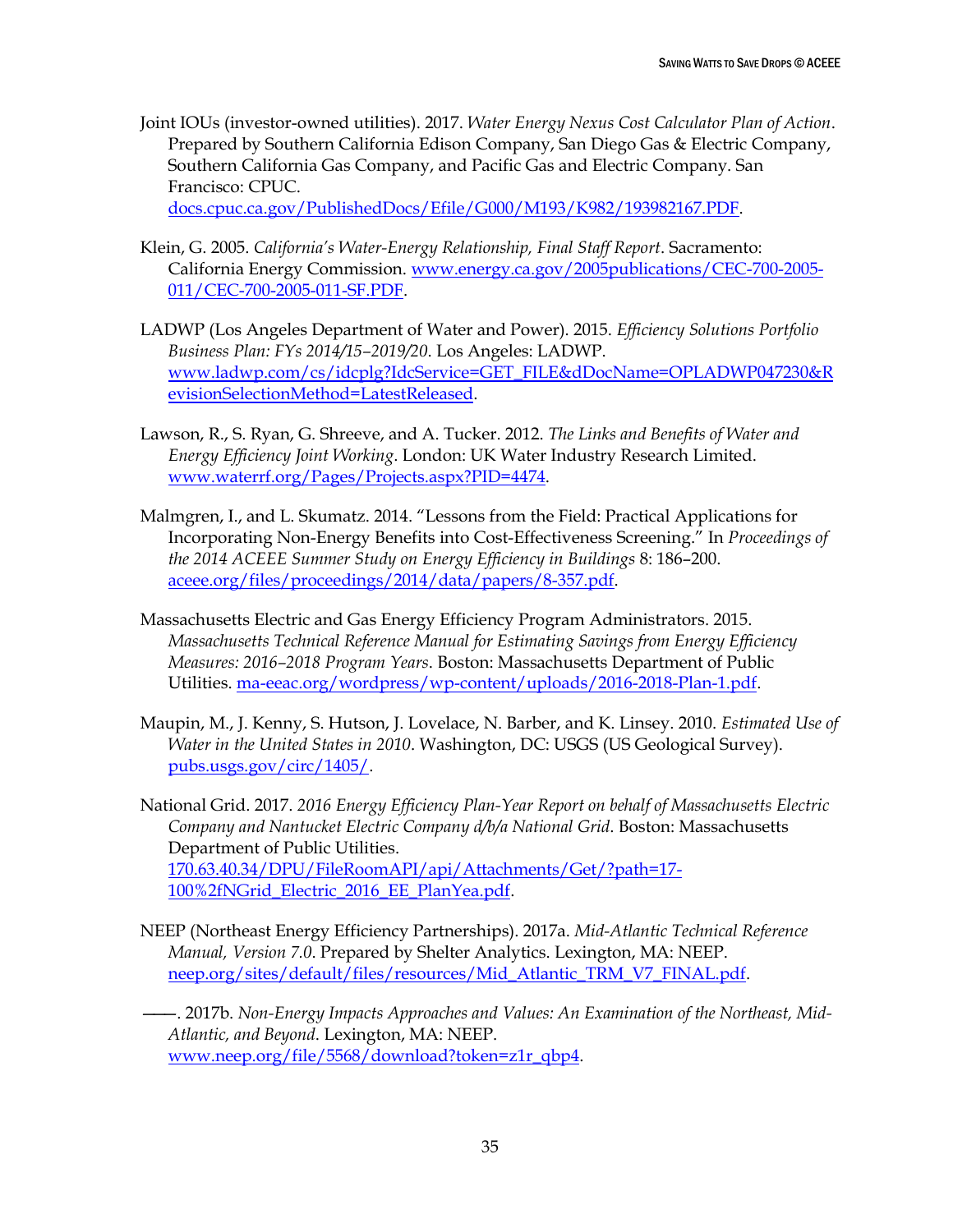Nicor Gas. 2016. *Total Resource Cost (TRC) Test Results: First Triennial Natural Gas Energy Efficiency Plan: (6/1/2011–5/31/2014)*. Prepared by Navigant Consulting. Glenwood, IL: Nicor Gas.

[ilsagfiles.org/SAG\\_files/Evaluation\\_Documents/TRC\\_Reports/Nicor\\_Gas/Nicor\\_Gas\\_](http://ilsagfiles.org/SAG_files/Evaluation_Documents/TRC_Reports/Nicor_Gas/Nicor_Gas_GPY1-3_TRC_Report_2016-02-23.pdf) [GPY1-3\\_TRC\\_Report\\_2016-02-23.pdf.](http://ilsagfiles.org/SAG_files/Evaluation_Documents/TRC_Reports/Nicor_Gas/Nicor_Gas_GPY1-3_TRC_Report_2016-02-23.pdf)

- PG&E (Pacific Gas and Electric Company). 2016. *Program Implementation Plan Submission for Pacific Gas and Electric Company's Approved AMI Water Pilot*. Advice Letters 3735-G/4870- E and 3735-G-A/4870-E. San Francisco: CPUC. [www.pge.com/tariffs/tm2/pdf/GAS\\_3735-G.pdf.](https://www.pge.com/tariffs/tm2/pdf/GAS_3735-G.pdf)
- ———. 2017a. *2016 Energy Efficiency Annual Report of Pacific Gas and Electric Company*. San Francisco: CPUC. [eecoordinator.info/wp-content/uploads/2017/05/R.13-11-005\\_PGE-](http://eecoordinator.info/wp-content/uploads/2017/05/R.13-11-005_PGE-2016-Annual-Energy-Efficiency-Report_5-1-17-2.pdf)[2016-Annual-Energy-Efficiency-Report\\_5-1-17-2.pdf.](http://eecoordinator.info/wp-content/uploads/2017/05/R.13-11-005_PGE-2016-Annual-Energy-Efficiency-Report_5-1-17-2.pdf)
- ———. 2017b. *Agriculture and Food Wastewater Program*. Sacramento: PG&E. [www.pge.com/includes/docs/pdfs/mybusiness/energysavingsrebates/partnersandtra](https://www.pge.com/includes/docs/pdfs/mybusiness/energysavingsrebates/partnersandtradepros/eeis/search/3P_fs_AgricultureFoodWater.pdf) [depros/eeis/search/3P\\_fs\\_AgricultureFoodWater.pdf.](https://www.pge.com/includes/docs/pdfs/mybusiness/energysavingsrebates/partnersandtradepros/eeis/search/3P_fs_AgricultureFoodWater.pdf)
- Public Service Commission of Wisconsin. 2015. *Guidelines to Estimate Water-Related Energy Savings*. 5-FE-100. Unpublished informational memo.
- RAP (Regulatory Assistance Project). 2011. *Electricity Regulation in the US: A Guide*. Montpelier, VT: RAP. [www.raponline.org/wp-content/uploads/2016/05/rap-lazar](https://www.raponline.org/wp-content/uploads/2016/05/rap-lazar-electricityregulationintheus-guide-2011-03.pdf)[electricityregulationintheus-guide-2011-03.pdf.](https://www.raponline.org/wp-content/uploads/2016/05/rap-lazar-electricityregulationintheus-guide-2011-03.pdf)
- Sanders, K., and M. Webber. 2012. "Evaluating the Energy Consumed for Water Use in the United States." *Environmental Research Letters* 7 (3): 1–11. [iopscience.iop.org/article/10.1088/1748-9326/7/3/034034/meta.](http://iopscience.iop.org/article/10.1088/1748-9326/7/3/034034/meta)
- SB 2814. 2016. *Public Act 099-0906, 99th General Assembly (Ill. 2016)*. [www.ilga.gov/legislation/99/SB/PDF/09900SB2814enr.pdf.](http://www.ilga.gov/legislation/99/SB/PDF/09900SB2814enr.pdf)
- SCE (Southern California Edison Company). 2016. *Southern California Edison's Water-Energy Nexus Automated Infrastructure Pilot Program Implementation Plan Pursuant to Decision 16- 06-010*. Advice Letter 3428-E and 3428-E-A. San Francisco: CPUC. [www.sce.com/NR/sc3/tm2/pdf/3428-E.pdf.](https://www.sce.com/NR/sc3/tm2/pdf/3428-E.pdf)
- SCE and SoCal Gas (Southern California Edison Company and Southern California Gas Company). 2015. *Supplemental Filing to Southern California Edison Company and Southern California Gas Company's 2013–2015 Energy Advisor Program—10-10-10+ Multi-Family Behavioral Pilot Program Pursuant to Decision 12-11-015.* Advice Letter 3157-E-A and 4731 G-A. San Francisco: CPUC. [www.socalgas.com/regulatory/tariffs/tm2/pdf/4731-](https://www.socalgas.com/regulatory/tariffs/tm2/pdf/4731-A__et_al_.pdf) [A\\_\\_et\\_al\\_.pdf.](https://www.socalgas.com/regulatory/tariffs/tm2/pdf/4731-A__et_al_.pdf)
- SDG&E (San Diego Gas & Electric Company). 2016. *Program Implementation Plan Submission for San Diego Gas & Electric Company's Advanced Metering Infrastructure Water Energy*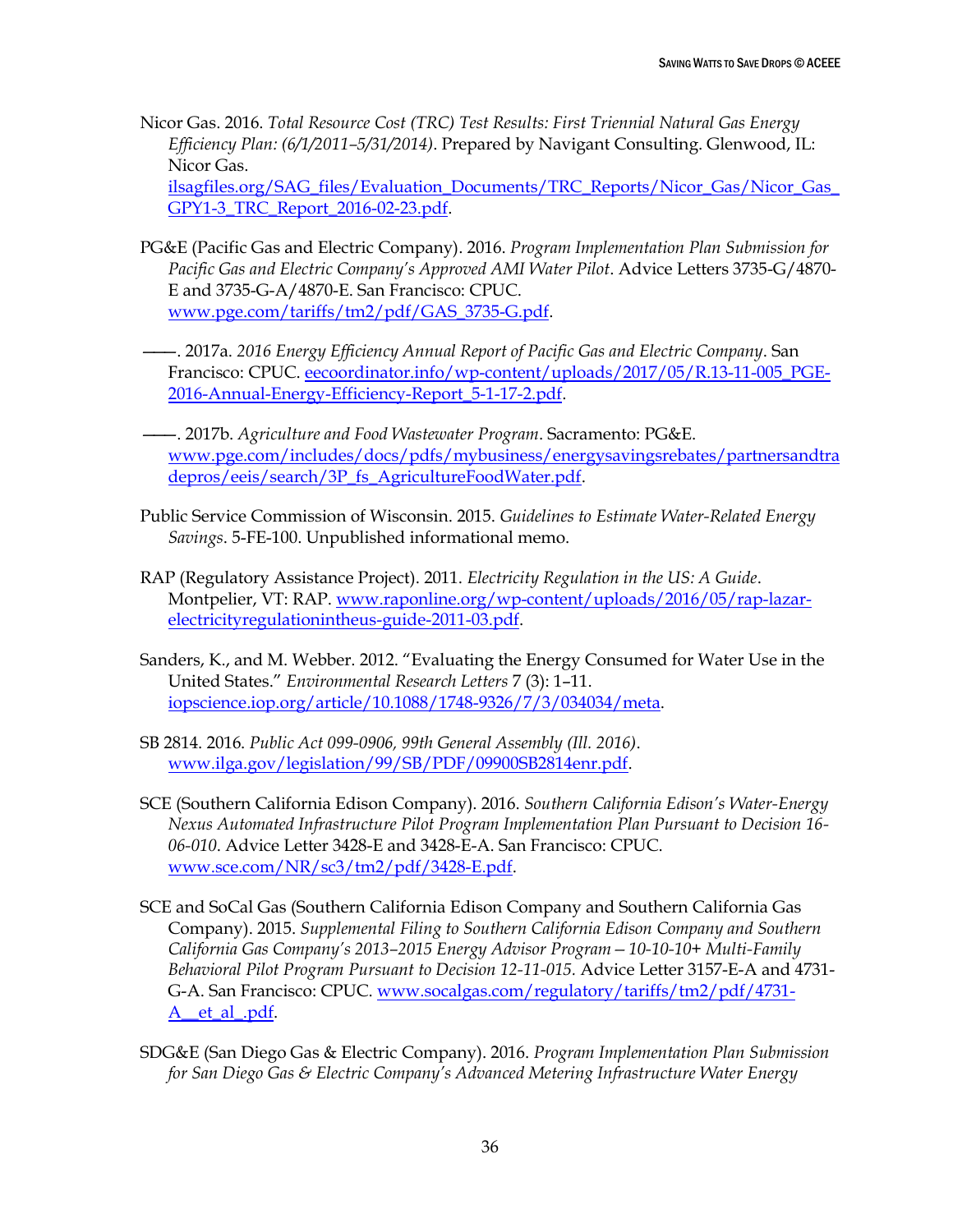*Nexus Pilot Pursuant to Decision 16-06-10*. Advice Letter 2973-E. San Francisco: CPUC. [cpucadviceletters.org/documents/2283/view/.](https://cpucadviceletters.org/documents/2283/view/)

- ———. 2017. *Energy Efficiency Programs Annual Report: 2016 Results*. San Francisco: CPUC. [eecoordinator.info/wp-content/uploads/2017/05/FINAL-SDGE-2016-EE-Annual-](http://eecoordinator.info/wp-content/uploads/2017/05/FINAL-SDGE-2016-EE-Annual-Report-with-attachment-.pdf)[Report-with-attachment-.pdf.](http://eecoordinator.info/wp-content/uploads/2017/05/FINAL-SDGE-2016-EE-Annual-Report-with-attachment-.pdf)
- Sierra Pacific Power Company. 2017. *2017 Annual Demand Side Management Update Report*. Carson City: Public Utilities Commission of Nevada. [pucweb1.state.nv.us/PDF/AxImages/DOCKETS\\_2015\\_THRU\\_PRESENT/2017-](http://pucweb1.state.nv.us/PDF/AxImages/DOCKETS_2015_THRU_PRESENT/2017-6/22224.pdf) [6/22224.pdf.](http://pucweb1.state.nv.us/PDF/AxImages/DOCKETS_2015_THRU_PRESENT/2017-6/22224.pdf)
- SoCalGas (Southern California Gas Company). 2016. *Supplemental—SoCalGas Program Implementation Plan Filing for Water Energy Nexus Advanced Meter Infrastructure (AMI) Pilot with San Gabriel Valley Water Company*. Advice Letter 4992-A. San Francisco: CPUC. [www.socalgas.com/regulatory/tariffs/tm2/pdf/4992-A.pdf.](https://www.socalgas.com/regulatory/tariffs/tm2/pdf/4992-A.pdf)
- ———. 2017. *Energy Efficiency Programs Annual Report: 2016 Results*. San Francisco: CPUC. [eecoordinator.info/wp-content/uploads/2017/05/SCG-2016-Energy-Efficiency-](http://eecoordinator.info/wp-content/uploads/2017/05/SCG-2016-Energy-Efficiency-Annual-Report-with-Tables.pdf)[Annual-Report-with-Tables.pdf.](http://eecoordinator.info/wp-content/uploads/2017/05/SCG-2016-Energy-Efficiency-Annual-Report-with-Tables.pdf)
- Southwestern Electric Power Company. 2017. *Arkansas Energy Efficiency Program Portfolio Annual Report.* Docket No. 07-082-TF. Little Rock: Arkansas Public Service Commission. [www.apscservices.info/EEInfo/EEReports/SWEPCO 2016.pdf.](http://www.apscservices.info/EEInfo/EEReports/SWEPCO%202016.pdf)
- State of Vermont Public Service Board. 2012. *Order Re: Cost-Effectiveness Screening of Heating and Process-Fuel Efficiency Measures and Modifications to State Cost-Effectiveness Screening Tool*. Montpelier: State of Vermont Public Service Board. [www.puc.state.nh.us/EESE](http://www.puc.state.nh.us/EESE%20Board/Meetings/2017/021717EERSWorkshop2/OrderReCostEffectivenessScreeningofHeating.pdf)  [Board/Meetings/2017/021717EERSWorkshop2/OrderReCostEffectivenessScreeningof](http://www.puc.state.nh.us/EESE%20Board/Meetings/2017/021717EERSWorkshop2/OrderReCostEffectivenessScreeningofHeating.pdf) [Heating.pdf.](http://www.puc.state.nh.us/EESE%20Board/Meetings/2017/021717EERSWorkshop2/OrderReCostEffectivenessScreeningofHeating.pdf)
- Tighe & Bond. 2017. "Water & Sewer Rate Surveys." Accessed December. [rates.tighebond.com/.](http://rates.tighebond.com/)
- Twomey, K., and M. Webber. 2011. "Evaluating the Energy Intensity of the US Public Water System." In *Proceedings of the ASME 2011 5th International Conference on Energy Sustainability* ES2011-54165: 1735–48. New York: American Society of Mechanical Engineers.

[proceedings.asmedigitalcollection.asme.org/proceeding.aspx?articleid=1636857.](http://proceedings.asmedigitalcollection.asme.org/proceeding.aspx?articleid=1636857)

- University of Delaware. 2014. *Water Rates in Delaware and Surrounding States*. Newark: University of Delaware. [www.seafordde.com/library/WaterRatesinDelawareandSurroundingStatesDraftReport](http://www.seafordde.com/library/WaterRatesinDelawareandSurroundingStatesDraftReport2014.pdf) [2014.pdf.](http://www.seafordde.com/library/WaterRatesinDelawareandSurroundingStatesDraftReport2014.pdf)
- Woolf, T., W. Steinhurst, E. Malone, and K. Takahashi. 2012. *Energy Efficiency Cost-Effectiveness Screening: How to Properly Account for 'Other Program Impacts' and Environmental Compliance Costs.* Montpelier, VT: Regulatory Assistance Project.